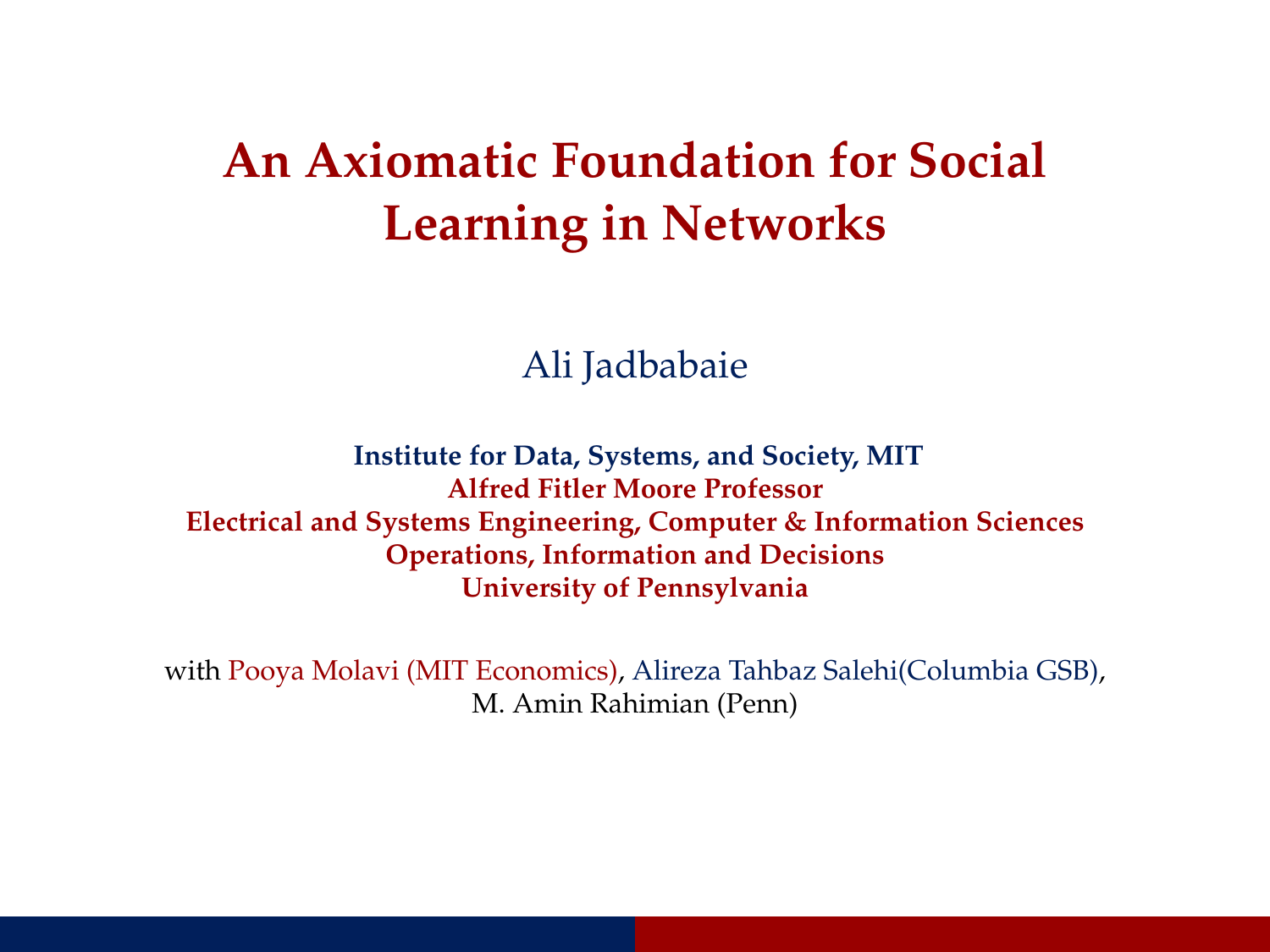## Social Learning and Distributed Inference

- $\blacktriangleright$  How do individuals aggregate opinions/actions?
- $\triangleright$  What is the influence of private observations and their social interactions?
- $\triangleright$  No central mechanisms for aggregation
- $\triangleright$  Examples: purchasing products, suitability of political candidates, opinion on climate change,purchase of new product,...
- $\triangleright$  Long history in economics and engineering

How does information and network structures influence learning?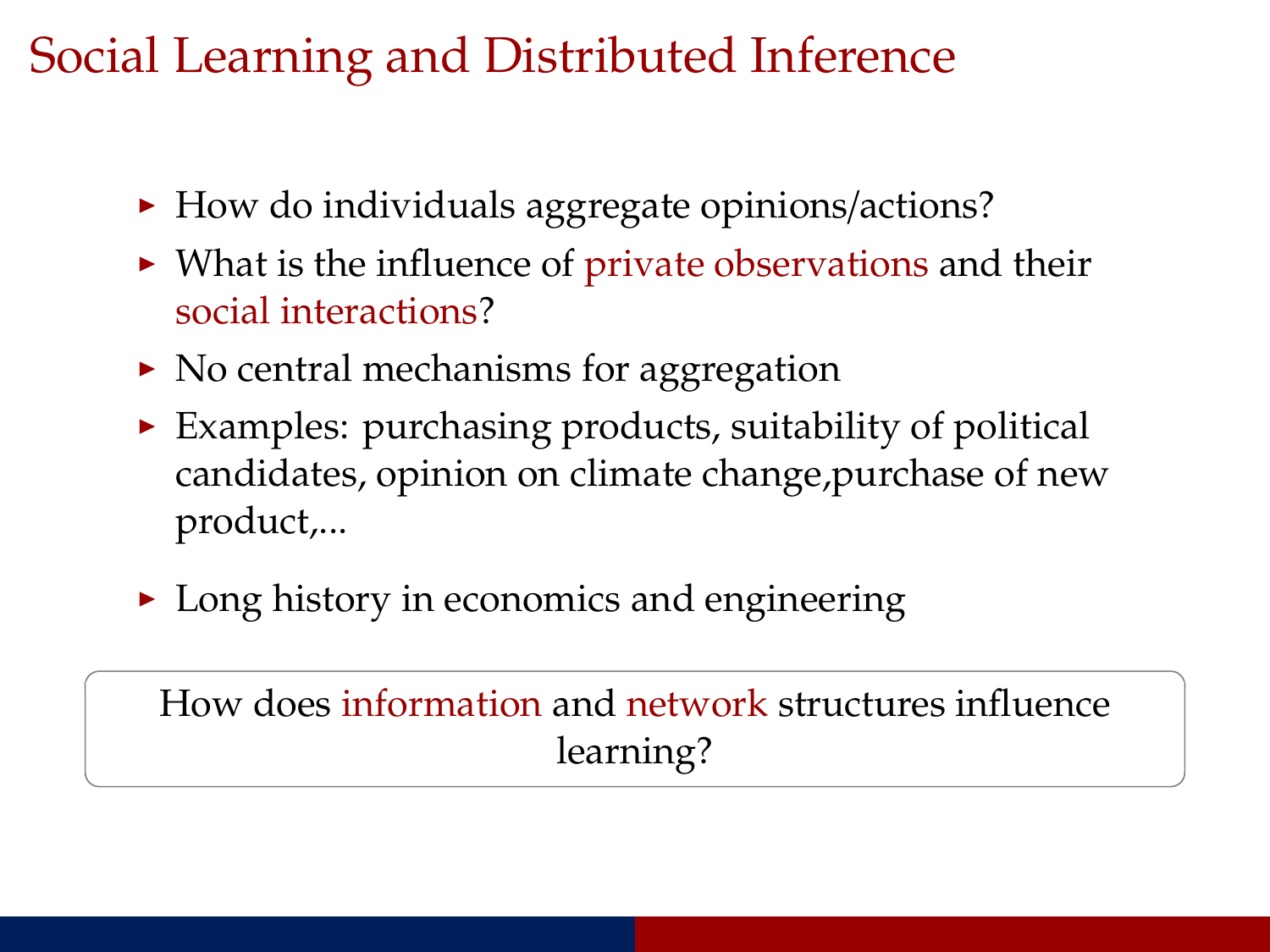# Social Learning

- $\blacktriangleright$  {1, . . . , *n*}: finite set of agents
- Agents want to learn an underlying state  $\theta \in \Theta$ .
- <sup>I</sup> *t* ∈ N: discrete time
- $\blacktriangleright$  The state is drawn at  $t = 0$  according to agents' common prior.
- $\triangleright \omega_{it} \in S$ : private observations of agent *i* at time *t*
- **►** Conditional on  $\theta$  being realized,  $ω_{it} \sim \ell_i^{\theta}$  $\frac{\theta}{i}$  ∈  $\Delta S$ .
- $\blacktriangleright \ell_i = \{ \ell_i^{\theta}$ *i* }θ∈Θ: agent *i*'s signal structure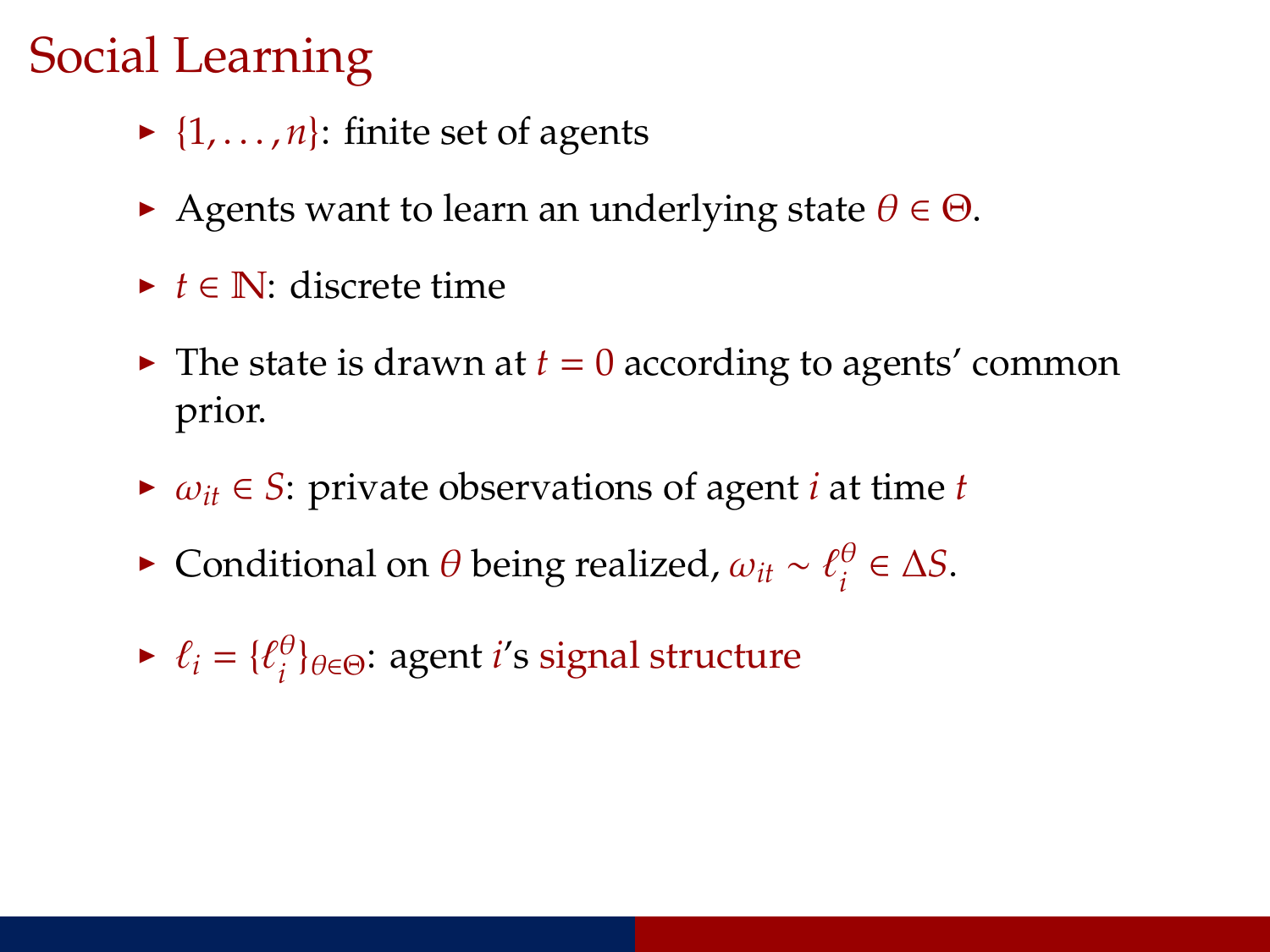# Social Learning

- $\blacktriangleright$  {1, ..., *n*}: finite set of agents
- Agents want to learn an underlying state  $\theta \in \Theta$ .
- <sup>I</sup> *t* ∈ N: discrete time
- $\blacktriangleright$  The state is drawn at  $t = 0$  according to agents' common prior.
- $\triangleright \omega_{it} \in S$ : private observations of agent *i* at time *t*
- **►** Conditional on  $\theta$  being realized,  $ω_{it} \sim \ell_i^{\theta}$  $\frac{\theta}{i}$  ∈  $\Delta S$ .
- $\blacktriangleright \ell_i = \{ \ell_i^{\theta}$ *i* }θ∈Θ: agent *i*'s signal structure

Assumption (identifiability)

*For all*  $\theta$ ,  $\hat{\theta} \in \Theta$ , there exists *i* such that  $\ell_i^{\theta}$  $e_i^{\theta} \neq \ell_i^{\hat{\theta}}$ *i .*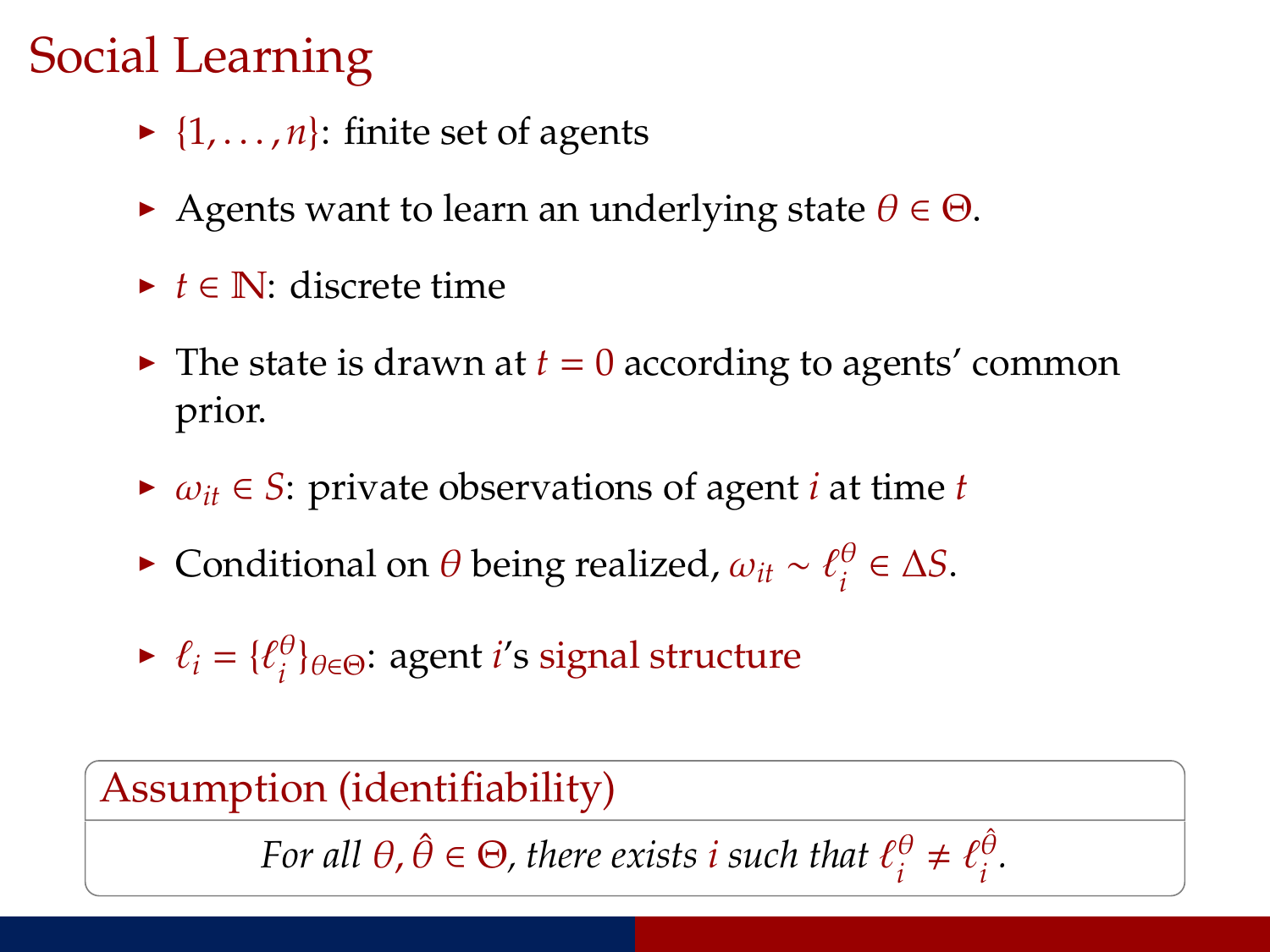### Standard Bayesian Learning

 $\blacktriangleright$  Bayesian update:

$$
\mu_{it+1}(\theta) = \text{BU}(\mu_{it}(\theta), \omega_{it+1}) := \frac{\mu_{it}(\theta)\ell_i^{\theta}(\omega_{it+1})}{\sum_{\tilde{\theta}\in\Theta}\mu_{it}(\tilde{\theta})\ell_i^{\tilde{\theta}}(\omega_{it+1})}
$$

$$
\blacktriangleright \text{ Rate} = \min_{\check{\theta}} h_i(\theta, \check{\theta}) := D_{KL} \left( \ell_i^{\theta}(\cdot) || \ell_i^{\theta^*}(\cdot) \right).
$$

 $\blacktriangleright$  A stochastic gradient descent algorithm applied to max-likelihood

$$
\max_{\mu \in \Delta \Theta} \bigg\{ \mu^T \mathbb{E}^*_{\omega_t} [\log \ell_i^{\theta}(\omega_{t+1})] + D_{KL}(\mu \| \mu_0) \bigg\}.
$$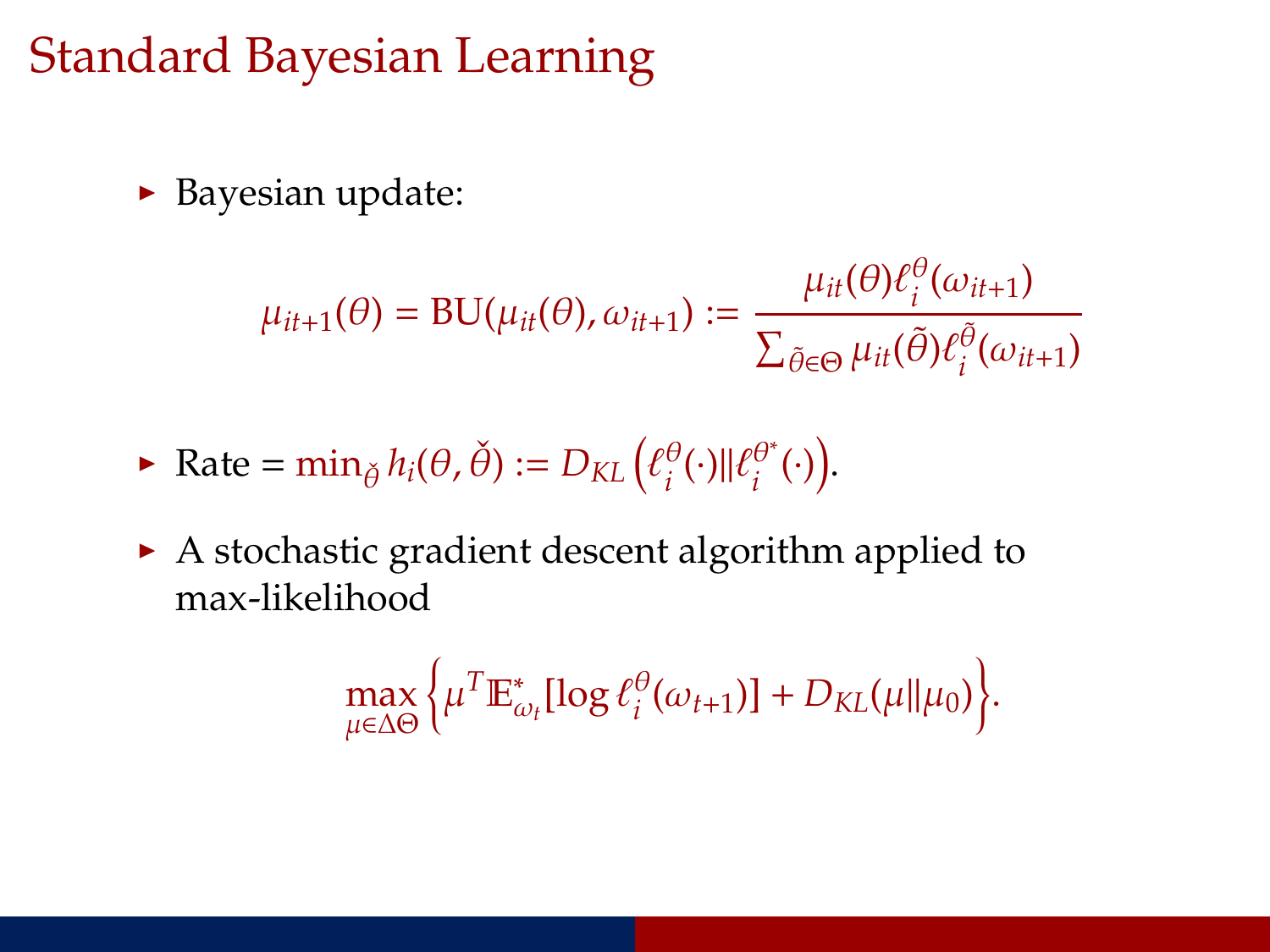#### The Bayesian Benchmark: Multiagent setting

signals

state



network

 $\triangleright$  Assume agents have a *common* prior over the X.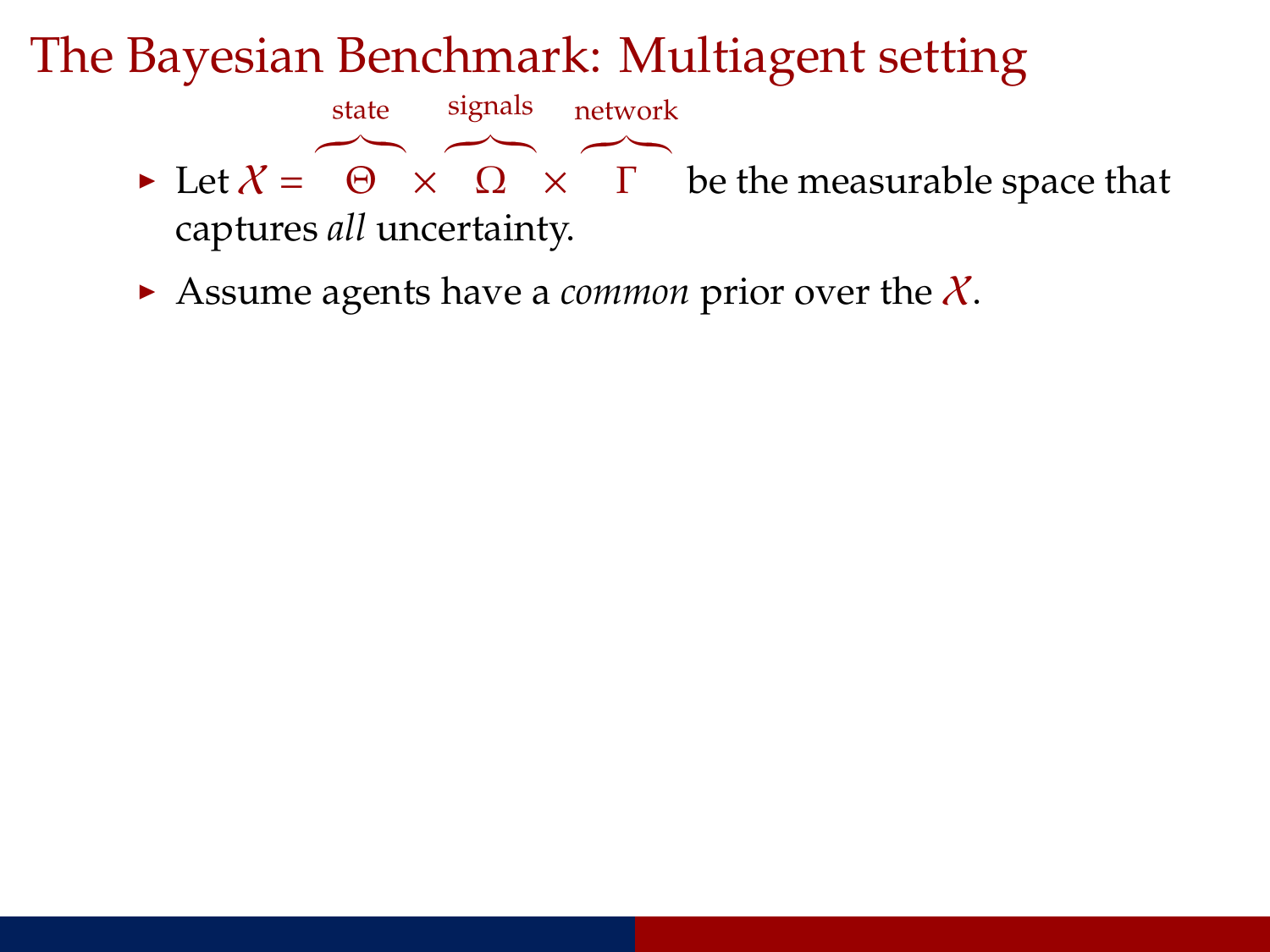### The Bayesian Benchmark: Multiagent setting

signals



network

 $\triangleright$  Assume agents have a *common* prior over the X.

#### Theorem

*(J., Molavi, Sandroni, Tahbaz-Salehi, 2012), Assume*

- 1. *agents' common prior has full support over* X*;*
- 2. *the realized network is strongly connected;*
- 3. *the realized state is identifiable.*

state

*Then all agents learn the true state asymptotically almost surely; i.e.,*

 $\mu_{it} \longrightarrow \mathbf{1}_{\theta^*}$   $\forall i \in \mathcal{N}.$ 

also, Mossel, Sly and Tamuz (2015) for forward-looking agents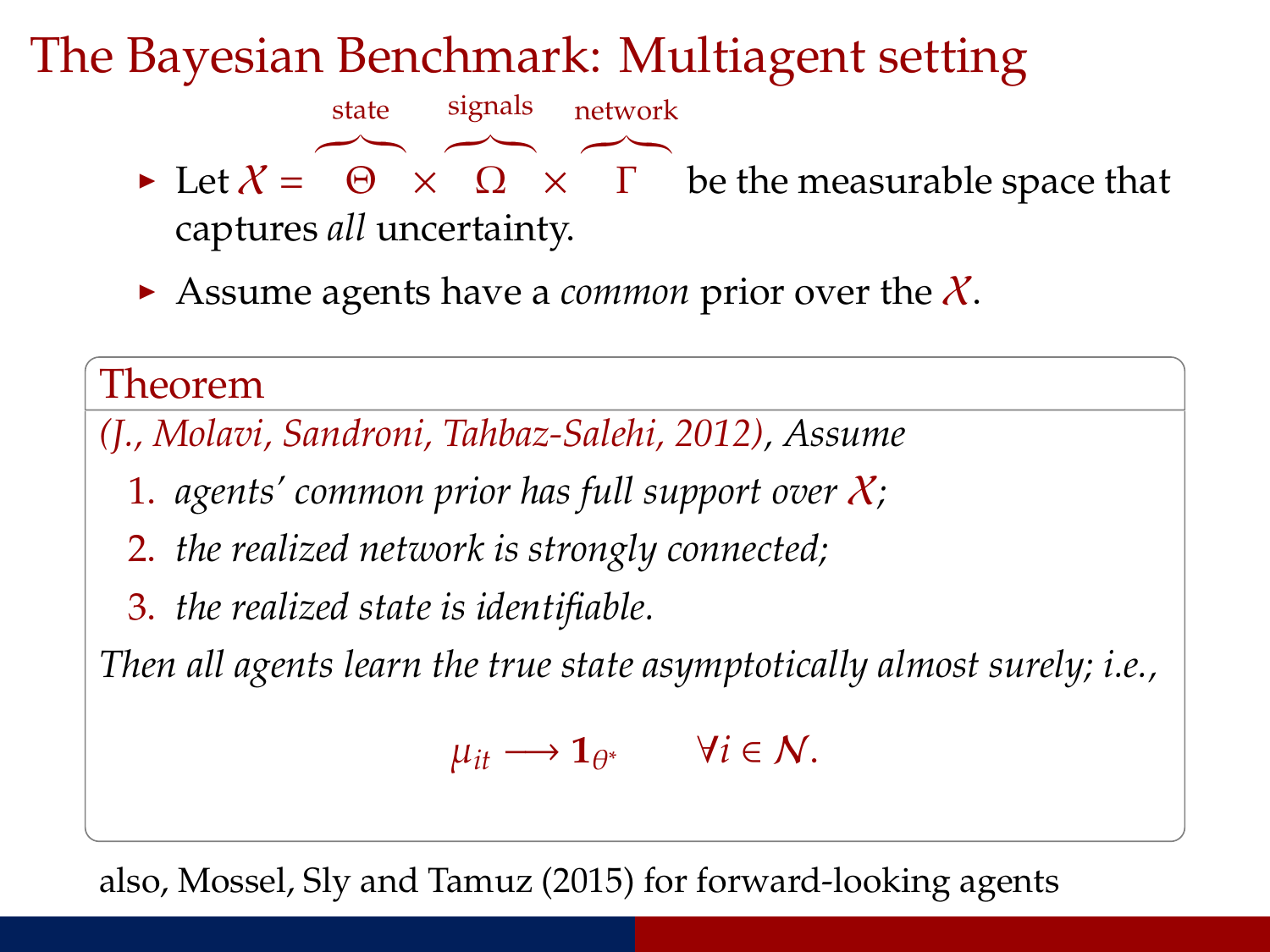### Non-Bayesian Models

### Full Bayesian learning is intractable

#### What to do?

- $\blacktriangleright$  DeGroot (1974)
- Ellison and Fudenberg  $(1993, 1995)$
- $\blacktriangleright$  Bala and Goyal (1998, 2001)
- DeMarzo, Vayanos, and Zwiebel (2003)
- ▶ Acemoglu, Ozdaglar, and Parandeh-Gheibi (2010)
- $\triangleright$  Golub and Jackson (2010)
- ► J, Molavi, Sandroni, Tahbaz-Salehi (2012)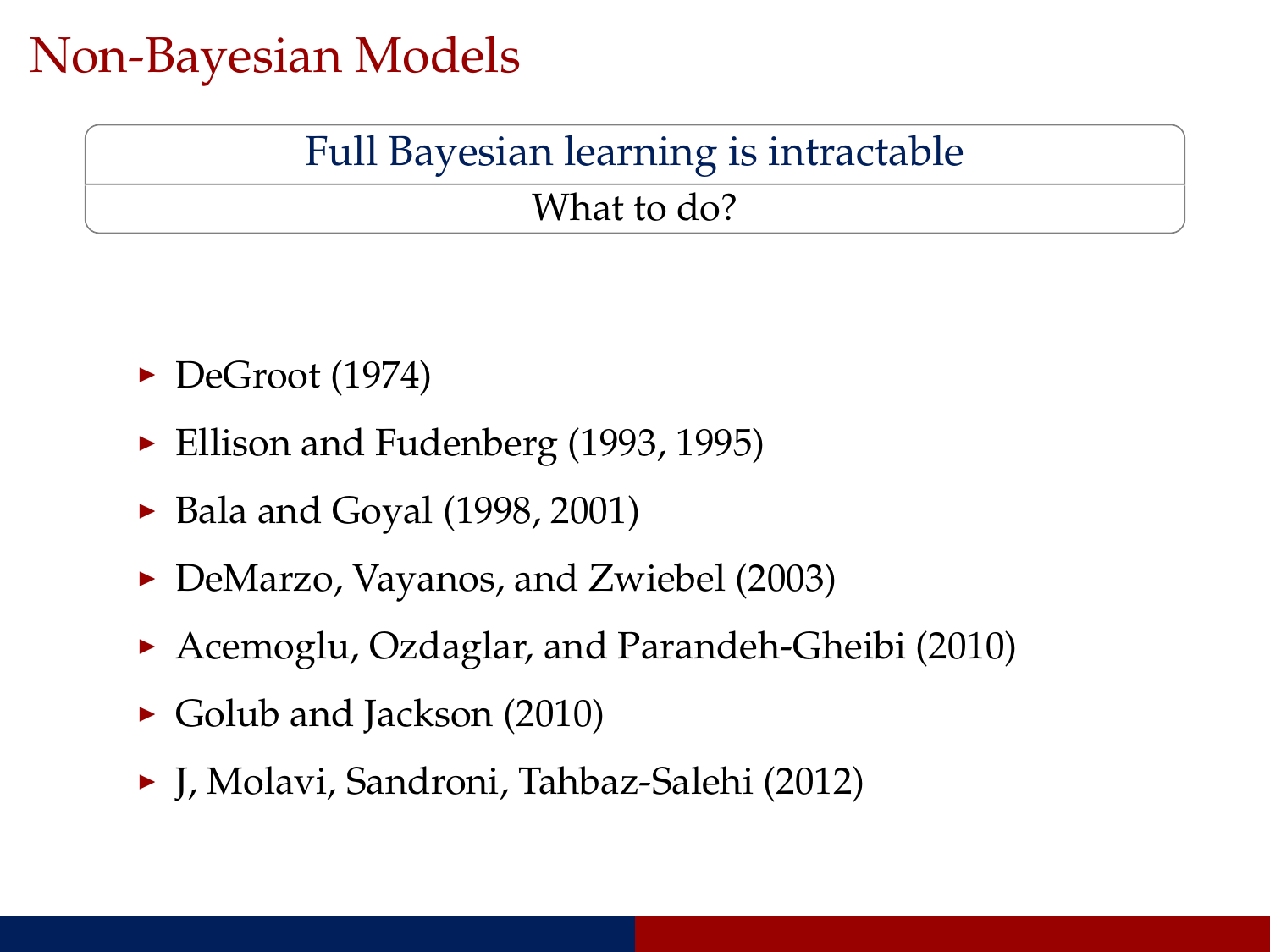# Non-Bayesian Learning

Source of difficulty of Bayesian: History dependence

- $\blacktriangleright$  Empirical evidence for DeGroot-like models (Chandrasekhar et al. 2015).
- $\triangleright$  Bayesian update uses entire history.
- $\triangleright$  Sequential Bayesian updates can exhibit anti-imitative behavior (Eyster & Rabin 2010, 2014)
- $\triangleright$  DeGroot models neglect history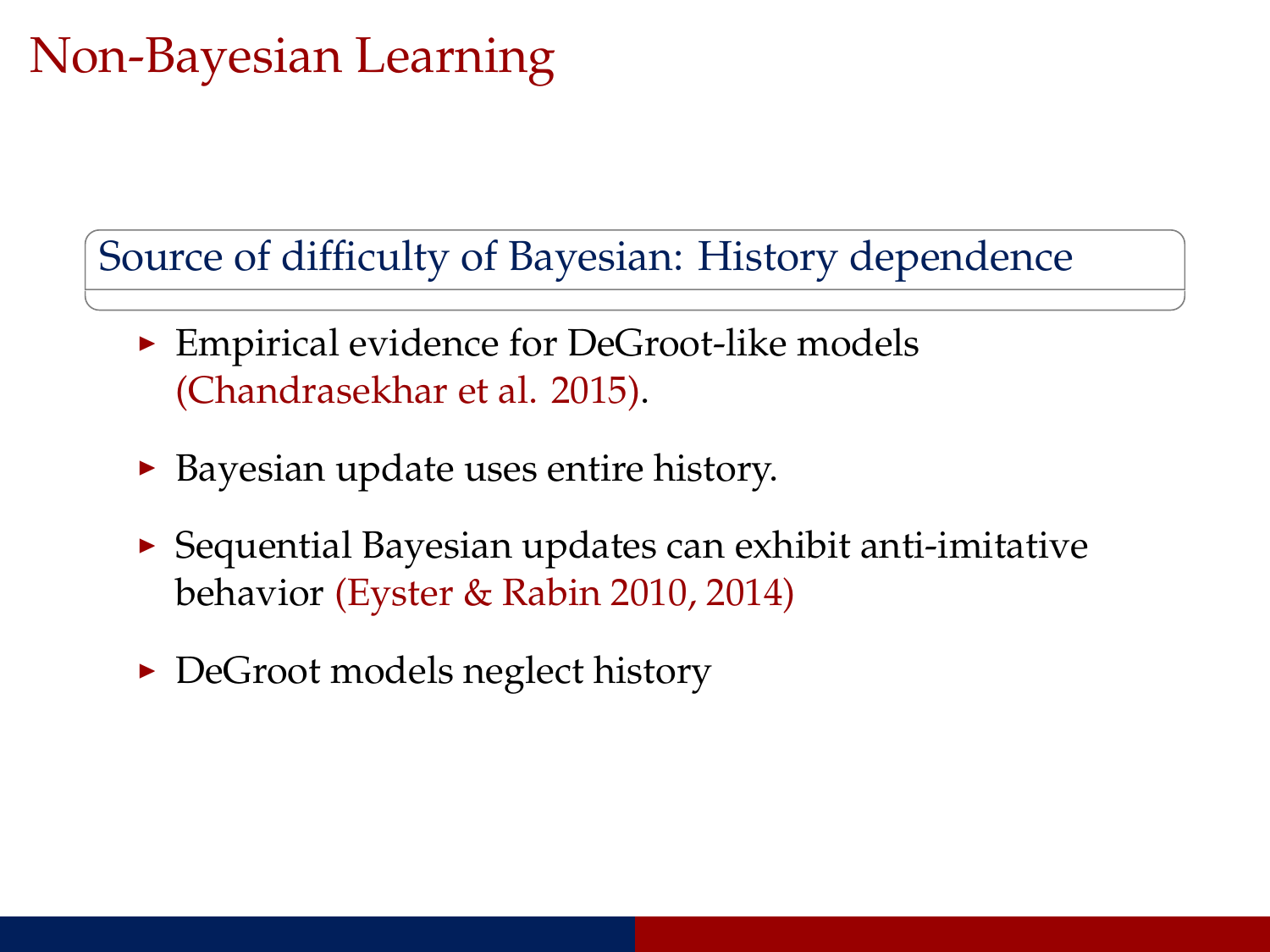### Our solution (2012-2014):

DeGroot-like models with

- $\triangleright$  Continuous flow of new information with heterogenous observations
- $\triangleright$  Asymptotic agreement with the Bayesian update
- $\triangleright$  Are these non-Bayesian updates adhoc? Is there a foundation?
- $\blacktriangleright$  How do these updates depart from Bayesian?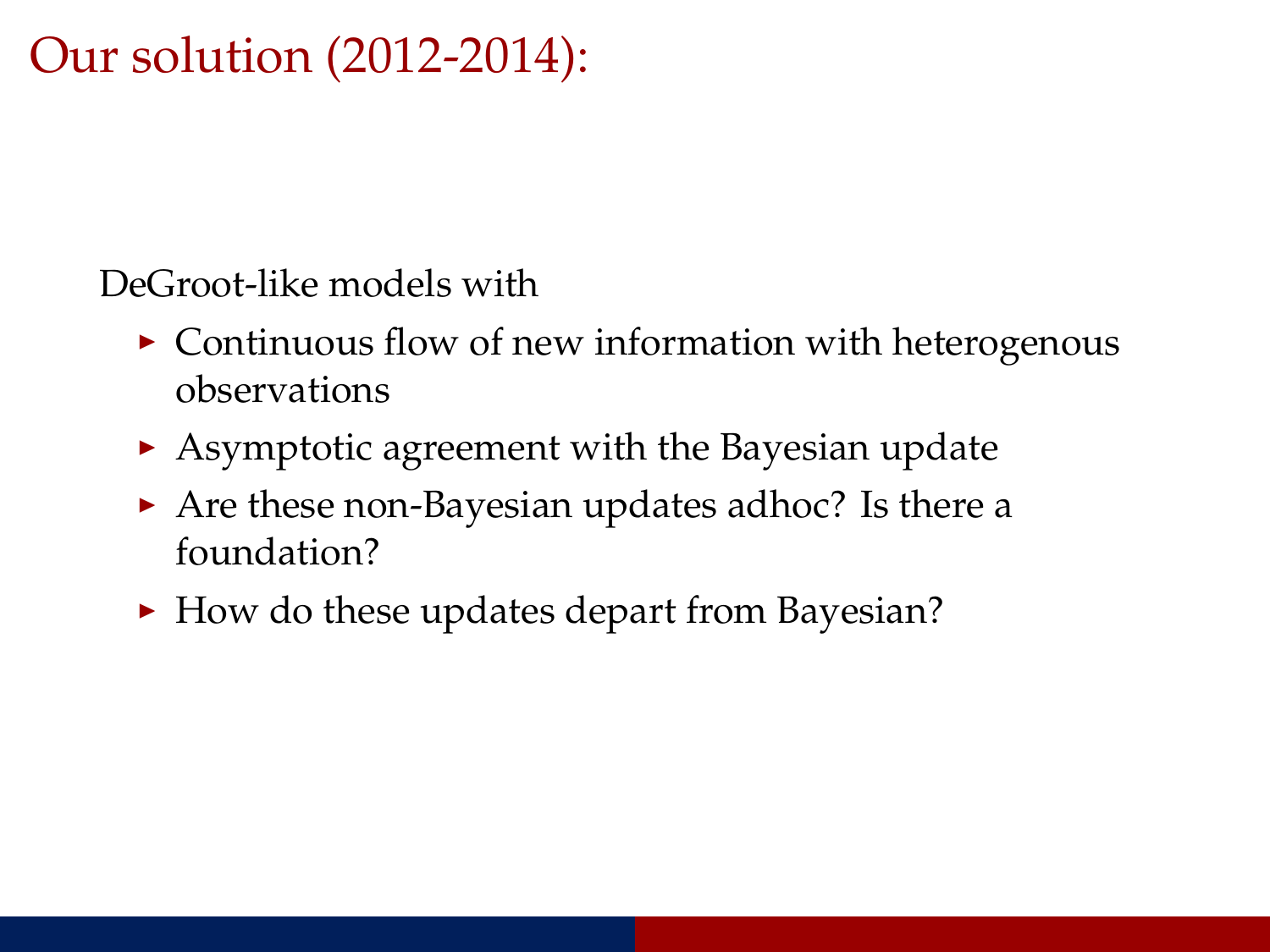### Bayesian Learning Without Recall (BWR)

- $\triangleright$  What if agents don't recall how others form their beliefs?
- $\triangleright$  Can we circumvent history dependence?
- $\triangleright$  Difficulty starts after time step 1. What if we copy that map for all times?
- $\blacktriangleright$  Will agents learn?



Replicate the Bayesian map of time 0 to 1, for all future time steps

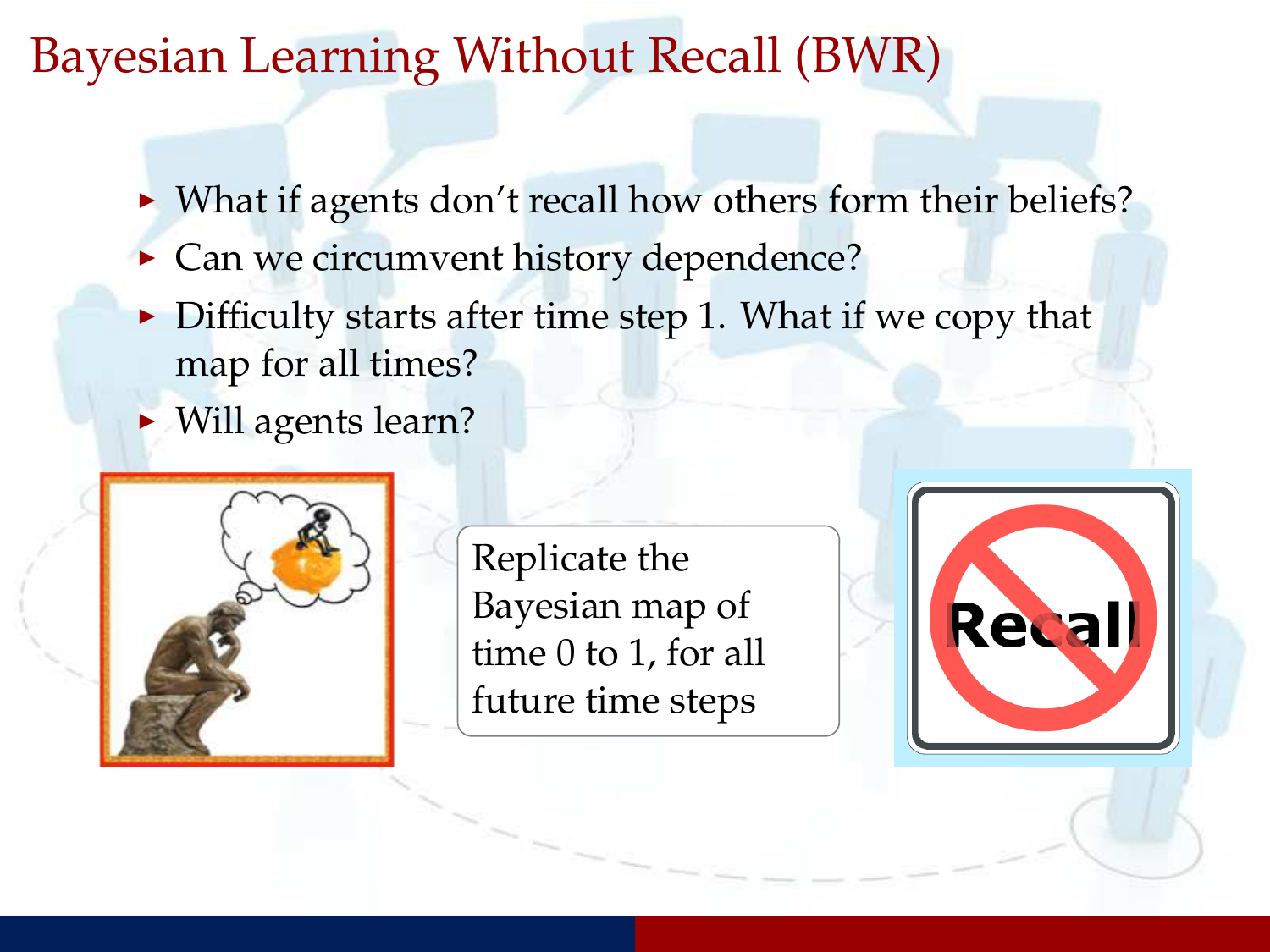# BWR update is log-linear

 $\blacktriangleright$  Take  $\Theta = {\theta_1, ..., \theta_m}$ ,  $\mathcal{A}_i = \Delta \Theta$  and  $u_i(\overline{a}, \theta_j) = -\|\overline{a} - \overline{e}_j\|^2_2$  $rac{2}{2}$ .

↓

 $\blacktriangleright$  **a**<sub>*i*,*t*</sub> = arg max<sub>*a*∈A<sub>*i*</sub></sub>  $\mathbb{E}_{i,t}$ {*u*<sub>*i*</sub>(*a*, *θ*)} ≡  $\mu_{i,t}(\cdot)$ .

$$
\mu_{it+1}(\check{\theta}) = \frac{v_i(\check{\theta})\ell_i^{\check{\theta}}(\omega_{it+1}) \left(\prod_{j \in \mathcal{N}(i)} \frac{\mu_{jt}(\check{\theta})}{v_j(\check{\theta})}\right)}{\sum_{\tilde{\theta} \in \Theta} v_i(\tilde{\theta})\ell_i^{\tilde{\theta}}(\omega_{it+1}) \left(\prod_{j \in \mathcal{N}(i)} \frac{\mu_{jt}(\tilde{\theta})}{v_j(\tilde{\theta})}\right)}
$$

#### Theorem

*Rahimian, J (2014) No agent can learn the truth almost surely unless*  $\rho(A) = 1.$ 

- $\triangleright$  Directed cycles, rooted trees with degree 1.
- $\triangleright$  if  $\rho(A) > 1$ , misinformation gets amplified.
- **In Neighbors beliefs** *not* sufficient statistics!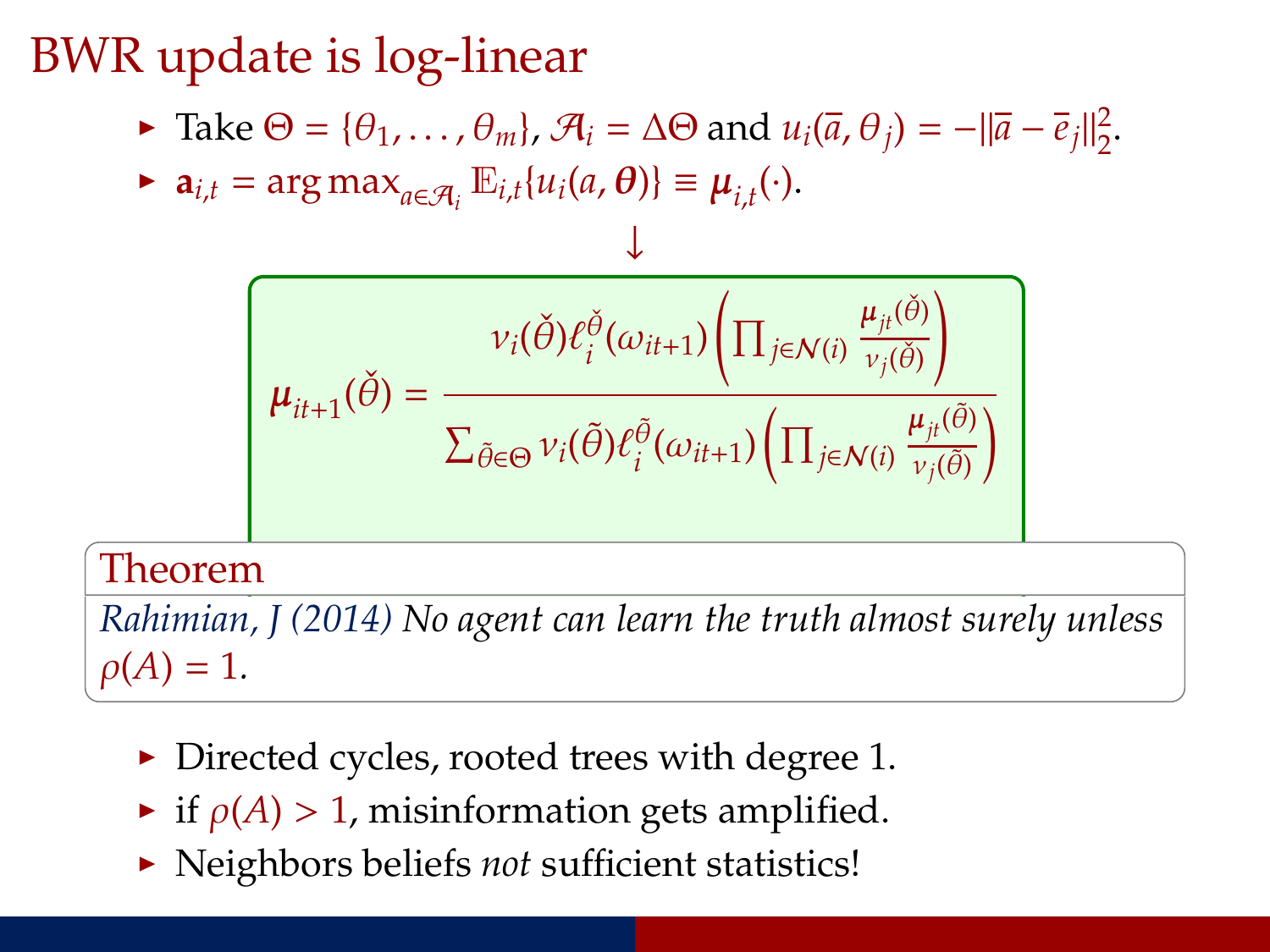Learning with  $\rho(A) = 1$ 

$$
\boldsymbol{\mu}_{i,t}(\check{\theta}) = \frac{\ell_i(\mathbf{s}_{i,t}|\check{\theta})\boldsymbol{\mu}_{j,t-1}(\check{\theta})}{\sum\limits_{\tilde{\theta}\in\Theta}\ell_i(\mathbf{s}_{i,t}|\tilde{\theta})\boldsymbol{\mu}_{j,t-1}(\tilde{\theta})}, \ \mathcal{N}(i) = \{j\}.
$$



Rate of Learning: 
$$
\frac{1}{n} \sum_{i=1}^{n} D_{KL} (\ell_i(\cdot | \theta) || \ell_i(\cdot | \check{\theta})).
$$

For a general strongly connected topology:

- $\triangleright$  Choose neighbor *j* ∈ *N*(*i*) independently at random w.p.  $[P]_{i,j}$ .
- $\blacktriangleright$   $(\pi_1, \ldots, \pi_n)$  is the stationary distribution for *P*, irreducible.
- Asymptotic Rate:  $\sum_{i=1}^{n} \pi_i D_{KL} (\ell_i(\cdot | \theta) || \ell_i(\cdot | \check{\theta}))$ .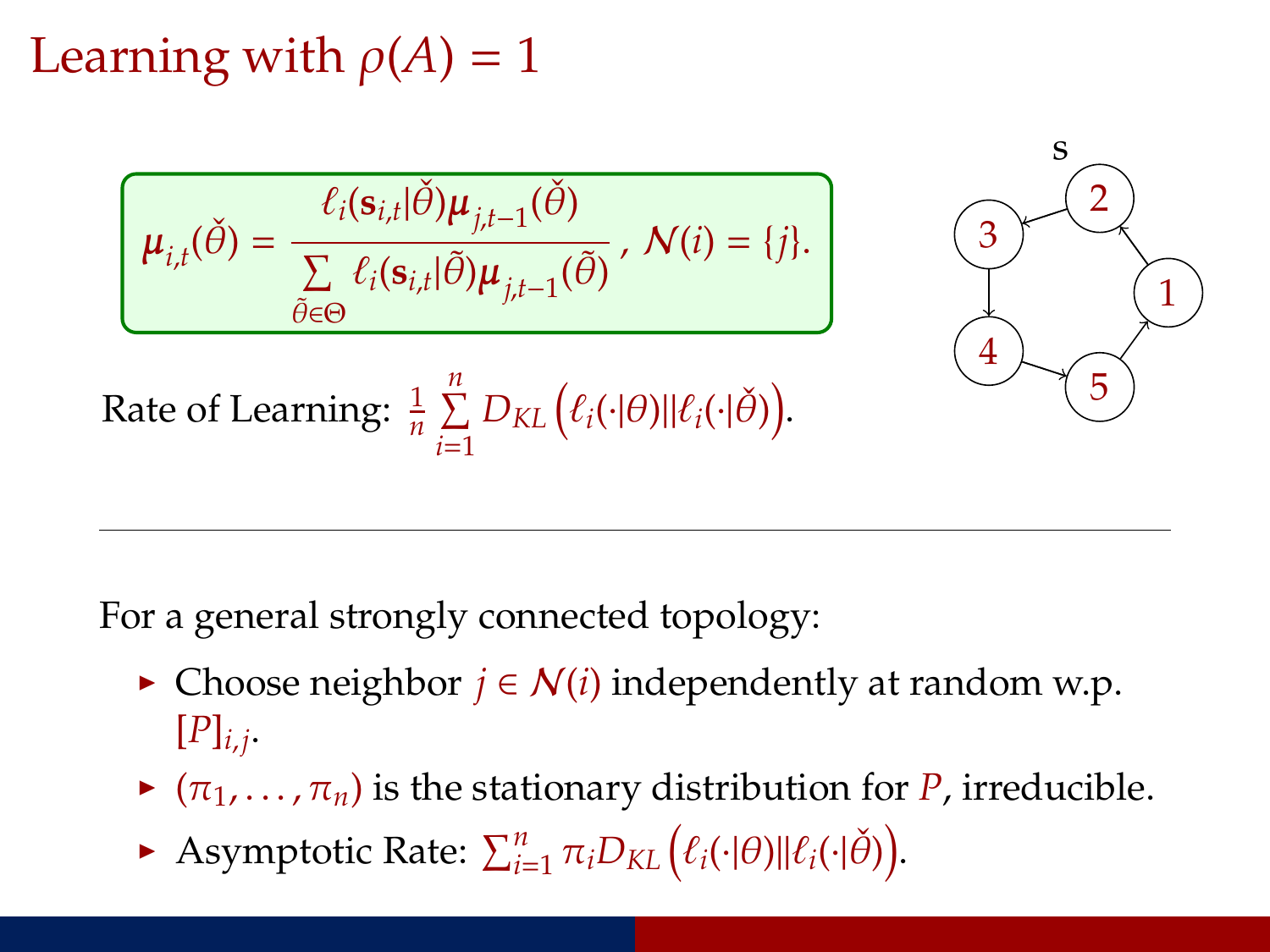## Deriving Linear Majority Rules

- $\triangleright$  Take  $\mathcal{A}_i = \Theta = {\pm 1}$ ,  $u_i(a, \theta) = 2\mathbb{1}_{\theta=a} 1$ .
- $\blacktriangleright$  **a**<sub>*i*,*t*</sub> = arg max  $\mathbb{E}_{i,t}$ {*u*<sub>*i*</sub>(*a*, *θ*)} = sign  $\left(\log \left(\mu_{i,t}(+1)/\mu_{i,t}(-1)\right)\right)$ . *a*∈A*<sup>i</sup>*

 $\overline{\mathbf{I}}$ 

$$
\mathbf{a}_{i,t} = \text{sign}\left(\sum_{j \in \mathcal{N}(i)} w_j \mathbf{a}_{j,t-1} + \eta_i + \lambda(\mathbf{s}_{i,t})\right)
$$

- $\triangleright$  Action profiles evolve as a Markov chain on the Boolean cube.
- **►** Consensus is an equilibrium  $\leftrightarrow$  max  $|\lambda(s_i) + \eta_i| < \sum_{j \in \mathcal{N}}$ *j*∈N(*i*) *wj* .
- $\triangleright$  With a positive probability the agents (mis-)learn.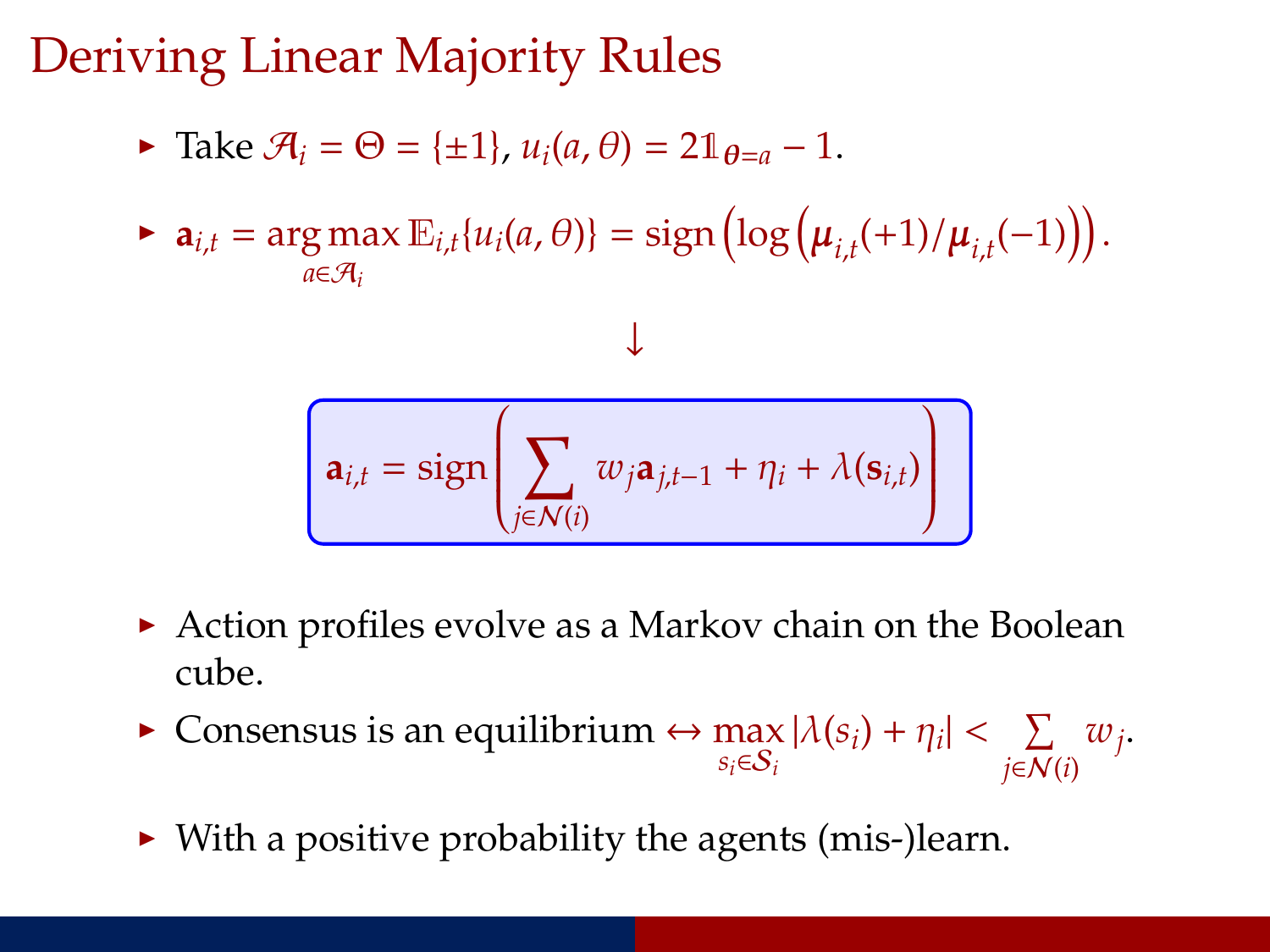# (log)-linear Learning Rules

#### DeGroot+Bayesian: (log)-linear aggregation

 $\rightarrow$  Agents aggregate the observed beliefs of their neighbors (log)-linearly and process their private observations in a Bayesian way. *(Tahbaz-Salehi and Rahnama-Rad 2010, J,Molavi, Tahbaz-Salehi 2012, Shahrampour,*

*Rakhlin,J 2013, Rahimian, Molavi,J 2014-15), Nedic et al. (2015), Lalitha et al. 2014*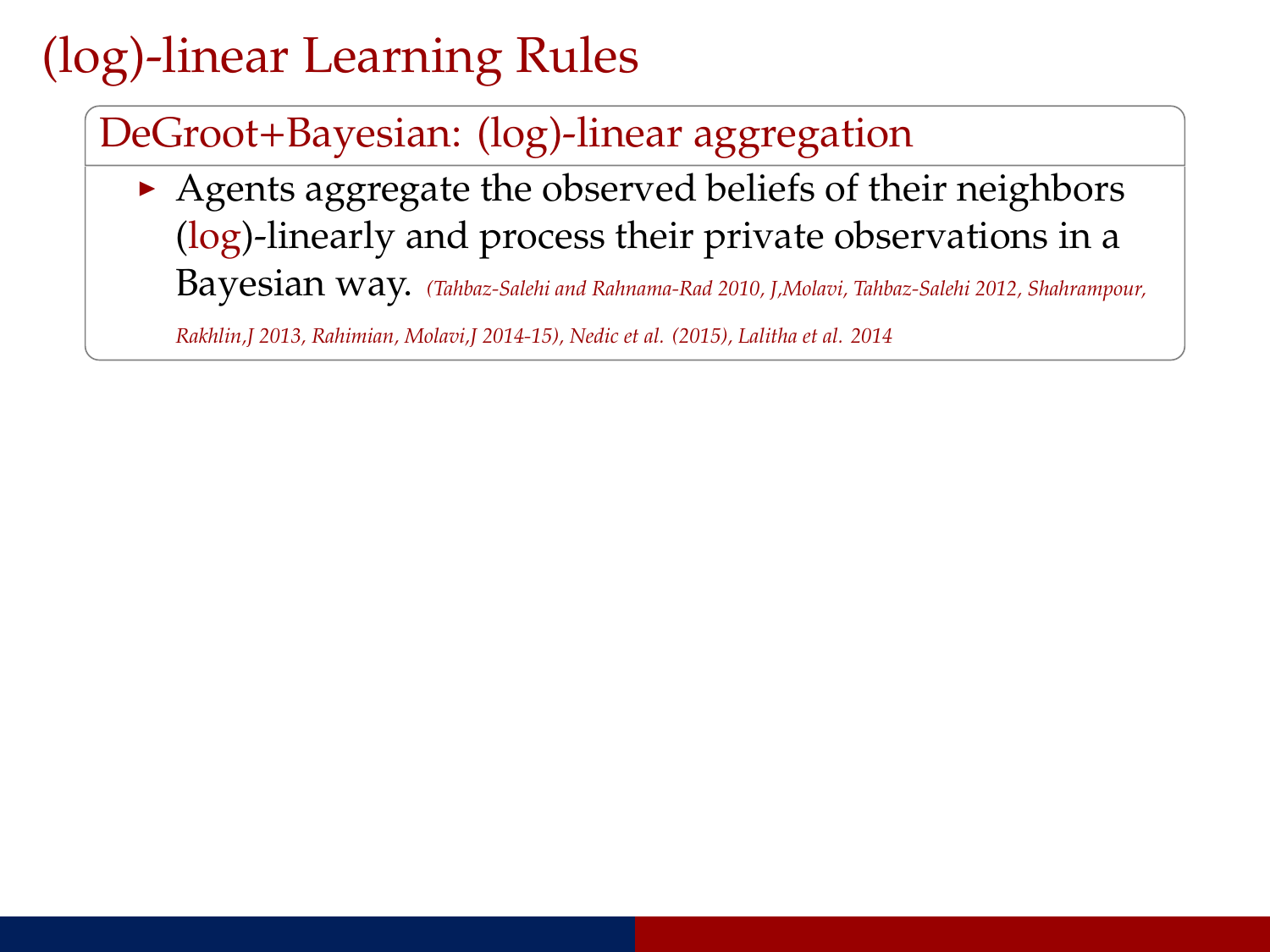# (log)-linear Learning Rules

#### DeGroot+Bayesian: (log)-linear aggregation

 $\rightarrow$  Agents aggregate the observed beliefs of their neighbors (log)-linearly and process their private observations in a Bayesian way. *(Tahbaz-Salehi and Rahnama-Rad 2010, J,Molavi, Tahbaz-Salehi 2012, Shahrampour,*

*Rakhlin,J 2013, Rahimian, Molavi,J 2014-15), Nedic et al. (2015), Lalitha et al. 2014*

Belief Update  $(\log)\mu_{it+1} = a_{ii}(\log)BU(\mu_{it}; \omega_{it+1}) + \sum$ *j*∈N*<sup>i</sup> aij*(log)µ*jt*

- $\triangleright$  (log) update can be viewed as stochastic gradient descent, applied to centralized learning
- $\blacktriangleright$  Is there a behavioral foundation? How are these different from Bayesian? Can they be generalized?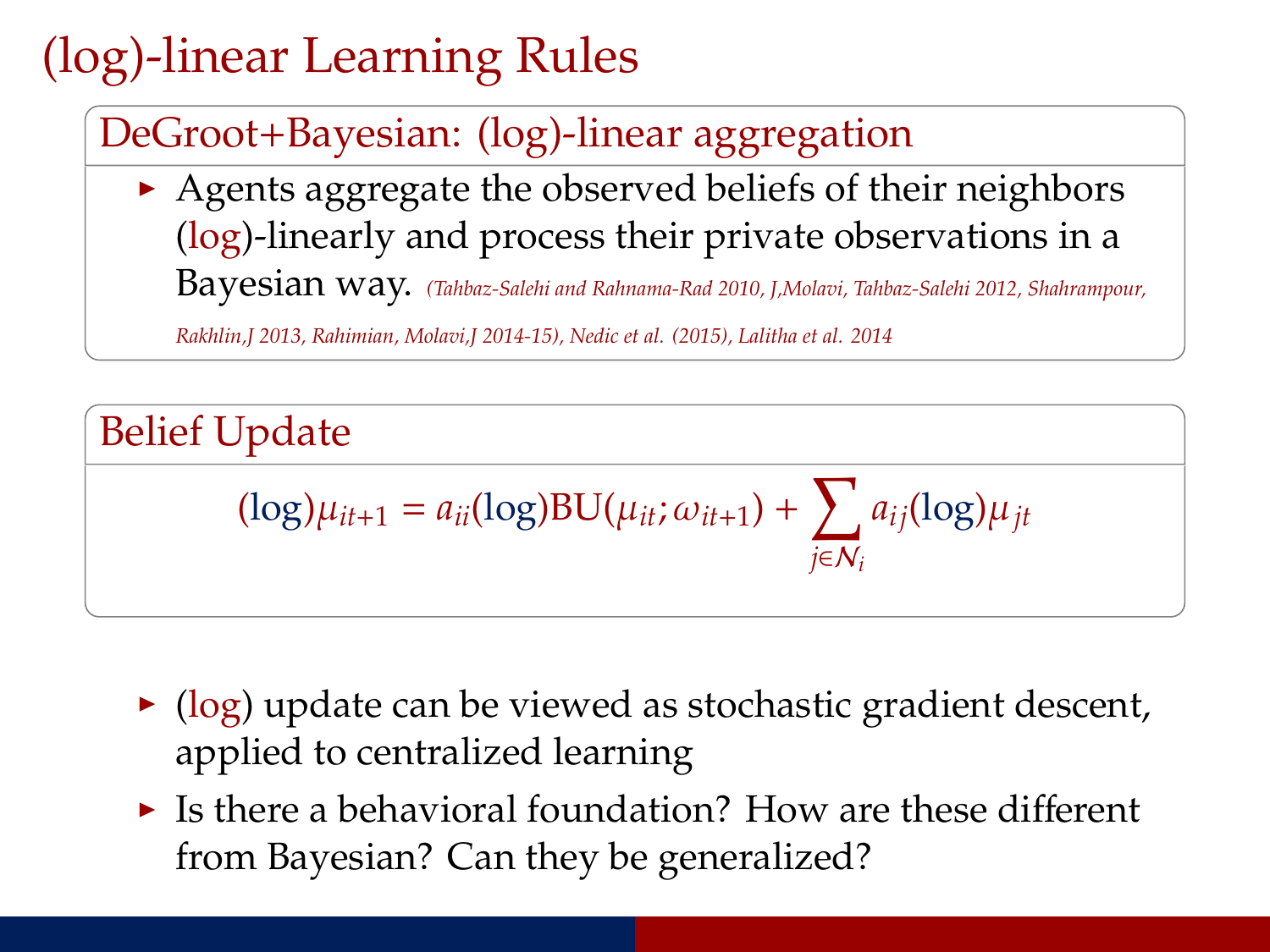### An Axiomatic Foundation

#### How do individuals Aggregate beliefs?

Are these updates adhoc?

$$
\mu_{it+1} = \mathrm{BU}\big(f_{it}(\mu_i^t); \omega_{it+1}\big),
$$

- $\blacktriangleright$   $\mu_i^t$  $S_i^t = (\mu_{j\tau})_{j \in \mathcal{N}_i, 0 \leq \tau \leq t}$ : the history of beliefs of *i* and her neighbors
- $\triangleright$  *BU* : the Bayesian update, conditional on observing  $\omega$ .
- <sup>I</sup> *<sup>f</sup>it* : ∆Θ(*t*+1)×|*N<sup>i</sup>* <sup>|</sup> → ∆Θ, is the *social learning rule* for agent *i*.
- $\blacktriangleright$  What properties should  $f_{it}$  satisfy?
- $\blacktriangleright$  How do these assumptions depart from Bayesian rationality?
- Inder what assumptions on  $f_{it}$  is learning achieved?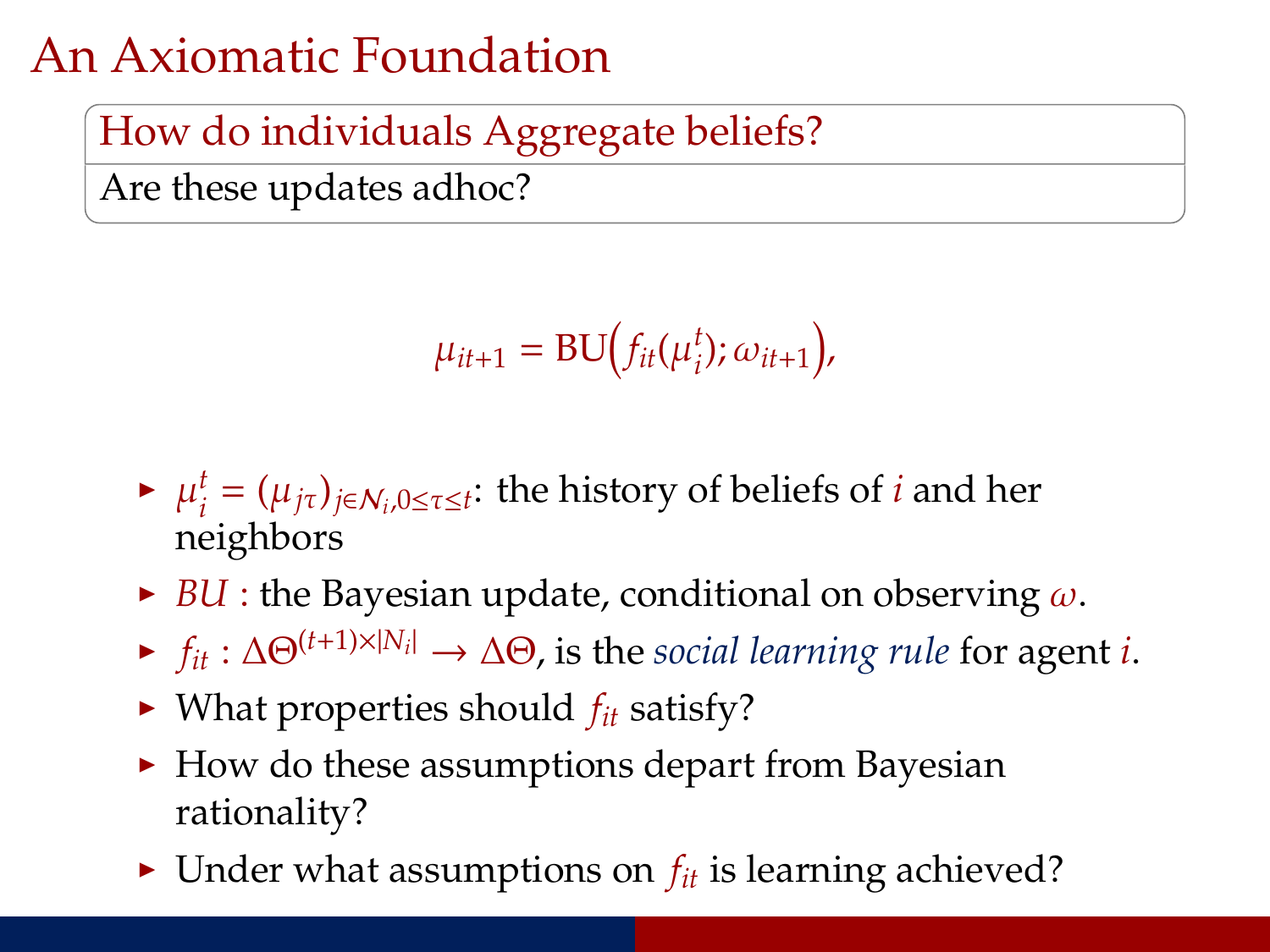## Sufficient Axioms

- label neutrality: Any permutation of states  $\sigma : \Theta \to \Theta$ commutes with *fit*:  $\text{perm}_{\sigma}\!\!\left(\!f_{it}(\mu_i^t)\!\right)$  $f_i(\theta)$ ) =  $f_{it}$  (perm<sub> $\sigma$ </sub> ( $\mu_i^t$  $_{i}^{t}(\theta))\Big)$
- $\blacktriangleright$  Independence of Irrelevance Alternatives (IIA): *fit* commutes with the conditioning operator: For  $\bar{\Theta} \subseteq \Theta$ ,  $\mathrm{cond}_{\bar{\Theta}}\big(f_{it}(\mu_i^t))$  $f_i$ ) $= f_{it}$  (cond<sub>Θ</sub>( $\mu_i^t$ t<sub>1</sub>) , for all histories  $\mu_i^t$  $_i^t$ : cond<sub>Θ</sub>( $\mu_i^t$  $\binom{t}{i} = \left(\text{cond}_{\bar{\Theta}}(\mu_{j\tau})\right)^{T}$ *j*∈*N<sup>i</sup>* ,τ≤*t* .
- $\blacktriangleright$  Monotonicity:  $f_i$  is strictly monotone in  $\mu_j(\theta)$  for all  $j \in \mathcal{N}_i$ ,  $\theta \in \Theta$ .
- $\blacktriangleright$  Imperfect Recall  $f_{it}(\mu_i^t)$  $\mu_{i}^{t}$  does not depend on  $\mu_{j\tau}$  for all *j* and all  $\tau < t$  and is independent of time index *t*.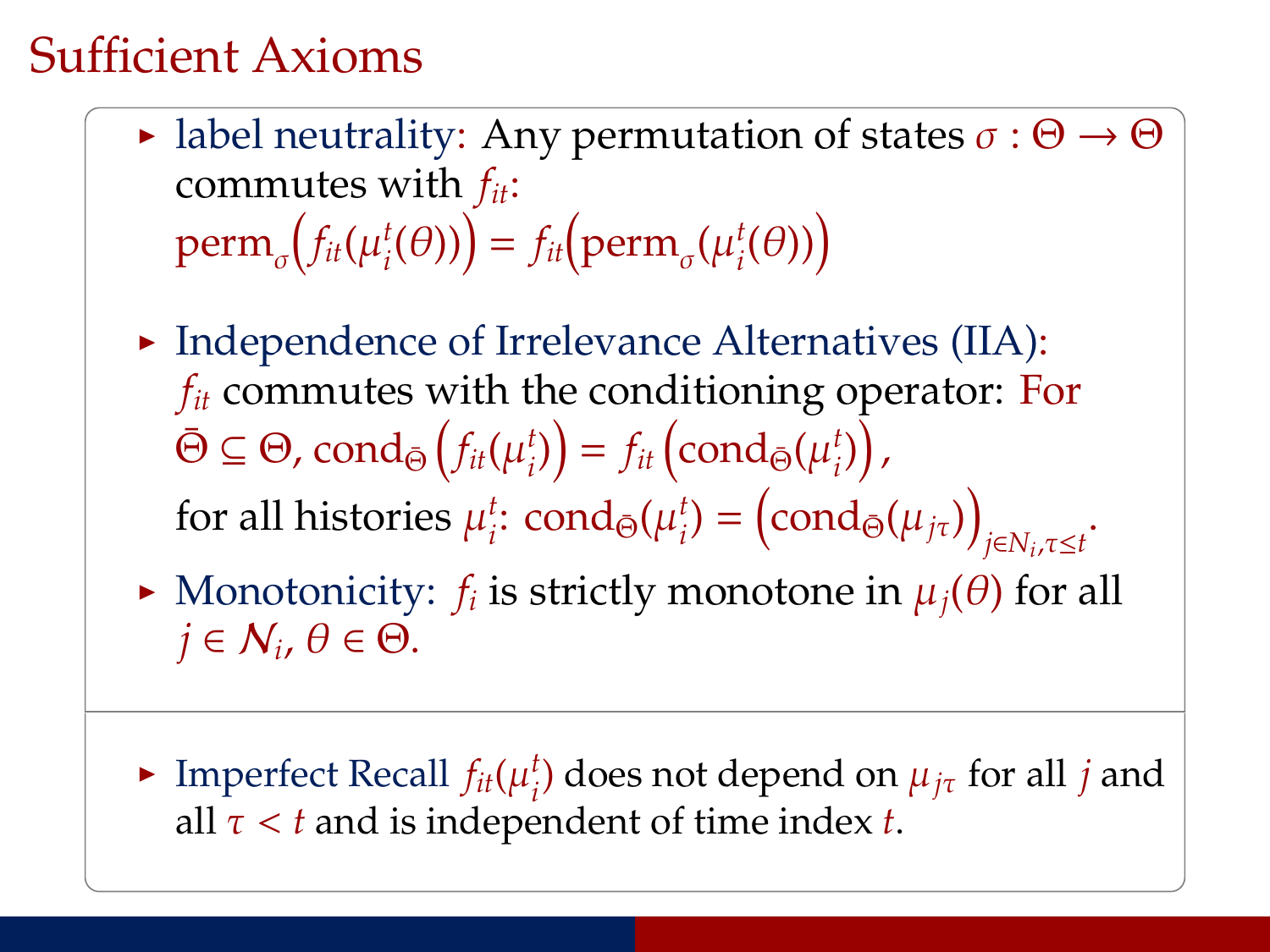### Axioms nail the update!

#### Theorem

*(J., Molavi, Tahbaz-Salehi, 2015) Above axioms uniquely specify f up to a set of nonnegative constants*  $a_{ij} > 0$ 

$$
\log \frac{f_{it}(\mu_i^t)(\theta)}{f_{it}(\mu_i^t)(\hat{\theta})} = \sum_{j \in N_i} a_{ij} \log \frac{\mu_{jt}(\theta)}{\mu_{jt}(\hat{\theta})}.
$$

Note: LN+IIA  $\rightarrow$  log-linearity. Monotonicity  $\rightarrow a_{ij} \geq 0$ .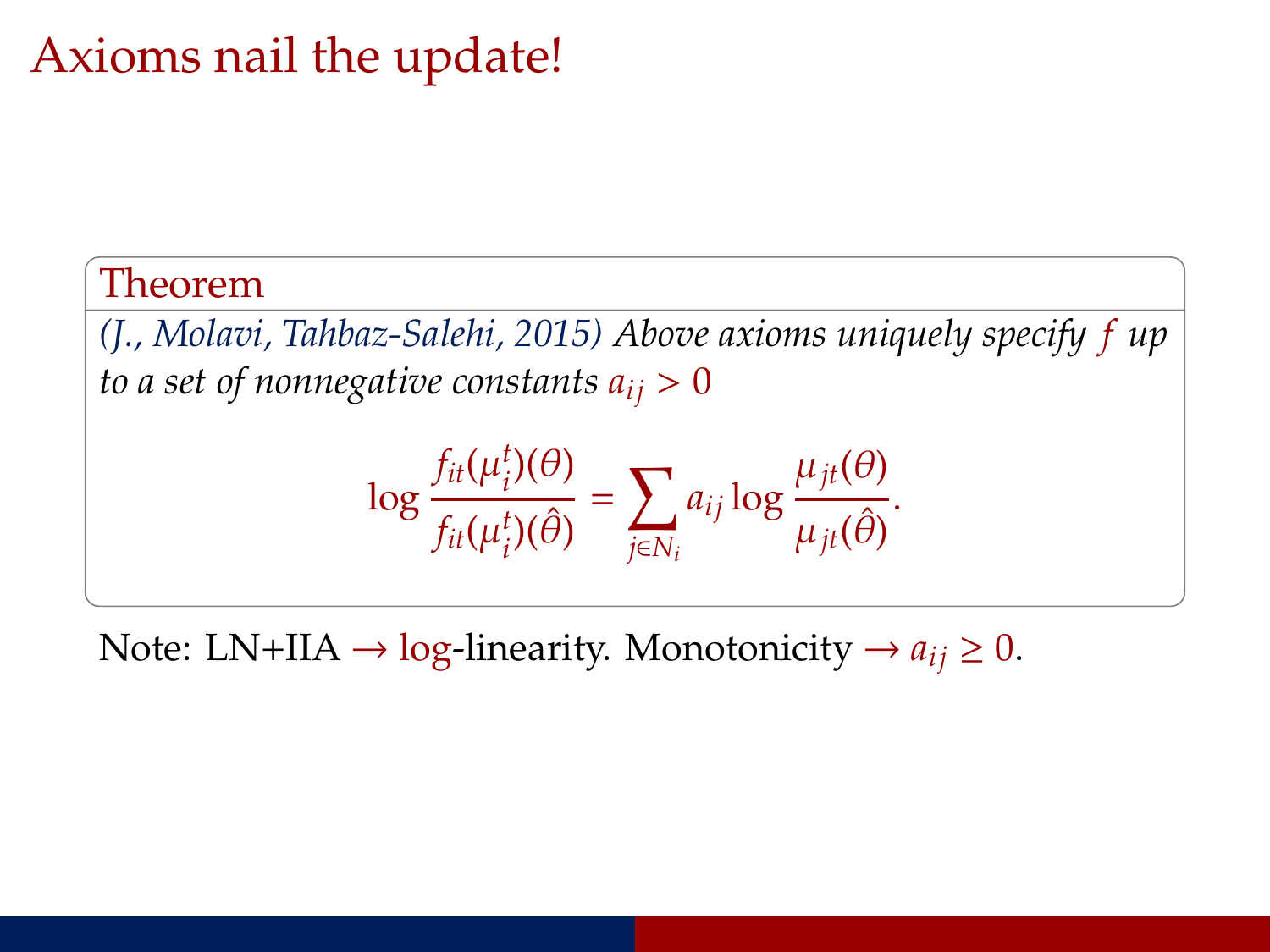# Learning Rule

**Corollary** *If f satisfies LN, IIA, IR, and is Monotone, then the learning rule is*  $\log \frac{\mu_{it+1}(\theta)}{2}$  $\frac{n+1}{\mu_{it+1}(\hat{\theta})} = \log$  $\ell_i^\theta$  $\frac{\partial}{\partial t}(\omega_{it+1})$  $\ell_i^{\hat{\theta}}(\omega_{it+1})$ *i*  $+\sum$ *j*∈*N<sup>i</sup> aij* log µ*jt*(θ)  $\mu_{jt}(\hat{\theta})$ *for some*  $a_{ij} > 0$  *when*  $j \in N_i$ .

Log-linear update is a consequence of the behavioral axioms.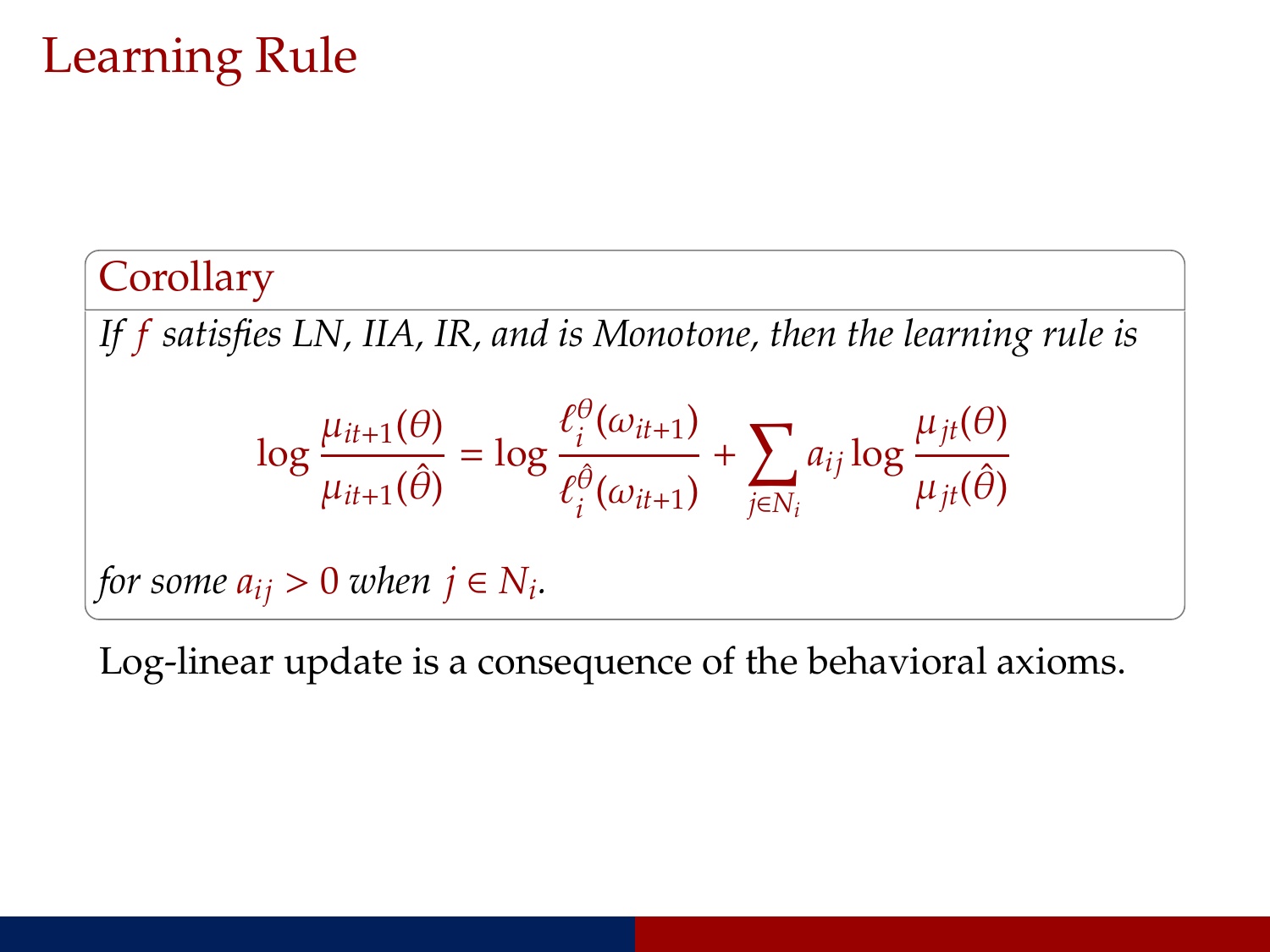# Group Polarization

- $\blacktriangleright$  Tendency to make decisions that are more extreme than initial inclinations (Stoner'61, Lamm'75, Isenberg'86)
- $\triangleright$  Prevailing explanation: Social Comparison Theory vs. Information Influence (Persuasive Arguments theory)
- $\triangleright$  Strictly group polarizing  $\rightarrow$   $\rho(A)$  > 1: Group depolarizing  $\rightarrow \rho(A)$  < 1. non-polarizing:  $\rho(A) = 1$

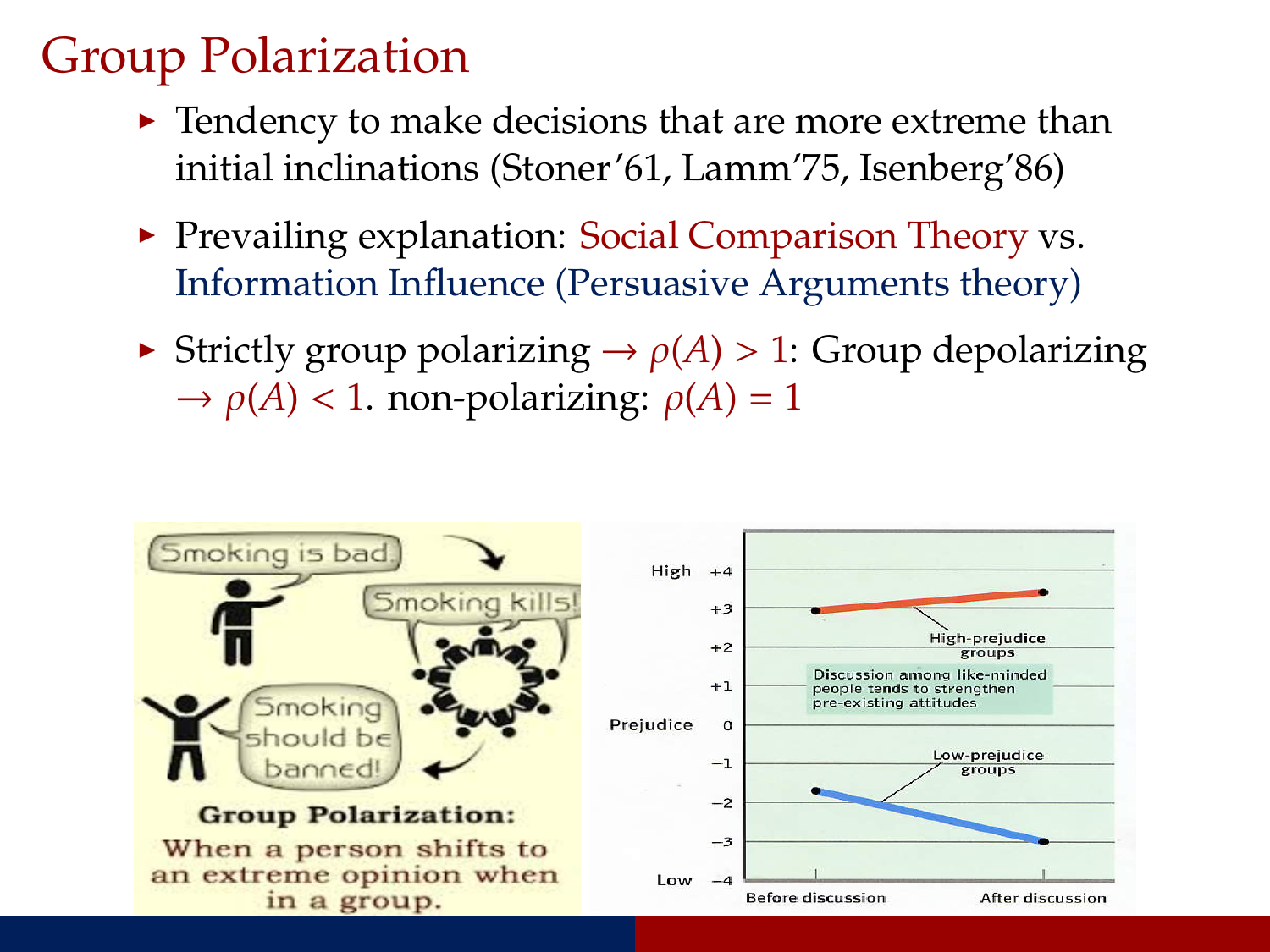# Asymptotic Learning

#### Theorem

*(J, Molavi, Tahbaz-Salehi 15) Suppose agent's social learning rules satisfy LN, M, IIA and IR.*

- a. *If learning rules satisfy strict group polarization, agents mislearn the state with positive probability.*
- b. *If learning rules satisfy strict group depolarization, agents remain uncertain forever.*
- c. *If learning rules are* non-polarizing*, all agents learn the underlying state almost surely, i.e.,*  $\mu_{it}(\cdot) \longrightarrow \mathbf{1}_{\theta}(\cdot)$

 $\triangleright$  When  $\rho(A) = 1$  The learning process asymptotically coincides with Bayesian learning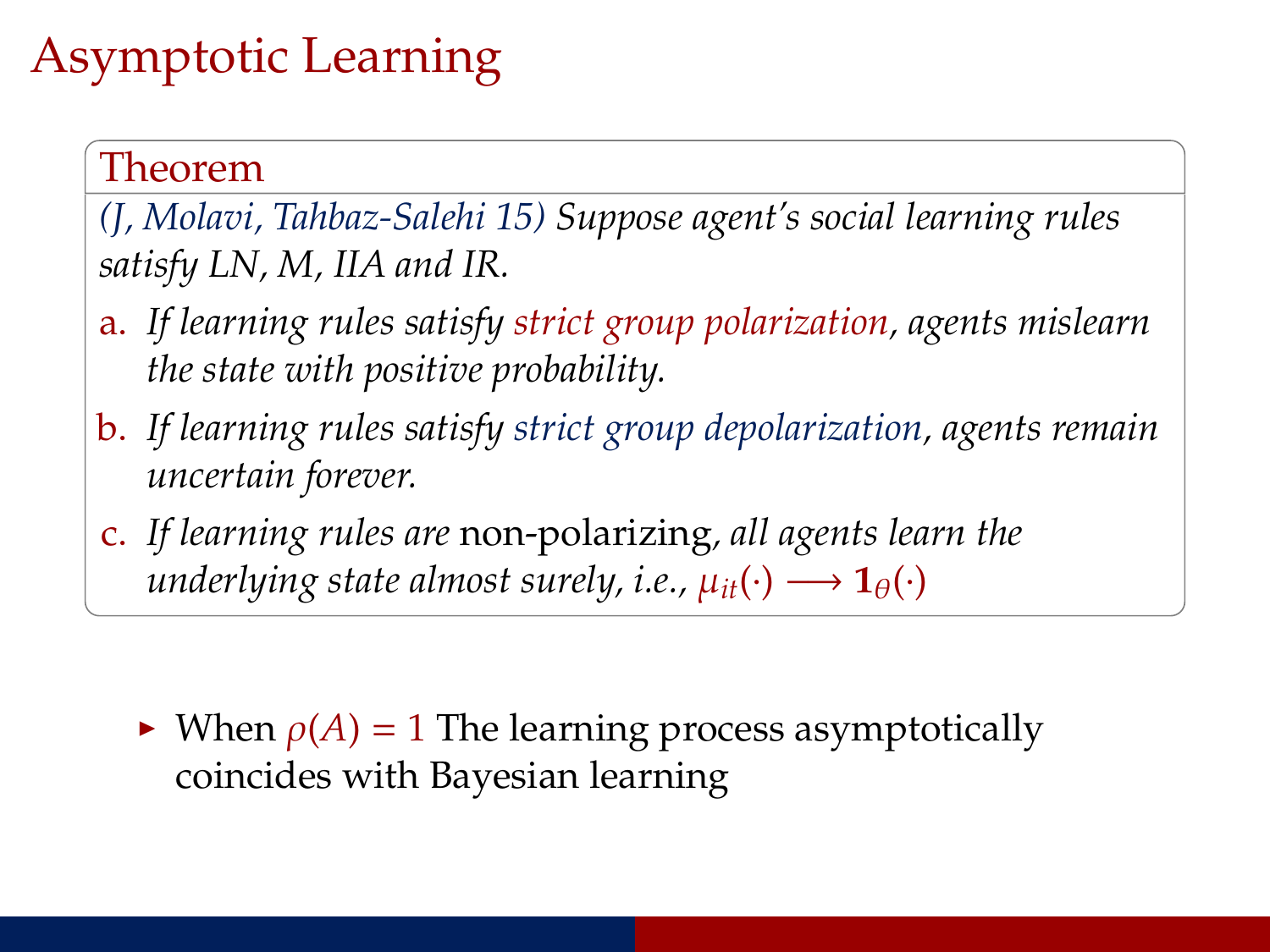# DeGroot Learning

- $\triangleright$  DeGroot has more deviations from Bayesian
	- $\triangleright$  Need another axiom:
	- **•** *Separability*: Update of belief on a state is independent of beliefs on other states

#### Theorem

*(J, Molavi, Tahbaz-Salehi 15) Suppose fit satisfies LN, Monotonicity, Separability, and IR. Then the learning rule is a*ffi*ne: There exists constants*  $a_{ij} > 0$  *and*  $a_{i0}$  *such that* 

$$
f_{it}(\mu_i^t)(\theta) = a_{i0} + \sum_{j \in N_i} a_{ij} \mu_{jt}(\theta)
$$

- $\blacktriangleright$  Affine rule is only rule satisfying all axioms.
- $\triangleright$  Under IIA, zero belief on a state spreads, whereas here positive belief spreads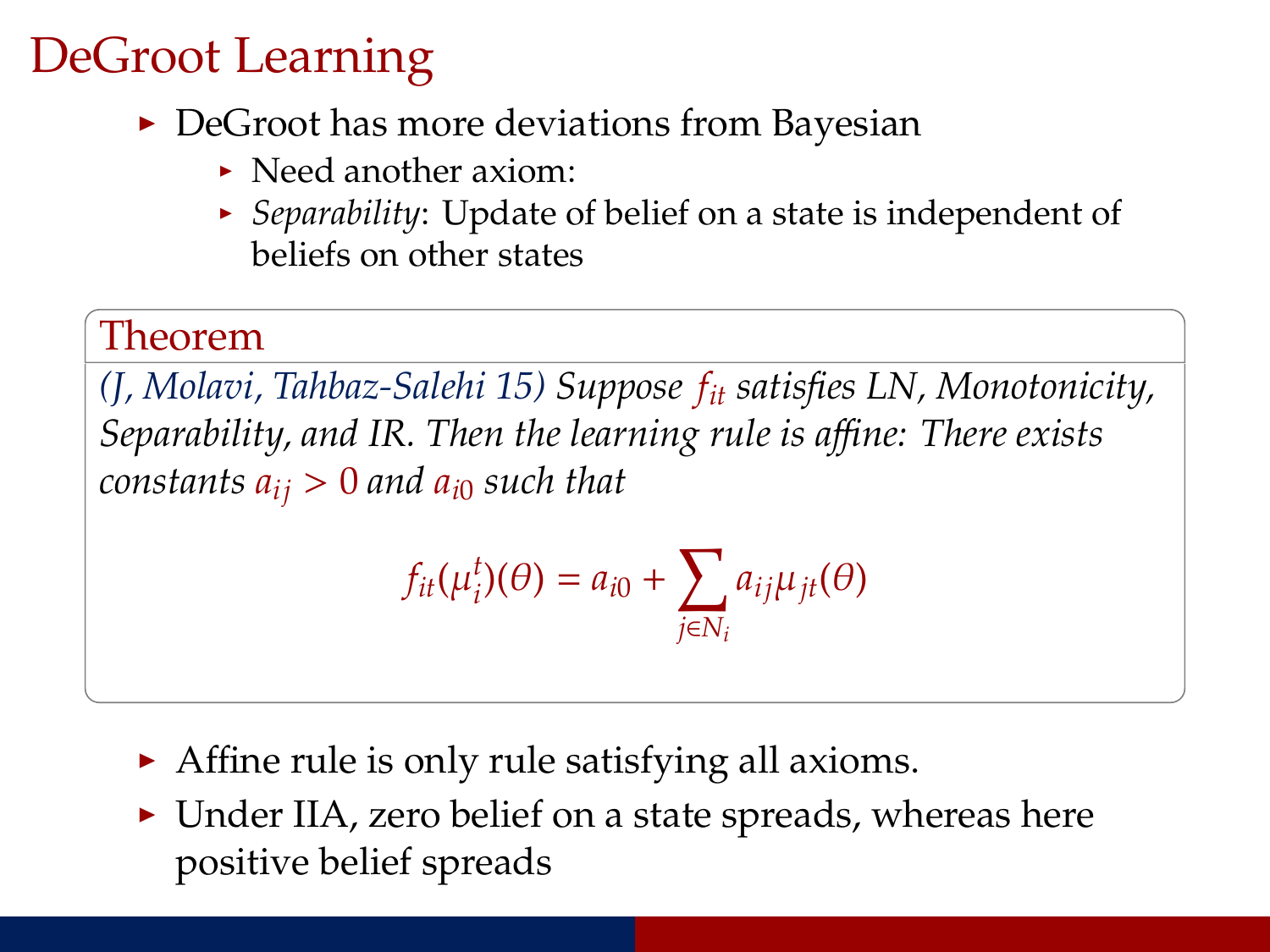# Learning under DeGroot Model



Social learning rule is unanimous, if

```
f_{it}(\mu, \cdots, \mu) = \mu
```
- $\triangleright$  Unanimity forces adoption of a common belief, when neighbors agree; induces a social conformation bias
- Implies  $a_{ij}$  add up to 1
- $\triangleright$  DeGroot Learning rule is non-polarizing and unanimous
- $\triangleright$  Unanimity is violated by Bayesian

#### Theorem

*If agents' social learning rule satisfy LN, M, Separability, and IR, then all agents learn if and only if the rule is unanimous*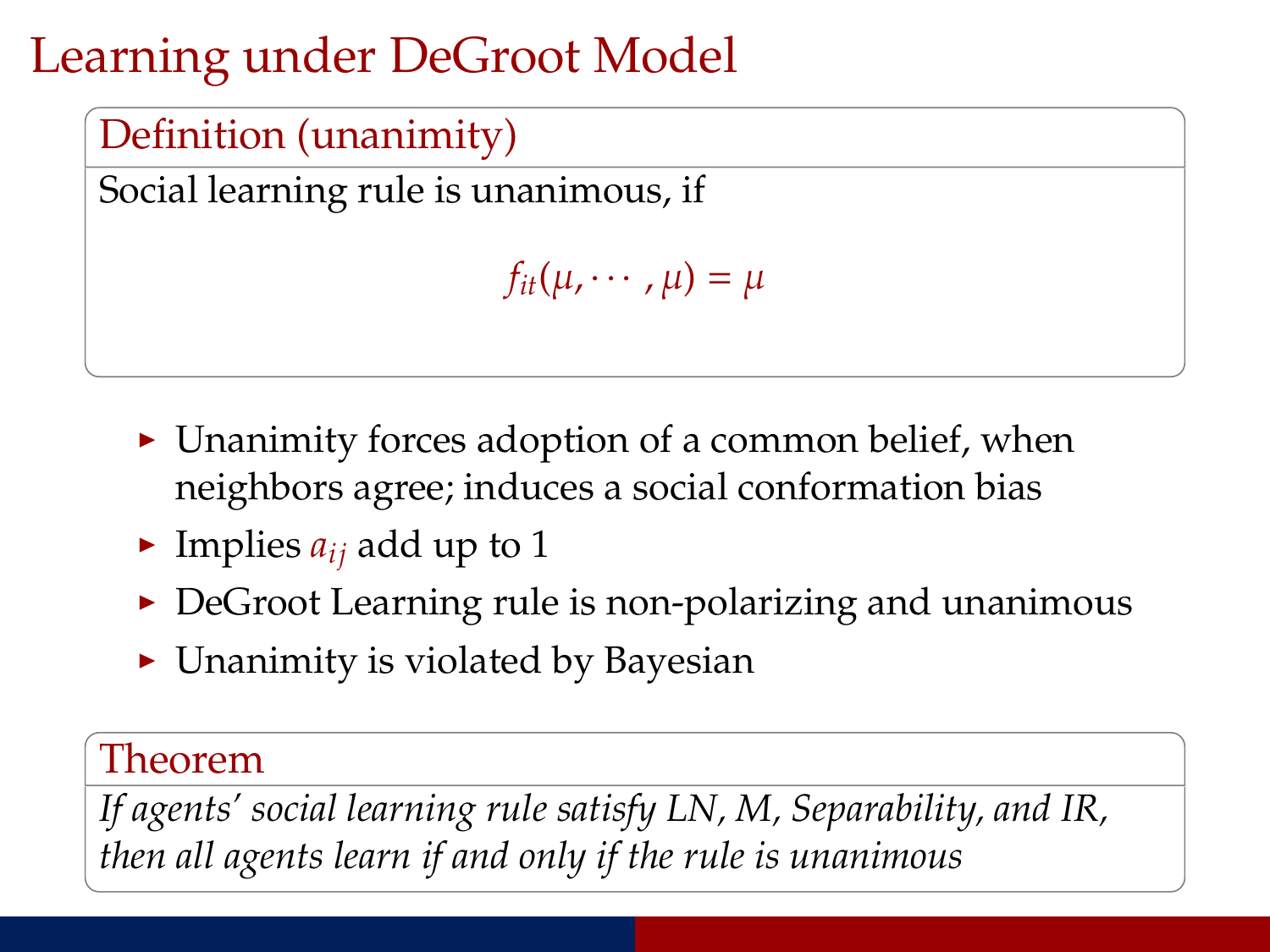# A General Class of Learning Rules



- $\blacktriangleright$  *EoS*  $\geq 1 \Rightarrow$  Elasticity (Sensitivity) of  $\{\frac{\psi_i^{(r)}(x)}{\sqrt{(r-x)}}\}$  $\frac{\psi_i^{\cdot \cdot (x)}}{\psi_i^{(j)}(x)}$  w.r.t  $\frac{x_r}{x_j}$ }  $\leq 1 \Rightarrow$ *i* beliefs of neighbors are *gross substitutes*.
- $\triangleright$  Generalizes IIA and Separability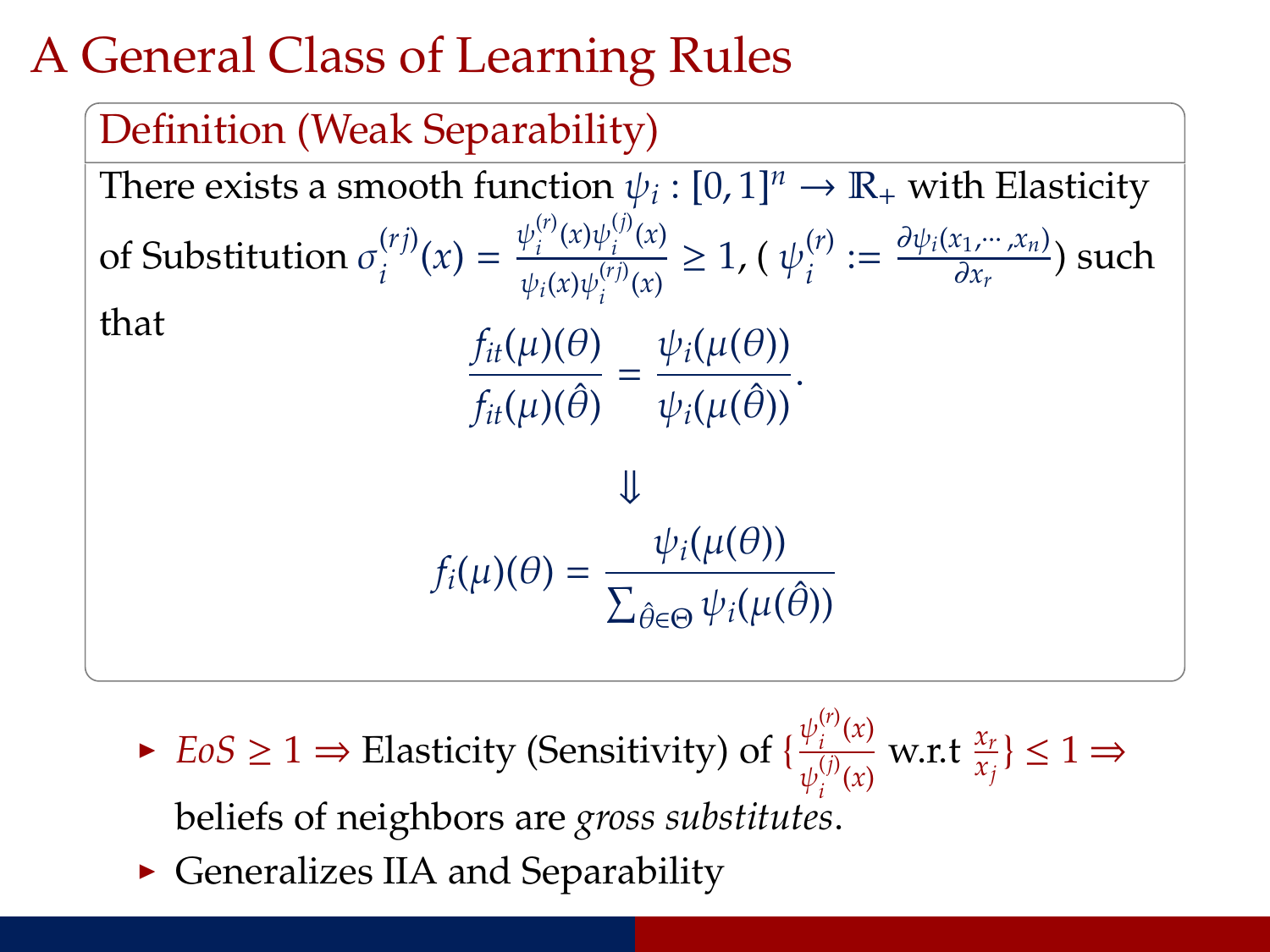# Learning Under General Nonlinear Rules

$$
\mu_{it+1} = \text{BU}\Big(f_{it}(\mu_i^t); \omega_{it+1}\Big) = \frac{\ell_i^{\theta}(\omega_{it+1})f_i(\mu_t(\theta))}{\sum_{\hat{\theta}} \ell_i^{\hat{\theta}}(\omega_{it+1})f_i(\mu_t(\hat{\theta}))}
$$

$$
= \frac{\ell_i^{\theta}(\omega_{it+1})\psi_i(\mu_t(\theta))}{\sum_{\hat{\theta}} \ell_i^{\hat{\theta}}(\omega_{it+1})\psi_i(\mu_t(\hat{\theta}))} = C(\omega_{t+1}, \mu_t(\theta))\mu_t(\theta)
$$

#### Theorem

*If agents' social learning rule satisfy Label Neutrality, Weak* Separability, and Imperfect Recall, then all agents learn if  $\psi_i$  is *homogeneous of degree 1, i.e.,*  $\psi(\lambda x) = \lambda \psi_i(x)$ .

special case:  $\psi_i(x) = \prod_{j \in N_i} x_j^{a_{ij}}$  $\psi_i^{u_{ij}}$  and  $\psi_i(x) = \sum_{j \in N_i} b_{ij} x_j$ corresponding to  $log$ -linear and linear  $f_{it}$  are the two extremes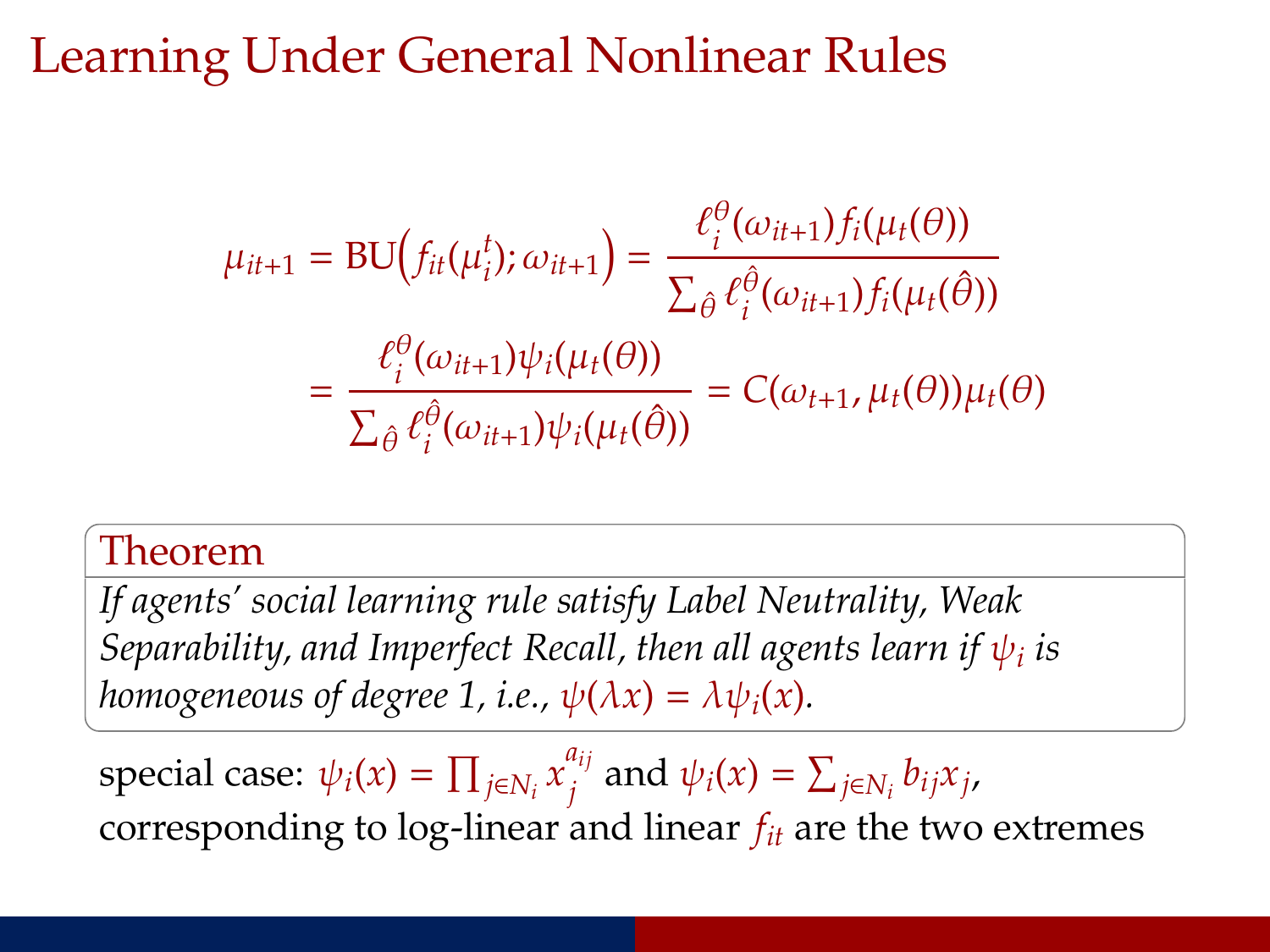# Proof Sketch

- $\mu_{i,t+1}(\theta) = C(\omega_{t+1}, \mu_t(\theta))\mu_t(\theta)$ , where  $[C(\omega, x)]_{ij} = \frac{\ell_i^{\theta}(\omega_i)\psi_i^{(j)}(x)}{\sum_{\theta \in \mathcal{S}} \ell_i^{\theta}(\omega_i)\psi_i^{(j)}}$  $\sum_{\hat{\theta}\in\Theta}\ell_i^{\hat{\theta}}(\omega_i)\psi_i(x)$ is positive with  $\psi_i$  h.o.d.1
- $\rightarrow \psi_i(x)$  is concave and increasing
- $\varphi$  *q*<sub>*i*</sub>(*x*) = log  $\psi$ *<sub><i>i*</sub> exp(*x*) is convex and non-decreasing.
	- Equivalent to  $E \circ S \geq 1$  condition.
- $\blacktriangleright$  Vector function  $Q(x) = \lim_{t \to \infty} q \circ q \circ \cdots \circ q(x)$  is

 $t$  times well-defined, continuous, non-decreasing (in each entry) and convex

- $\triangleright$  *Q* is additive-homogeneous:  $Q(\alpha \mathbf{1} + x) = \alpha \mathbf{1} + Q(x)$
- $\rightarrow$  *Q*(log  $\mu_t(\theta)$ ) is a vector submartingale that is upper bounded, and therefore converges
- $ightharpoonup \mu_{it}(\theta) \rightarrow \mu_i^*$  $\mathbf{f}_i^*(\theta)$  as  $t \to \infty$  with  $\mathbb{P}^{\theta}$ -probability one, where .<br>μ\*;  $i(\theta) > 0$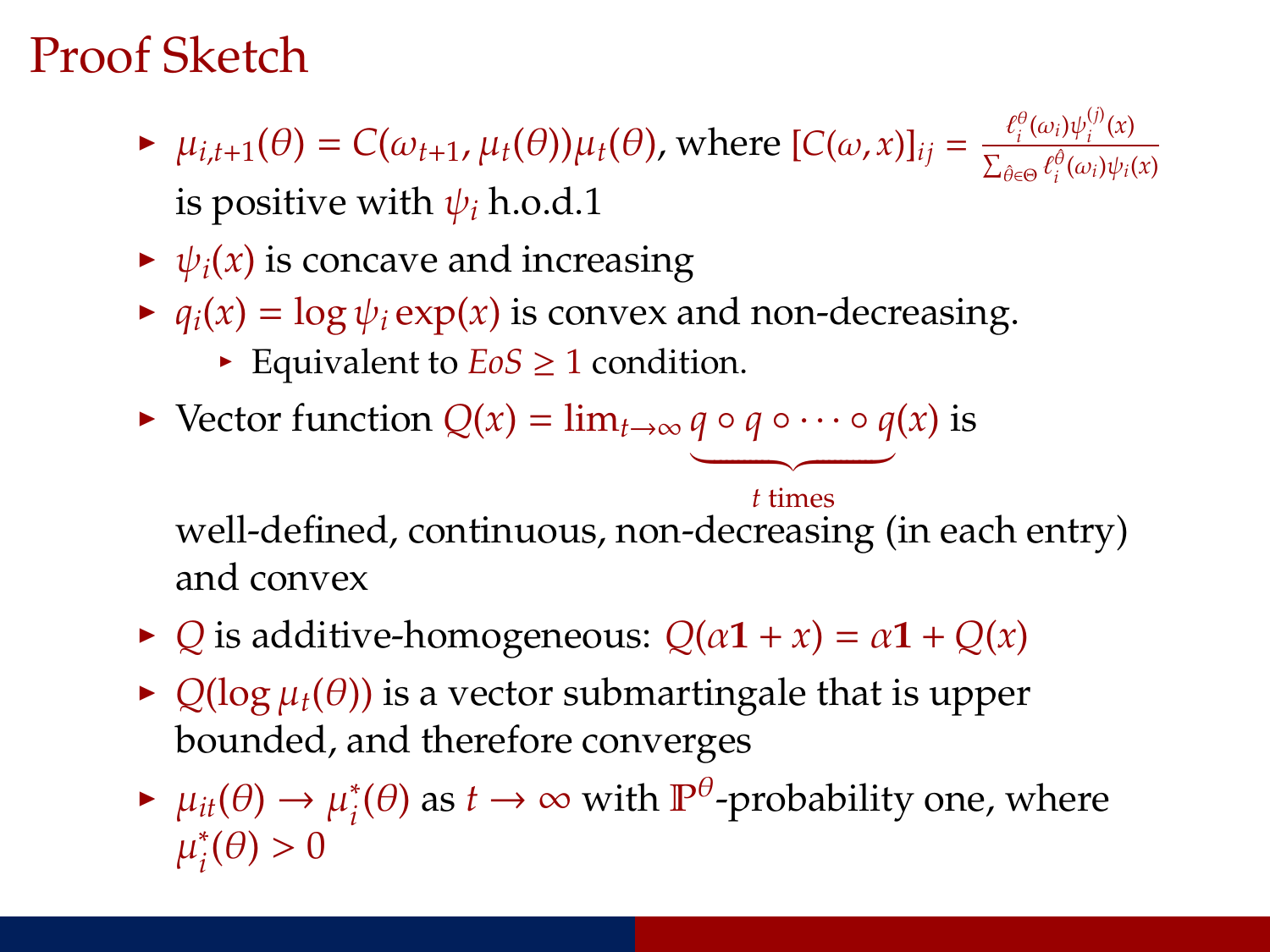## General Learning Rules

- $\triangleright$  Significant generalization of previous results
- $\triangleright$  What matters for is a weak form of independence:
	- $\rightarrow$  belief ratios on two states should be ratios of functions of only those two states
- In functional form doesn't matter, as long as  $f_{it}$  is homogeneous and beliefs are gross substitutes
- $\triangleright$  EoS condition is equivalent to  $f_i$  or  $\psi_i$  multiplicatively convex (aka GG-convex) Niculescu 2000
- $\blacktriangleright$  Learning rule can be any "belief-dependent" p norm-like function with  $0 < p \leq 1$
- $\triangleright$  Essentially proved a random, nonlinear Perron Frobenius theorem.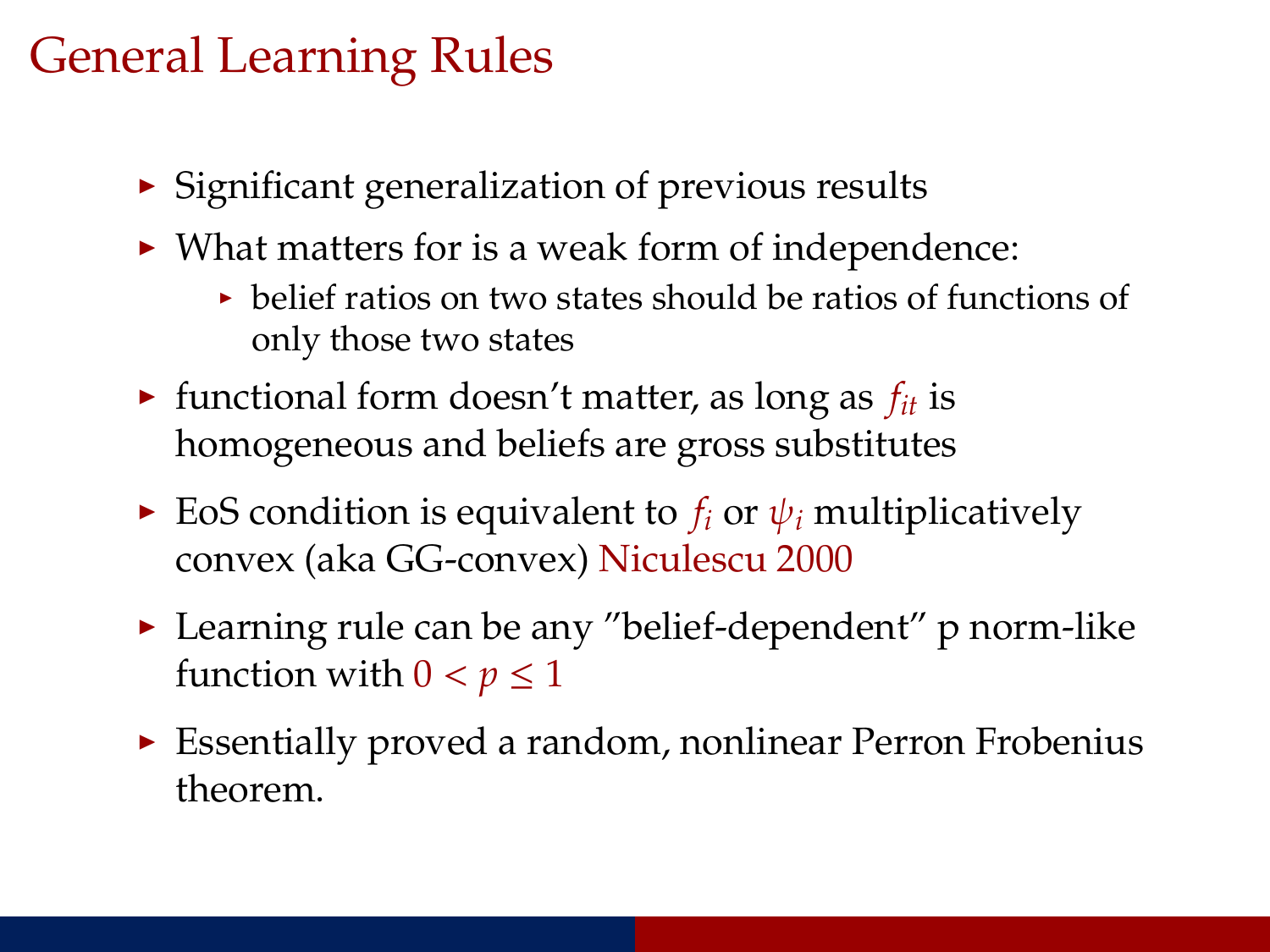# Rate of Learning

#### Definition (total uncertainty)

Total belief on the wrong state

$$
e_{it}^{\theta} = \sum_{\hat{\theta} \neq \theta} \mu_{it}(\hat{\theta})
$$

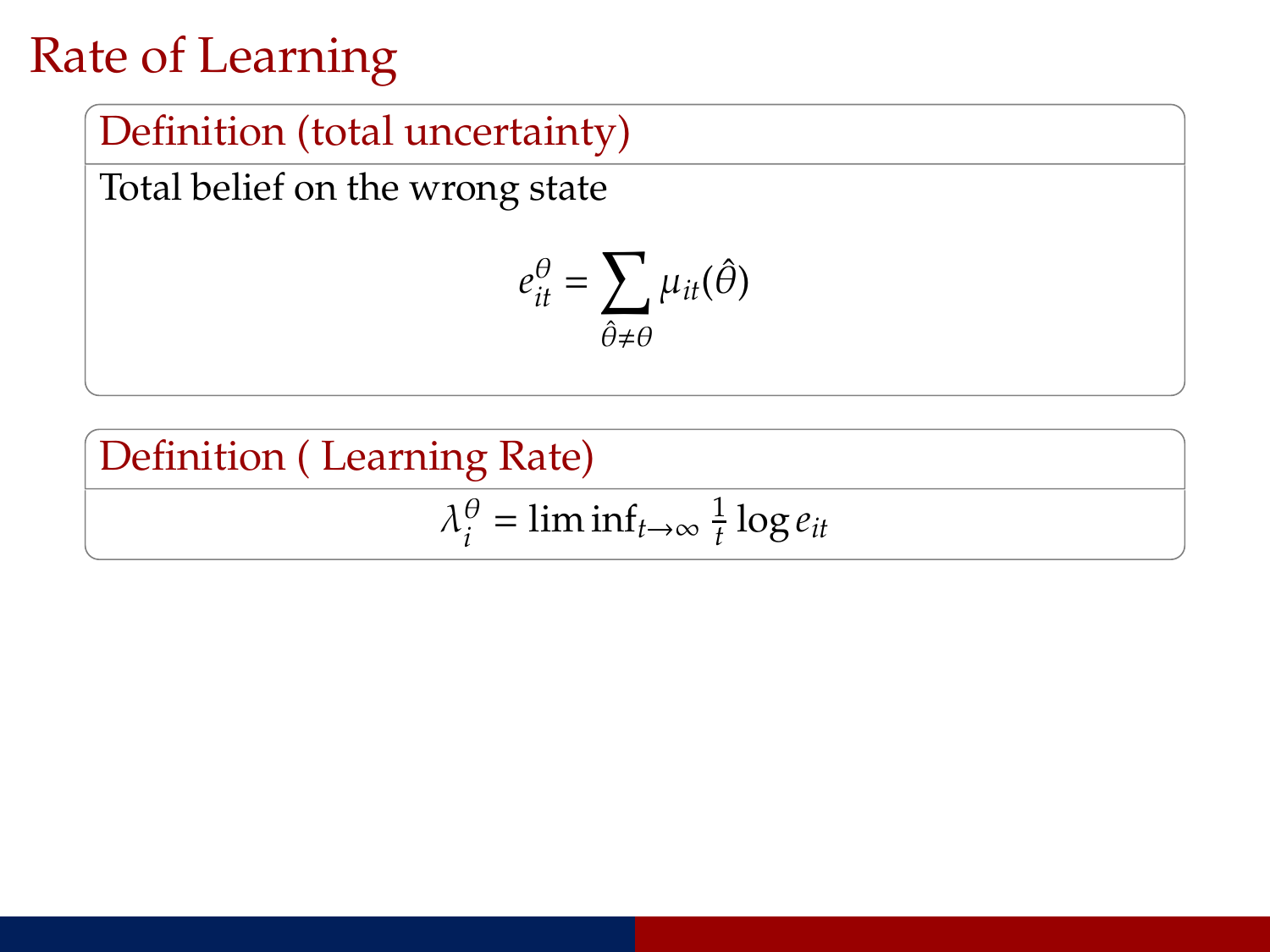# Rate of Learning

#### Definition (total uncertainty)

Total belief on the wrong state

$$
e_{it}^{\theta} = \sum_{\hat{\theta} \neq \theta} \mu_{it}(\hat{\theta})
$$



$$
\lambda_i^{\theta} = \liminf_{t \to \infty} \frac{1}{t} \log e_{it}
$$

- $\blacktriangleright$   $\lambda$  depends on
	- $\rightarrow$  agents' information endowments: relative entropy
	- $\rightarrow$  agents' network position: (in) and (out) eigenvector centrality.
	- $\triangleright$  Non-asymptotic rate can be derived using concentration inequalities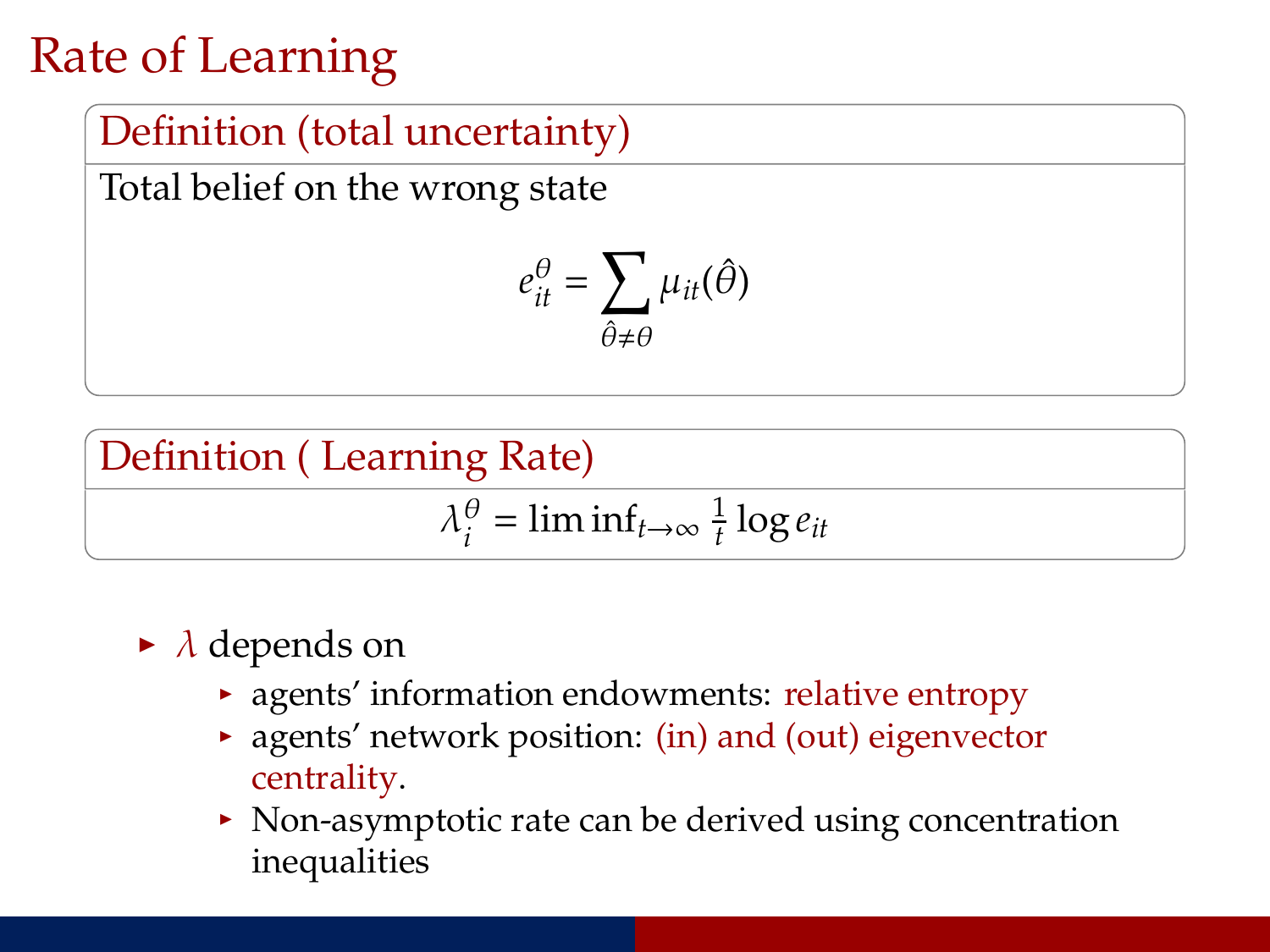# Relative Entropy



- $\blacktriangleright$  *h*<sub>*i*</sub>( $\theta$ ,  $\hat{\theta}$ ): information in favor of  $\theta$  against  $\hat{\theta}$  when  $\theta$  is realized
- $\hat{h}_i(\theta, \hat{\theta}) = 0 \implies$  agent *i* cannot distinguish  $\theta$  and  $\hat{\theta}$
- $\triangleright$  larger  $h_i(\theta, \hat{\theta}) \implies$  easier to rule out  $\hat{\theta}$  when  $\theta$  is realized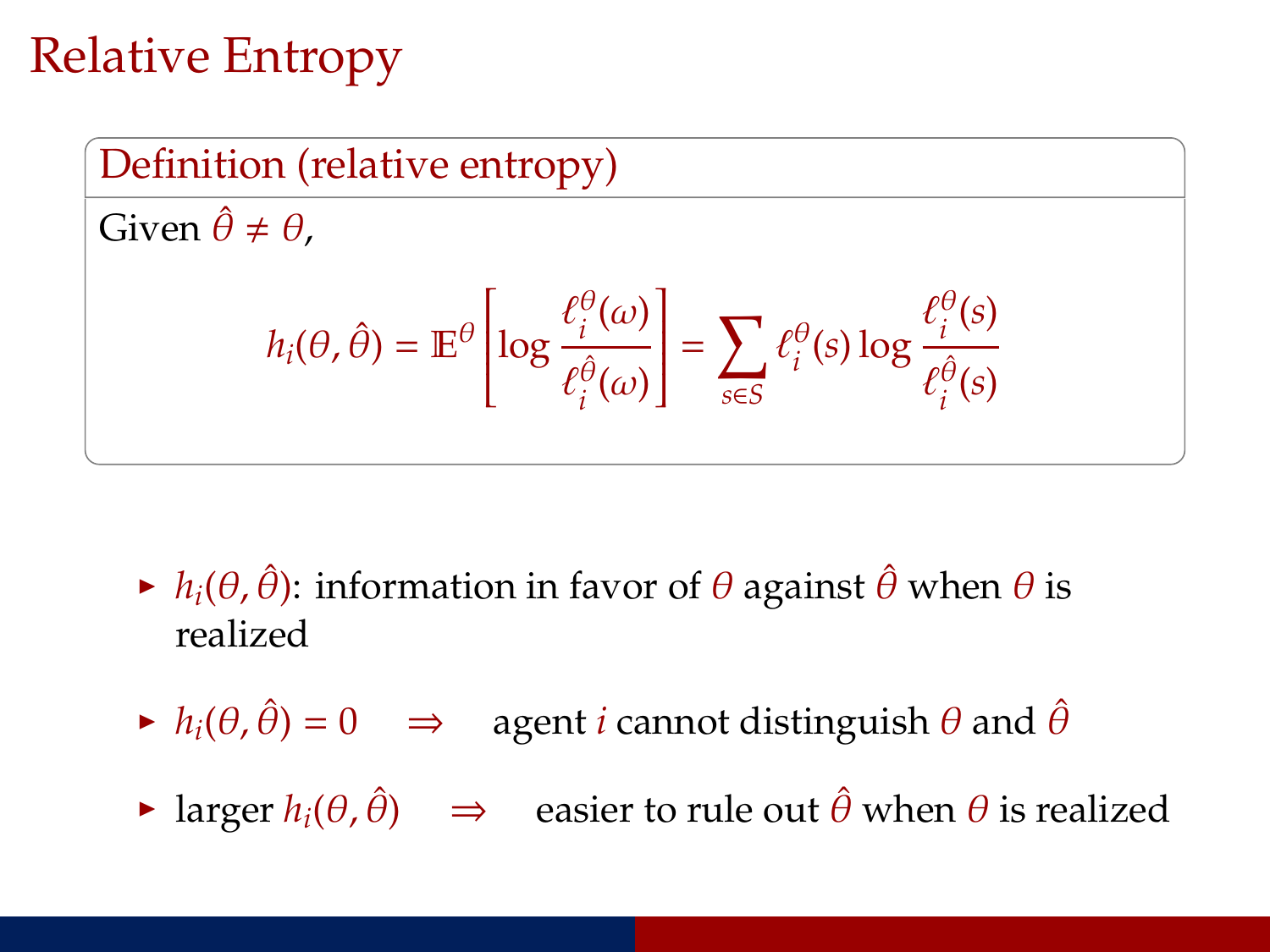### Uniform Informativeness Order

| Definition (uniform informativeness)                                                       |
|--------------------------------------------------------------------------------------------|
| $\ell_i \succeq_{\text{UI}} \ell'_i$                                                       |
|                                                                                            |
| $h_i(\theta, \hat{\theta}) \geq h'_i(\theta, \hat{\theta})$ for all $\theta, \hat{\theta}$ |

- $\blacktriangleright$   $\ell_i$  is more informative than  $\ell_i'$ *i* regardless of the realized state.
- $\blacktriangleright$  a partial order on the set of signal structures
- $\rightarrow$  weaker (more complete) than Blackwell's informativeness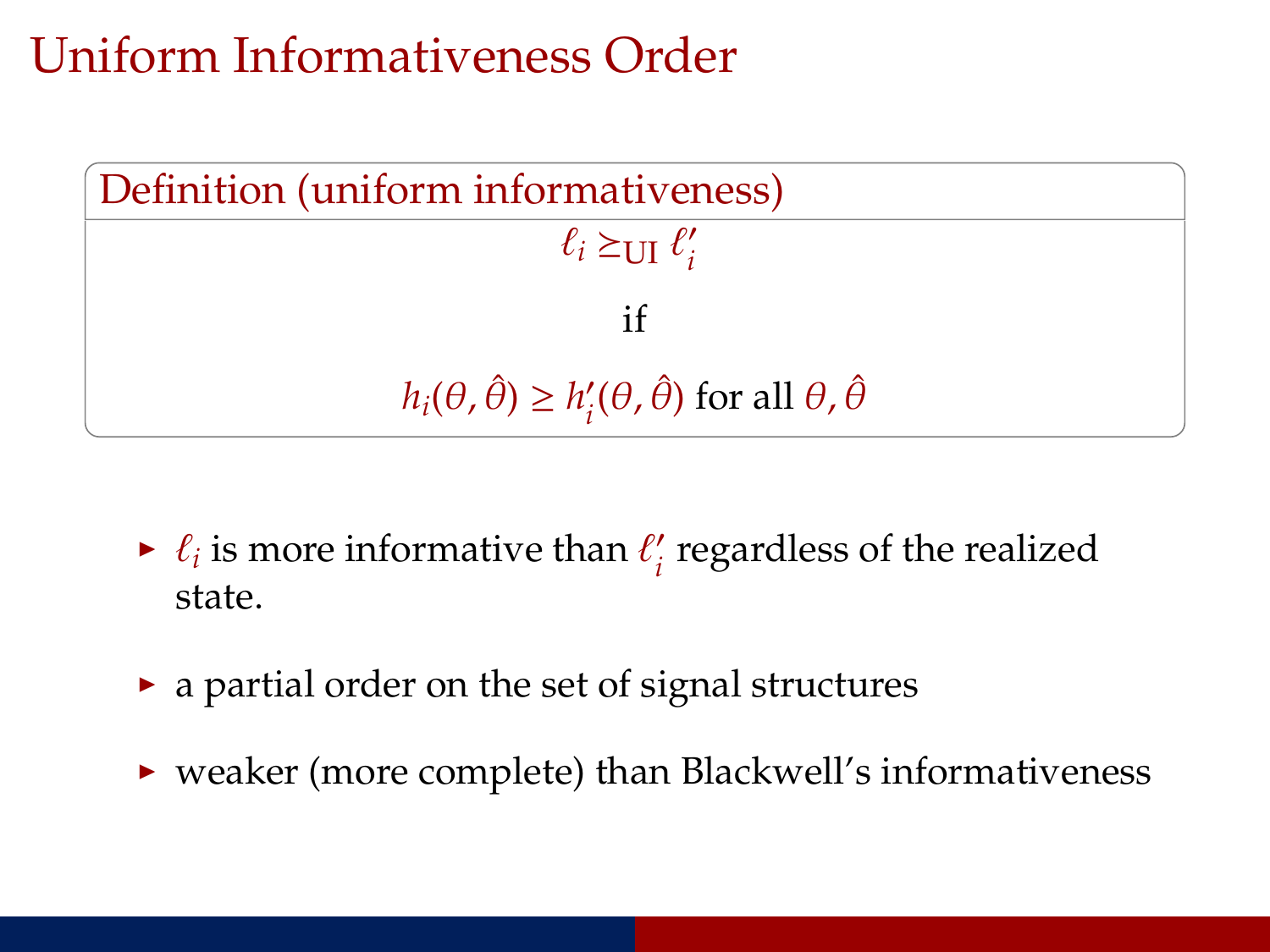# Eigenvector Centrality

#### Definition (eigenvector centrality)

Given *A*, the out and in eigenvector centrality of agent *i* are

$$
v_i = \sum_{j=1}^n v_j a_{ji} \quad w_i = \sum_{j=1}^n a_{ij} w_j
$$

- $\triangleright$  a measure of the effective attention agents receive
- $\blacktriangleright$   $v_i$  is high when *i* is connected to central agents.
- $\triangleright$  well-defined and positive given a strongly connected network
- ► in the general case, *v* is the Perron-Frobenius *nonlinear eigenvector* of the monotone, homogeneous map  $f = [f_1, \cdots, f_n]'$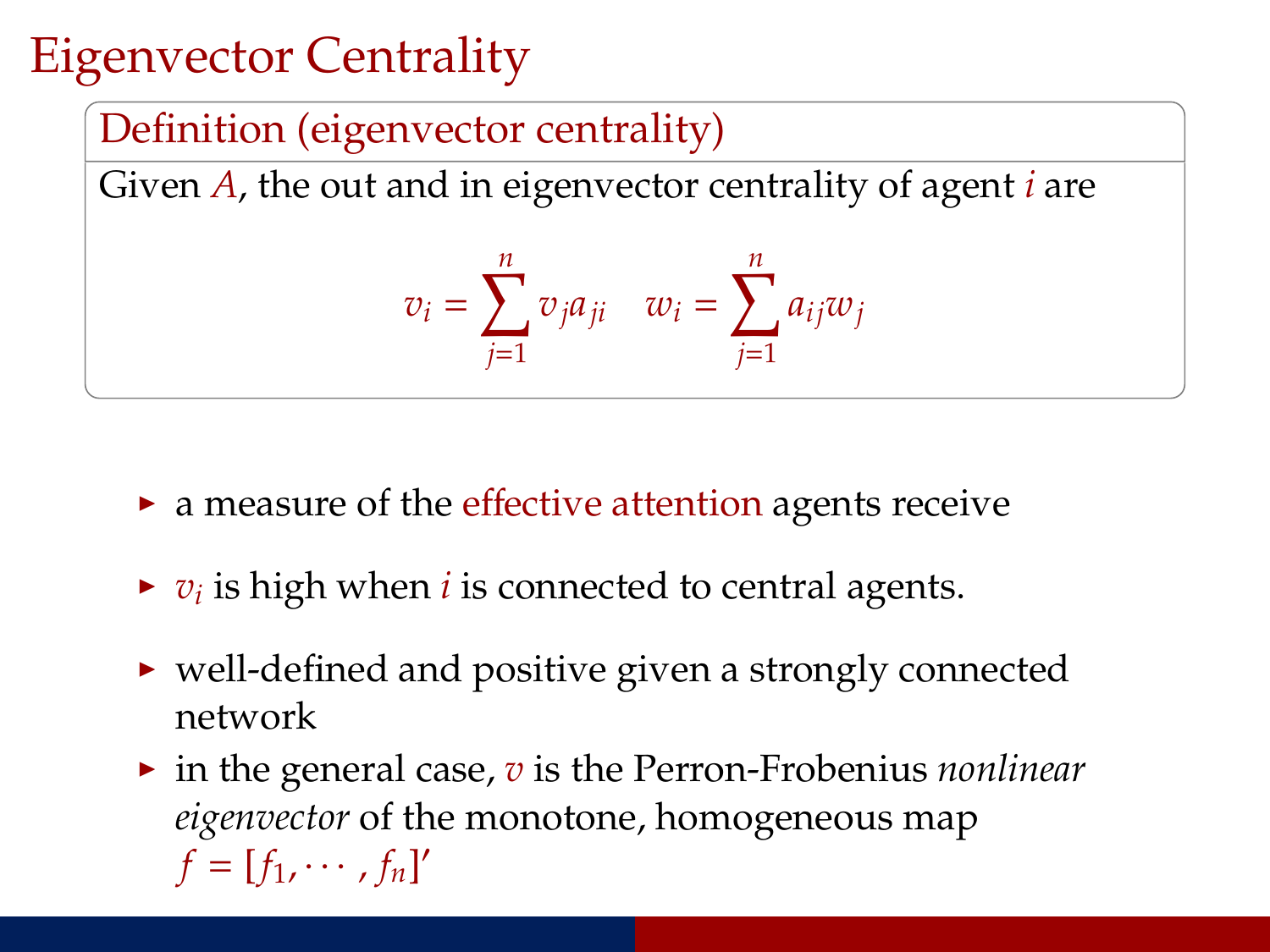# Rate of Learning

#### Theorem

*Suppose the social learning rule satisfies LN,IIA, Monotonicity, and is non-polarizing*

(a) λ*<sup>i</sup>* ∈ (0,+∞) ⇒ *exponential convergence*

(b)  $\lambda_i^{\theta}$  $\hat{\theta}$  =  $w_i$  min $\hat{\theta} \neq \theta$   $\sum_{j=1}^n v_j h_j(\theta, \hat{\theta})$ 

- $\blacktriangleright$  We use  $\lambda_i^{\theta}$ *i* as the rate of learning of agent *i*.
- $\triangleright$  Zeroth order term of rate depends on spectral gap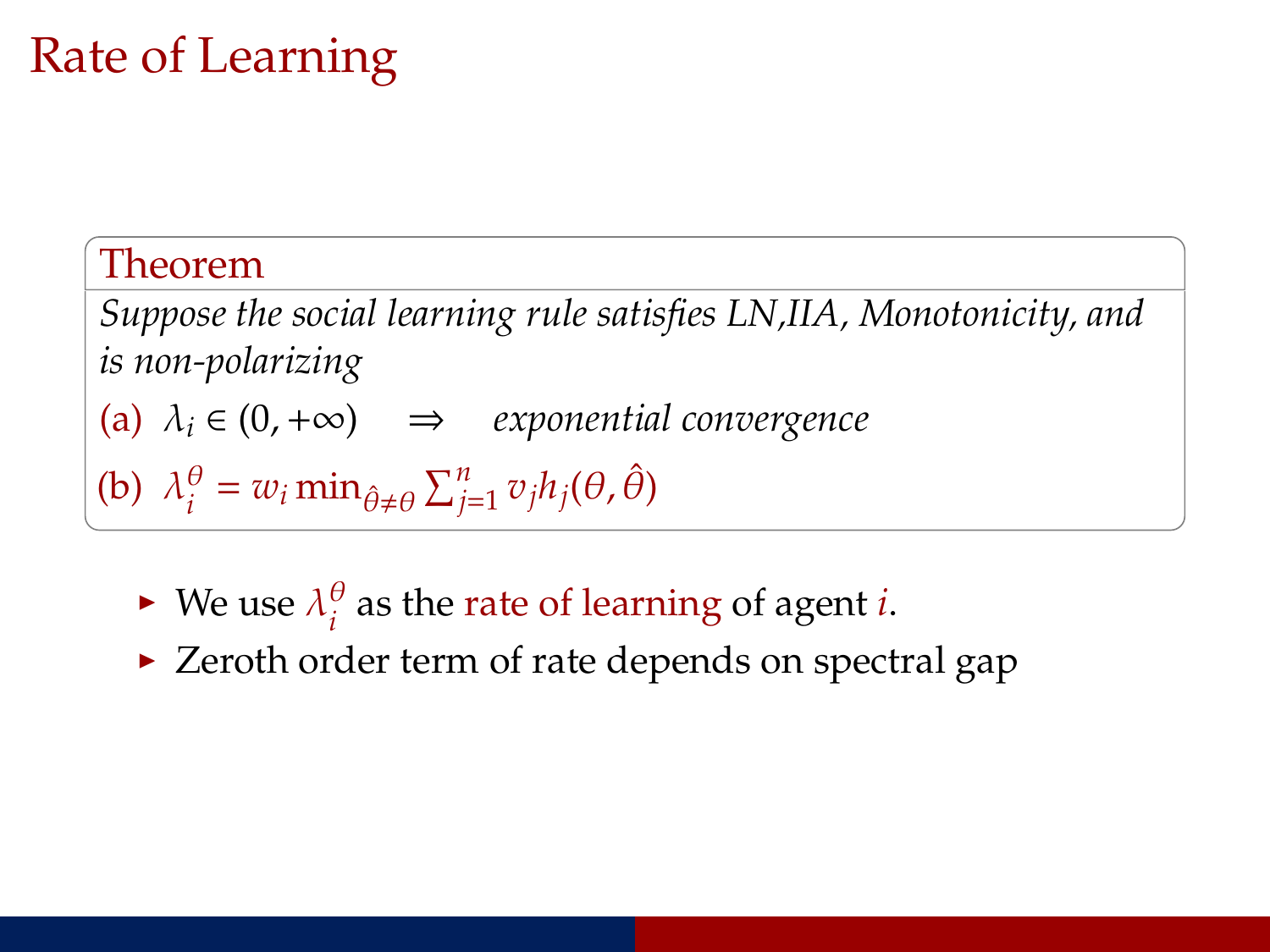#### Remarks

When learning rule is unanimous

$$
\lambda_i^{\theta} = \min_{\hat{\theta} \neq \theta} \sum_{i=1}^n v_i h_i(\theta, \hat{\theta})
$$

 $\triangleright$  A uniform increase in information increases the rate:

$$
\ell_i \succeq_{\text{UI}} \ell'_i \qquad \forall i \quad \Rightarrow \quad r \ge r'
$$

- $\triangleright$  The rate is determined by  $\theta$ ,  $\hat{\theta}$  that are hardest to distinguish.
- $\blacktriangleright$  The network and information effects are not decoupled.  $\Rightarrow$  The interplay of the two has non-trivial implications.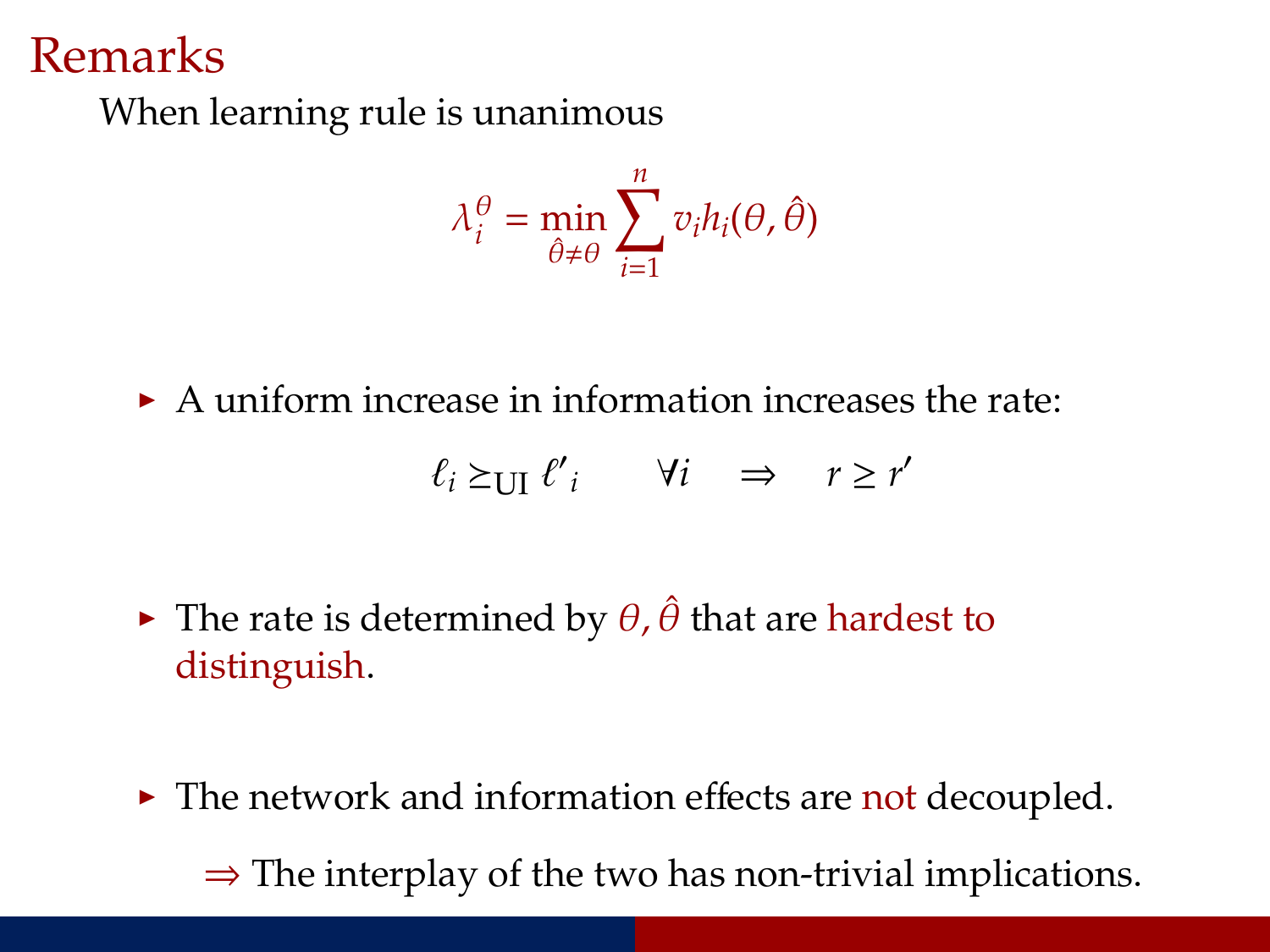## Comparative Analysis

- $\blacktriangleright$  The rate of learning is sensitive to the allocation of signals.
- $\blacktriangleright$  Fix the total information but reallocate it among agents.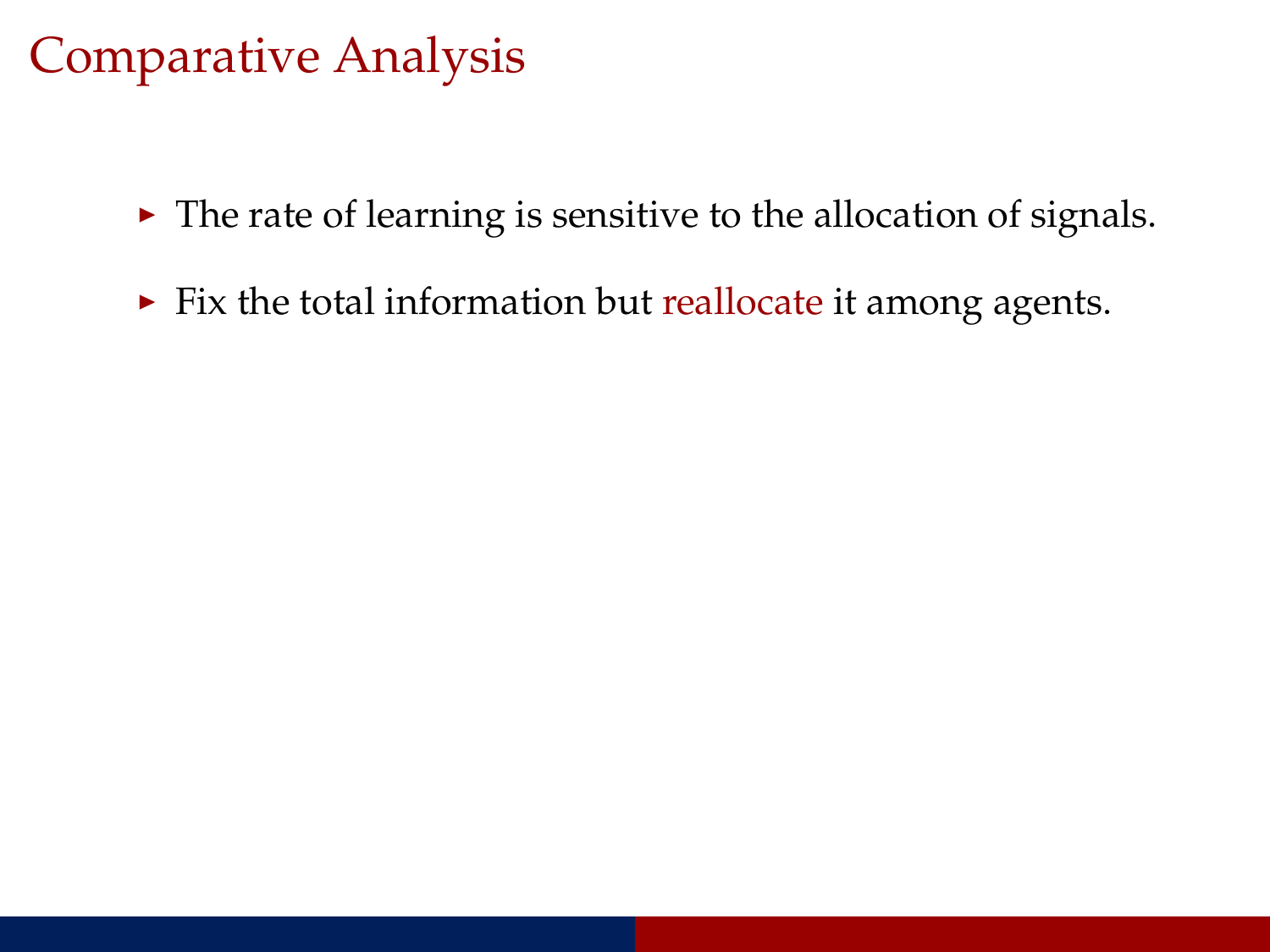### Comparative Analysis

- $\triangleright$  The rate of learning is sensitive to the allocation of signals.
- $\blacktriangleright$  Fix the total information but reallocate it among agents.

Definition (Reallocation)  $\ell$  is a reallocation of  $\ell'$  if there exists a permutation  $\sigma$  such that  $\ell_i = \ell'_c$ σ(*i*) ∀*i*

Under which allocation of signals is learning the fastest?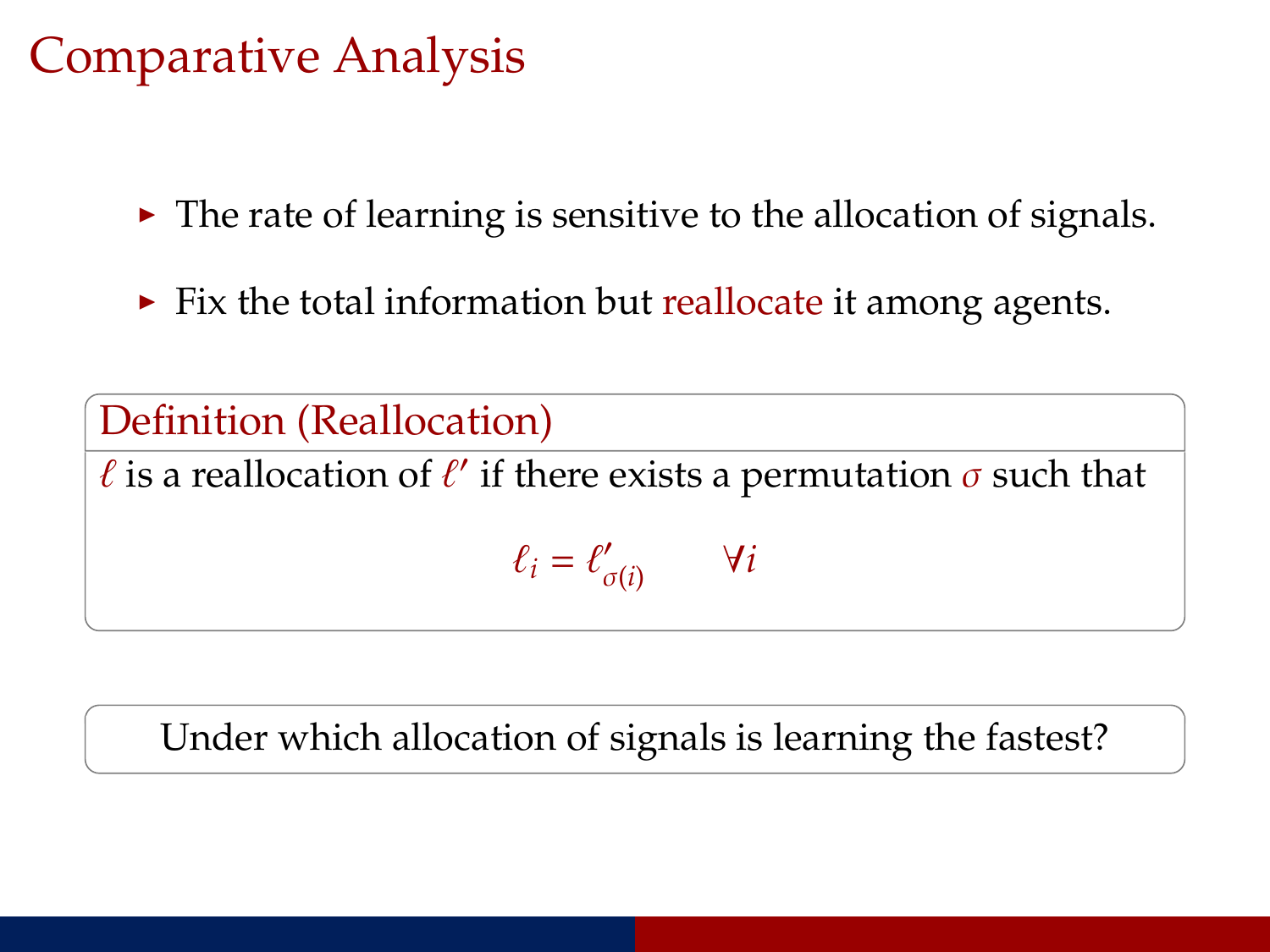# Learning Under Uniform Informativeness

#### Proposition

*Suppose*

- agents' signals are comparable with respect to  $\geq$ <sub>III</sub>;
- ►  $\ell_i \geq \text{UII} \ \ell_j \ \text{if and only if} \ v_i \geq v_j.$

*Then, no reallocation of signals increases the rate of learning.*

- $\triangleright$  Positive assortative matching of centralities and signal qualities maximizes the rate of learning.
- Intuition: Irrespective of the realized state, the most informative signals receive the most attention.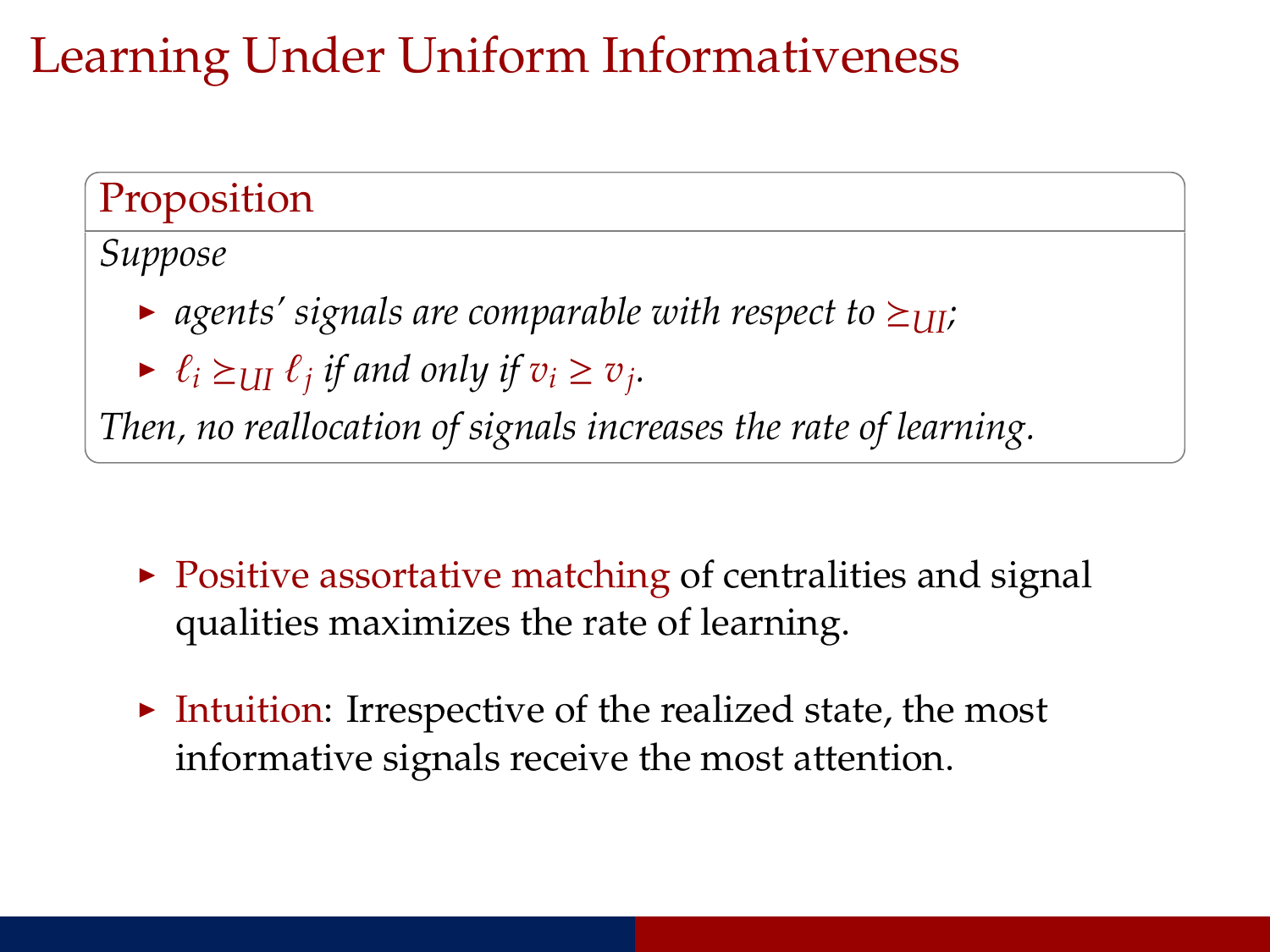#### Other Cases

- $\blacktriangleright$  The information ordering which leads to optimality of positive assortative matching is strong.
- $\triangleright$  Other orderings could lead to dramatically different results.

In fact, the optimal allocation could correspond to the least central agent making the "best" observations.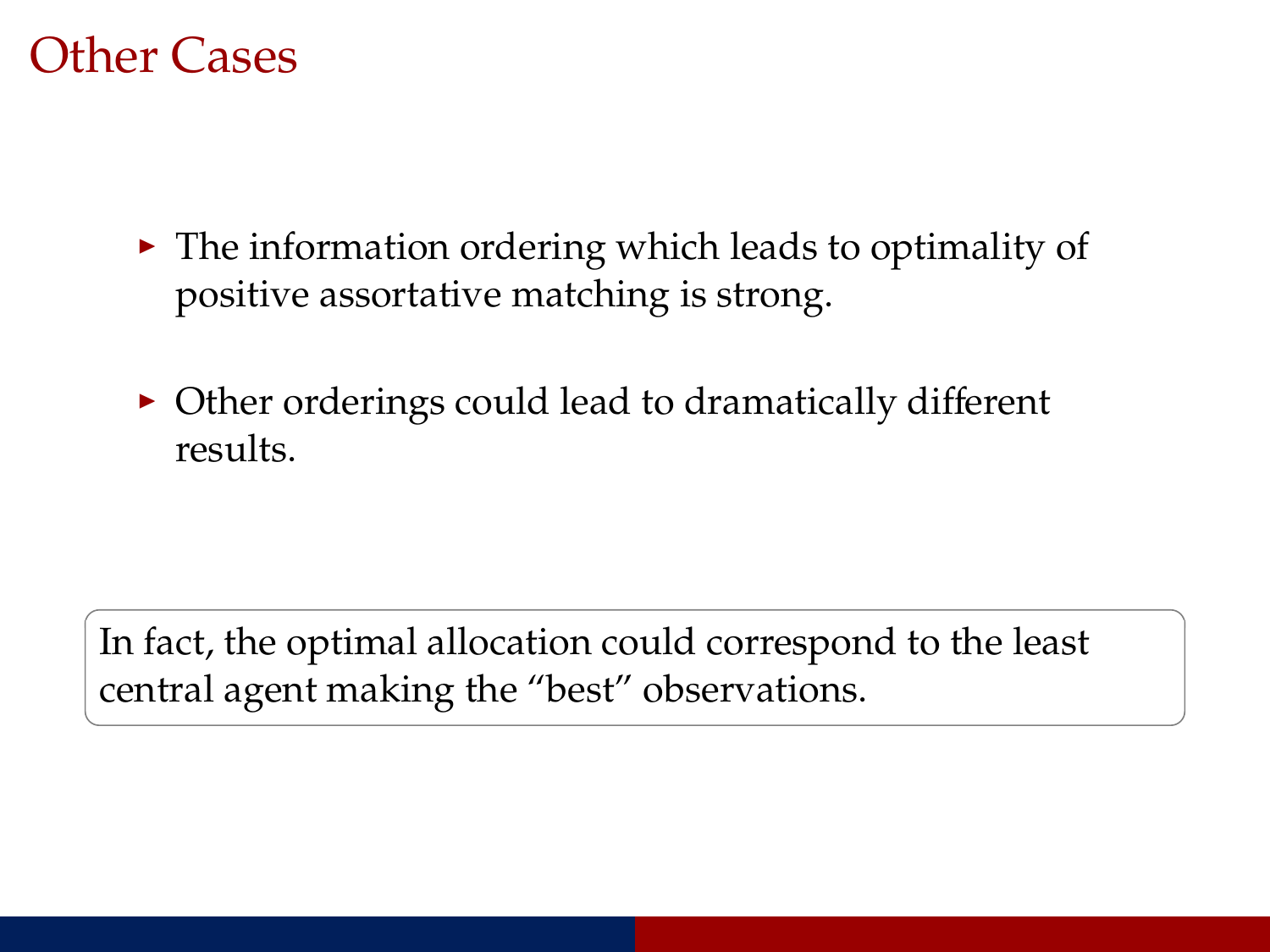Experts: Apples vs. Oranges An Example (1/2)

- $\blacktriangleright \Theta = \{\theta_0, \theta_1, \ldots, \theta_n\}$  $\triangleright$  *S* = {Head, Tail}  $\theta_0$   $\int 1 - \pi_i$   $\pi_i$ Head Tail  $\theta_1$  | 1 –  $\pi_i$   $\pi_i$  $:$   $:$   $:$  $\lambda$  $\left\lfloor \frac{1}{\sqrt{1-\frac{1}{2}}}\right\rfloor$
- $\ell_i^\theta$  $\binom{0}{i}(s)$ :  $\theta_i$   $\pi_i$  1 −  $\pi_i$  $\vdots$  :  $\blacktriangleright \pi_i > \frac{1}{2}$ 2

 $\theta_n$   $\left(1 - \pi_i \right)$   $\pi_i$ 

- Agent *i* is the expert in  $\theta_i$ .
- $\blacktriangleright$  Nobody else can distinguish  $\theta_i$  from  $\theta_0$ .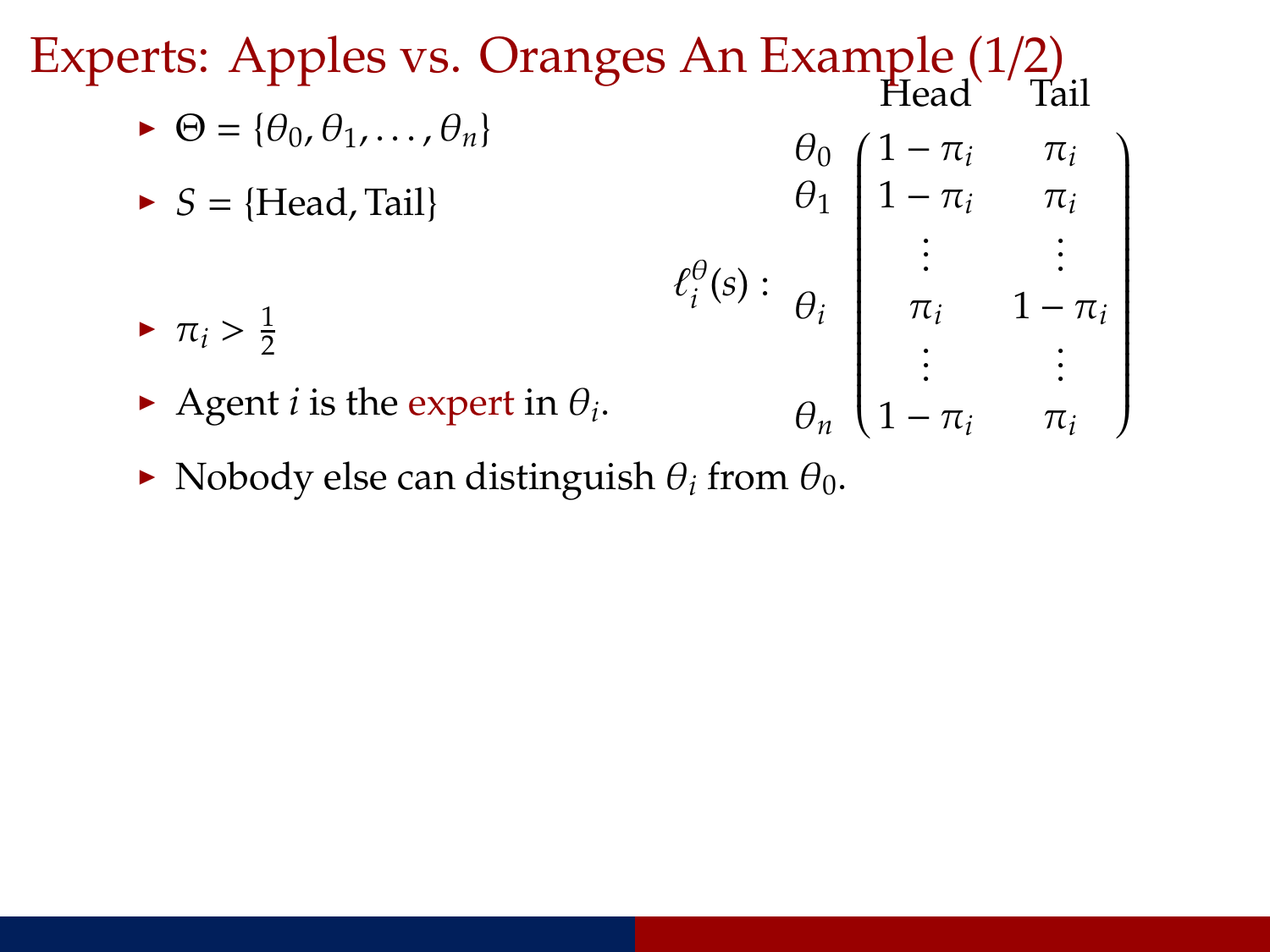Experts: Apples vs. Oranges An Example (1/2)

 $\blacktriangleright \Theta = \{\theta_0, \theta_1, \ldots, \theta_n\}$  $S = {Head, Tail}$  $\ell_i^\theta$  $\theta_0$   $\int 1 - \pi_i$   $\pi_i$  Head Tail  $\theta_1$  | 1 –  $\pi_i$   $\pi_i$  $:$   $:$   $:$  $\lambda$  $\left\lfloor \frac{1}{\sqrt{1-\frac{1}{2}}}\right\rfloor$ 

 $\binom{0}{i}(s)$ :

 $\theta_i$   $\pi_i$  1 −  $\pi_i$  $\vdots$  :

 $\theta_n$   $\left(1 - \pi_i \right)$   $\pi_i$ 

- $\blacktriangleright \pi_i > \frac{1}{2}$ 2
- Agent *i* is the expert in  $\theta_i$ .
- $\blacktriangleright$  Nobody else can distinguish  $\theta_i$  from  $\theta_0$ .

$$
r = \min_{i} v_i \underbrace{h_i(\theta_i, \theta_0)}_{H_i},
$$

 $\triangleright$  The rate of learning is determined by the agent with the smallest centrality  $\times$  expertise.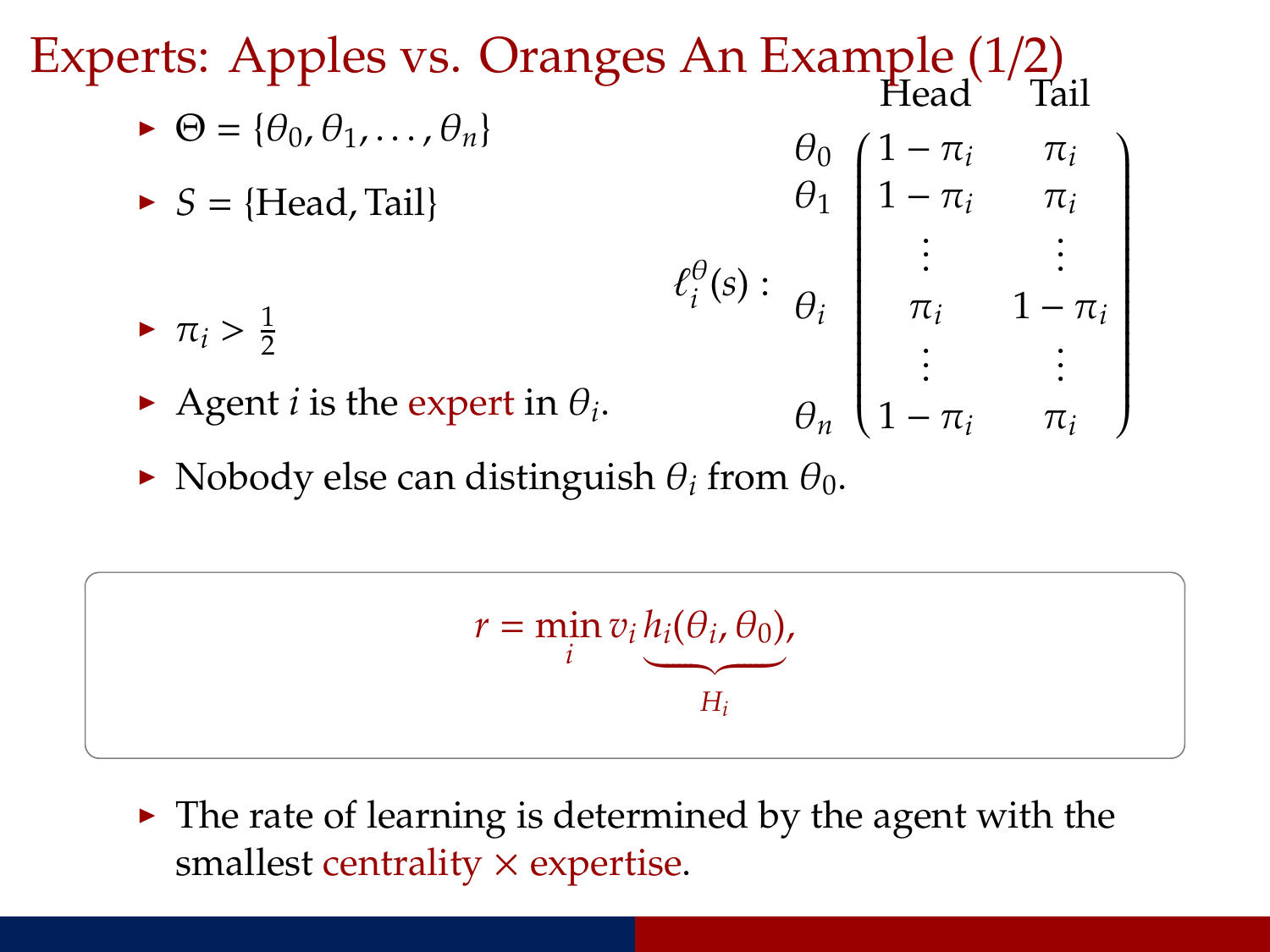## Experts: An Example (2/2)

Proposition

*Suppose that*  $H_i \geq H_j$  *if and only if*  $v_i \leq v_j$ *. Then, no reallocation of signals increases the rate of learning.*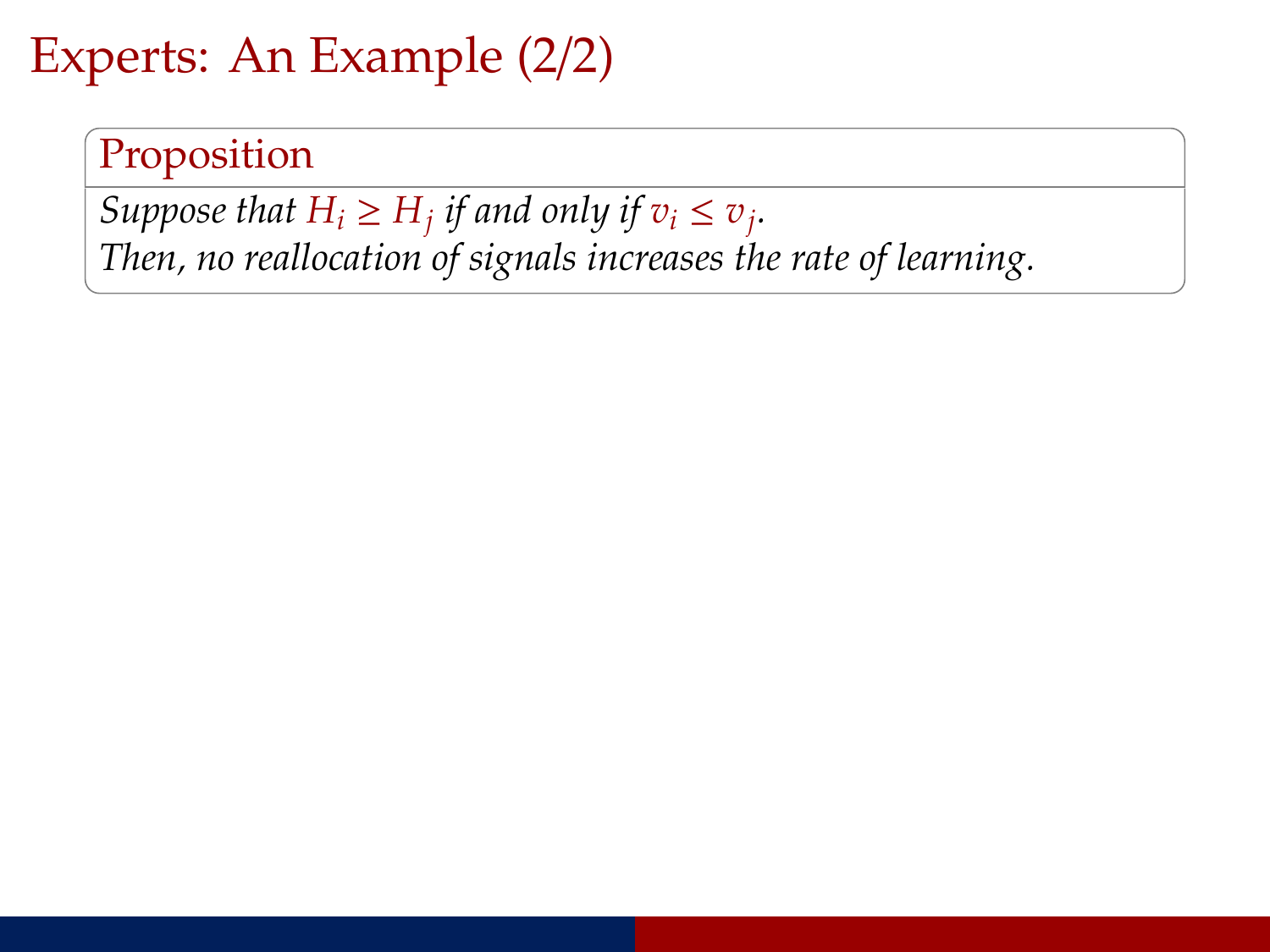# Experts: An Example (2/2)

#### Proposition

*Suppose that*  $H_i \geq H_j$  *if and only if*  $v_i \leq v_j$ *. Then, no reallocation of signals increases the rate of learning.*

- $\triangleright$  Negative assortative matching of centralities and signal qualities maximizes the rate of learning.
- $\triangleright$  In the optimal allocation, the least central agent has the highest expertise.
- $\triangleright$  There needs to be a mismatch between two bottlenecks:
	- $\rightarrow$  network bottleneck effect: Peripheral agents receive low attention.
	- $\rightarrow$  identification bottleneck effect: Some states are harder to tell apart.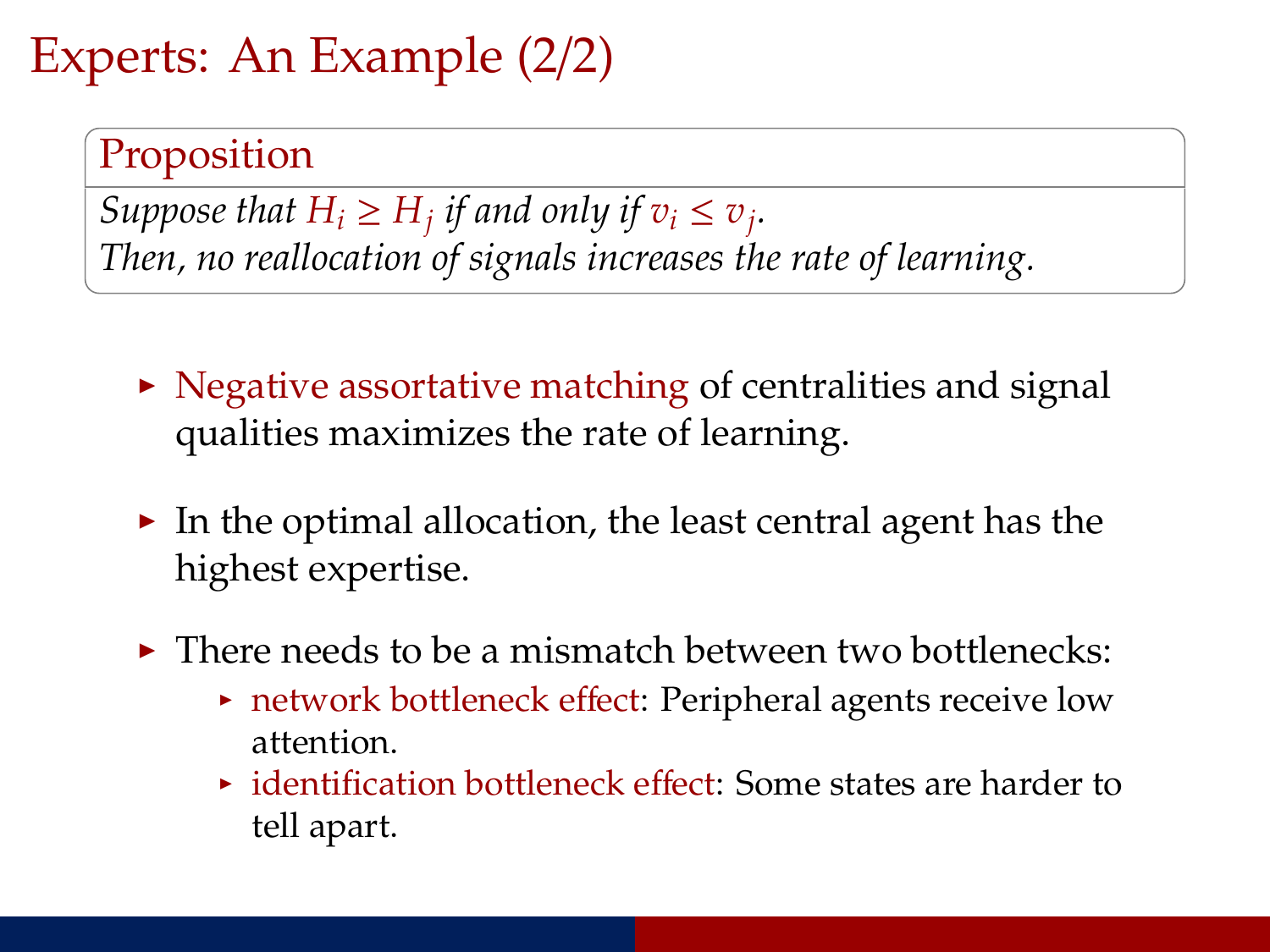# Experts (1/2)

relative informativeness of agent *i*'s signals for  $(\theta, \hat{\theta})$ :

$$
\gamma_i(\theta, \hat{\theta}) = \sup \{ \beta : h_i(\theta, \hat{\theta}) \ge \beta h_j(\theta, \hat{\theta}) \quad \forall j \ne i \}
$$

 $\triangleright$  specialty of agent *i*:

$$
E_i = \{(\theta, \hat{\theta}) : \theta \neq \hat{\theta} \text{ and } \gamma_i(\theta, \hat{\theta}) \ge 1\}
$$

#### Definition (expertise)

- relative expertise:  $\gamma_i = \min{\gamma_i(\theta, \hat{\theta}) : (\theta, \hat{\theta}) \in E_i}$
- $\blacktriangleright$  absolute expertise:  $\varepsilon_i = \min\{h_i(\theta, \hat{\theta}) : (\theta, \hat{\theta}) \in E_i\}$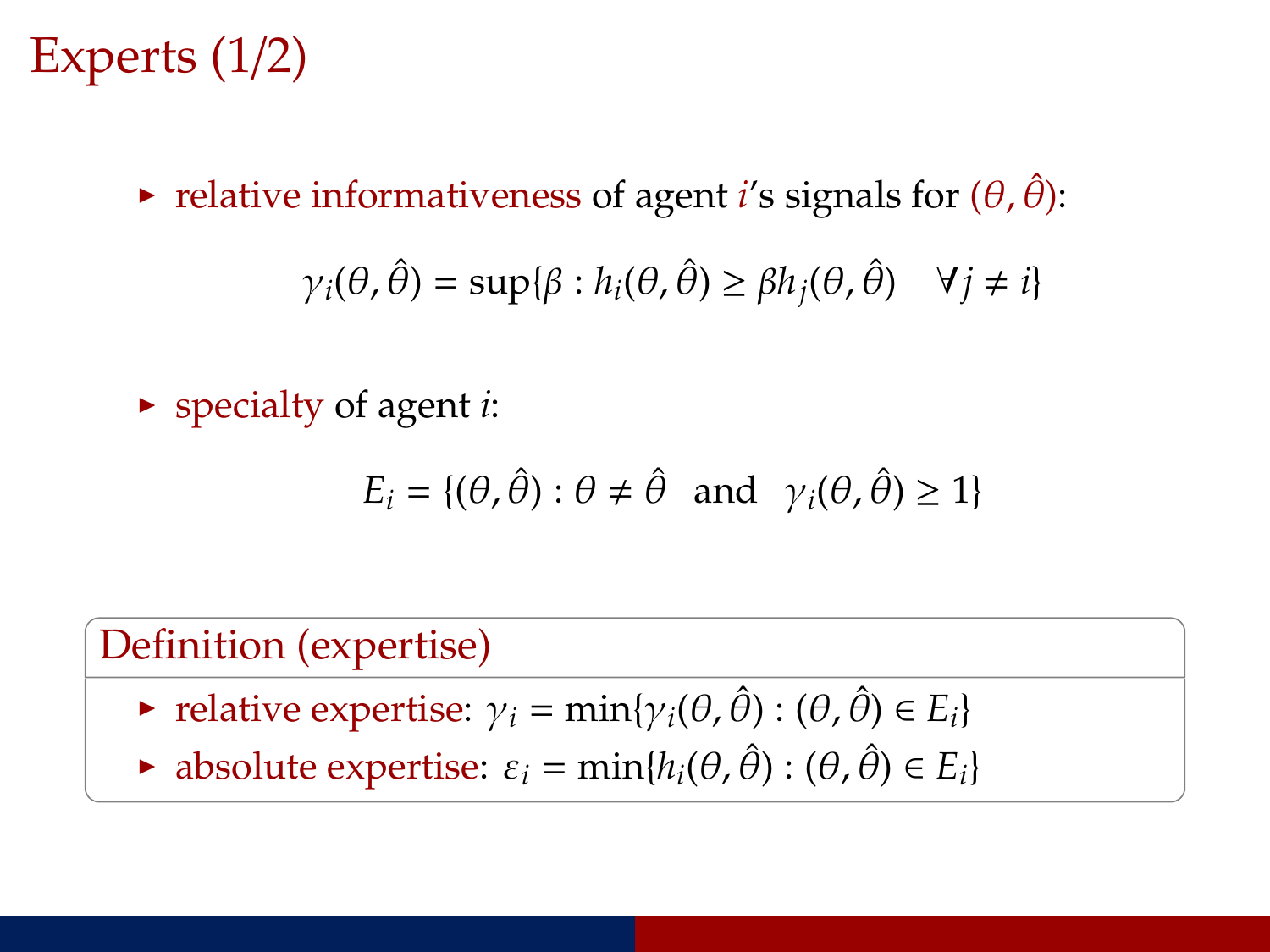Experts (2/2)

Proposition

*Suppose that*

- $\blacktriangleright$   $E_i \neq \emptyset$  for all *i*;
- $\blacktriangleright$   $\varepsilon_i \geq \varepsilon_j$  *if and only if*  $v_i \leq v_j$ *.*

*Then, reallocations of signals do not increase the rate by more than*  $\alpha$ (max<sub>*i*</sub>  $\varepsilon$ *i*)/(min<sub>*i*</sub>  $\gamma$ *i*).

- $\blacktriangleright$  1<sup>st</sup> condition: Agents are all experts.
- $\blacktriangleright$  2<sup>nd</sup> condition: The least central agents have the highest absolute expertise.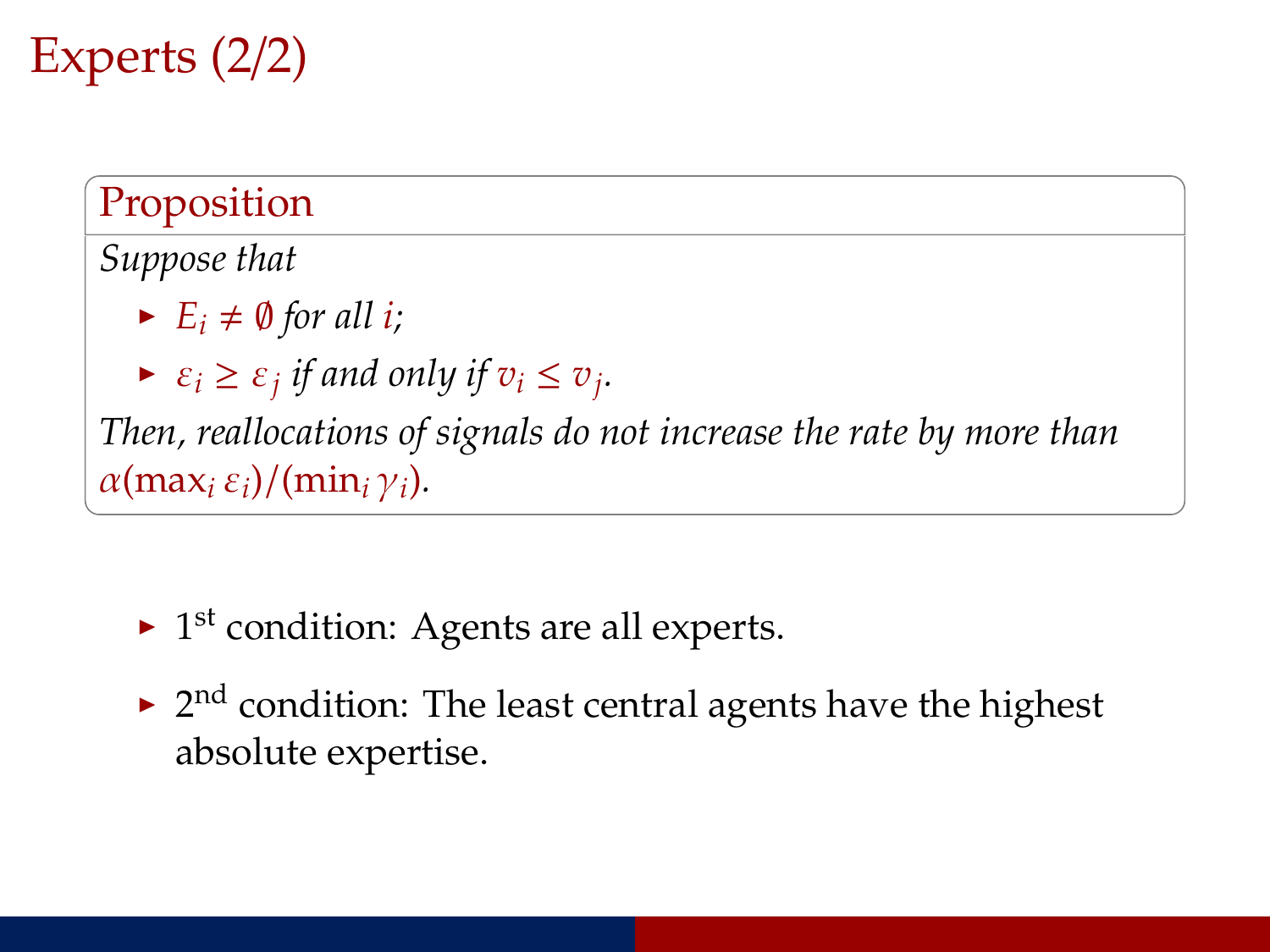# Network Regularity



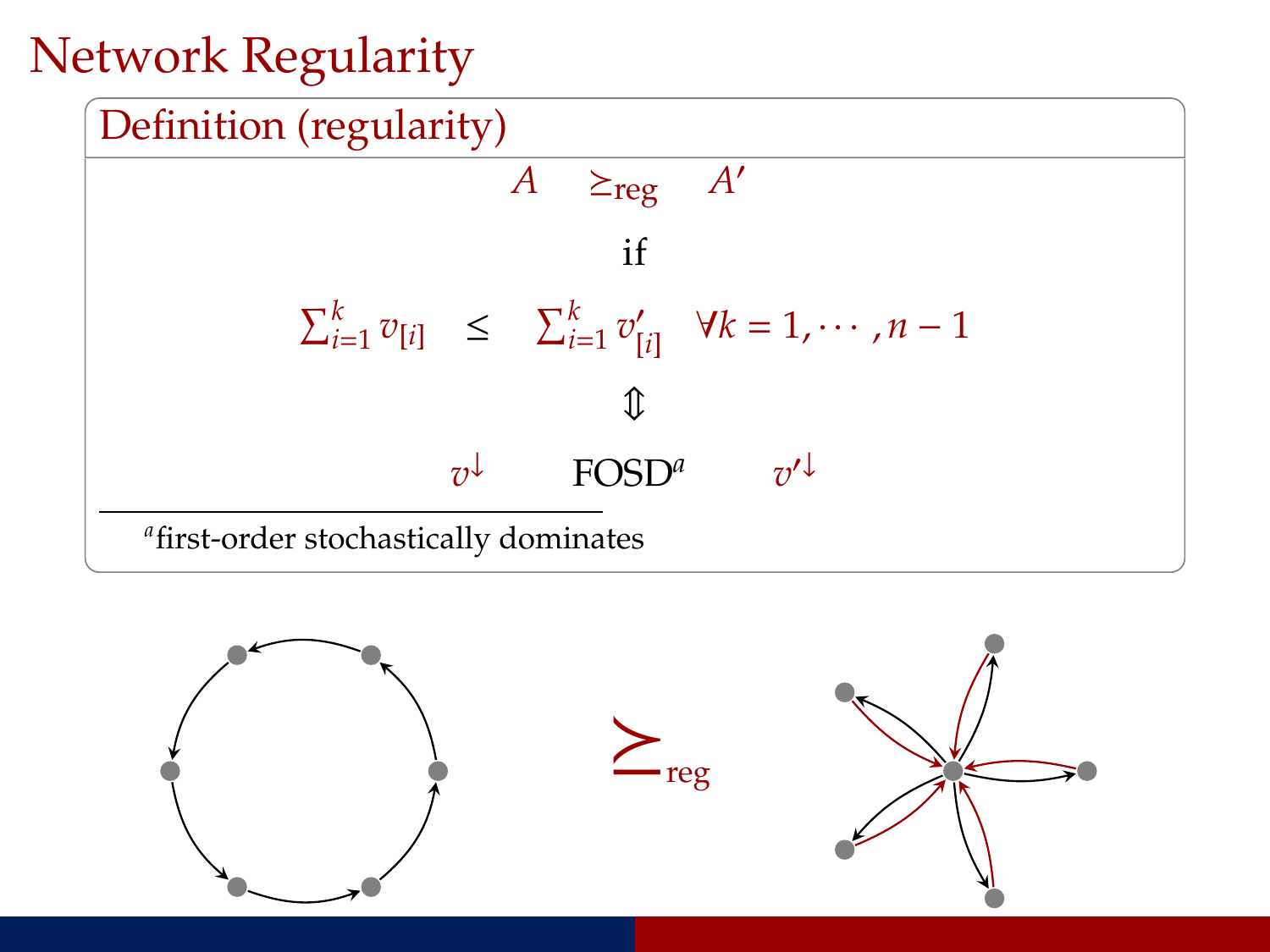## Network Regularity and Learning

► Consider the rate under the best allocation: *r*<sup>\*</sup>.

Is *r* <sup>∗</sup> higher for regular or irregular networks?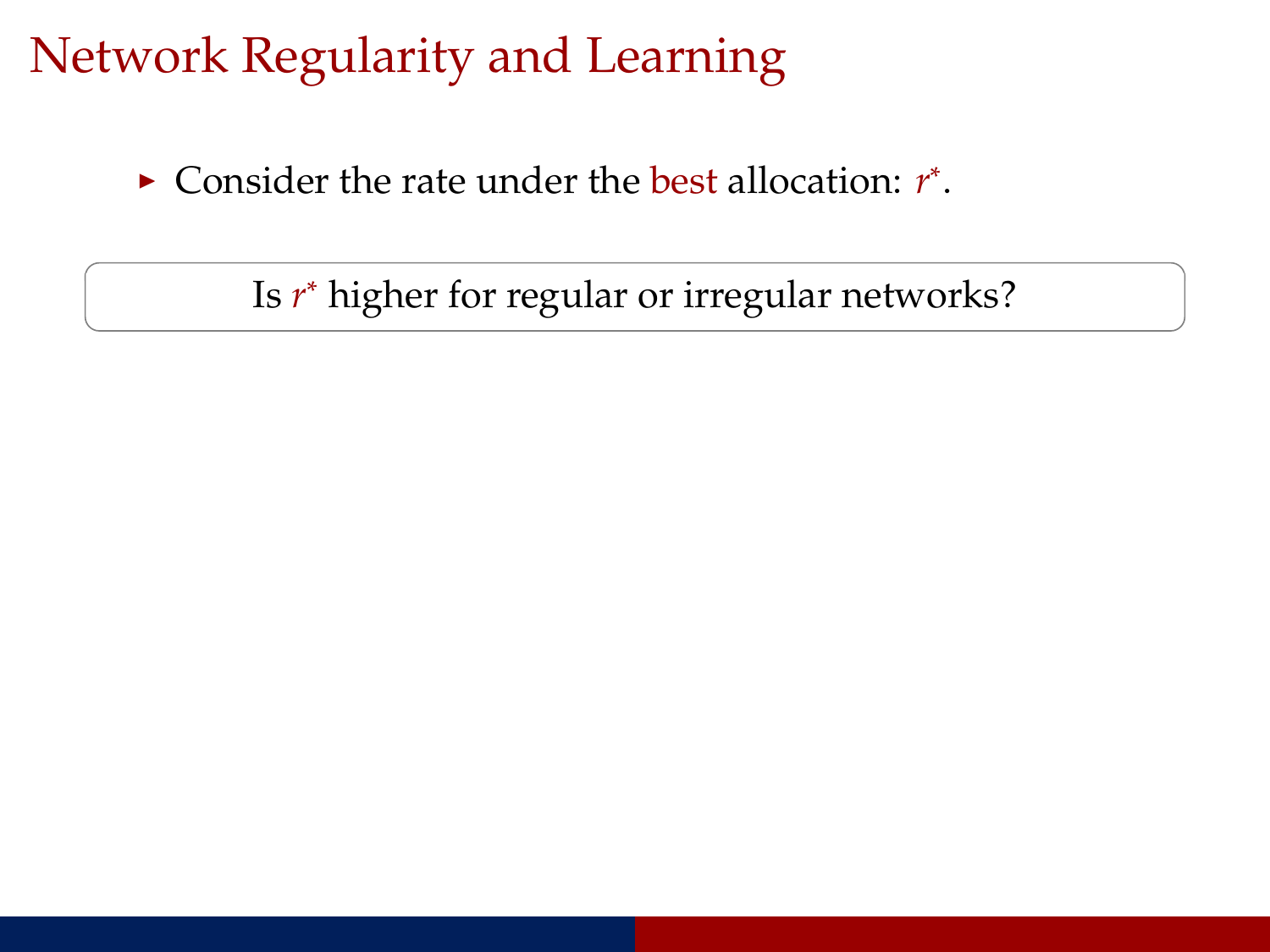## Network Regularity and Learning

► Consider the rate under the best allocation: *r*<sup>\*</sup>.

Is *r* <sup>∗</sup> higher for regular or irregular networks?

Proposition *Suppose agents' signals are comparable with respect to*  $\geq$ <sub>*III</sub>*. *Then,*</sub>  $A \geq_{reg} A' \Rightarrow r^* \leq r'^*$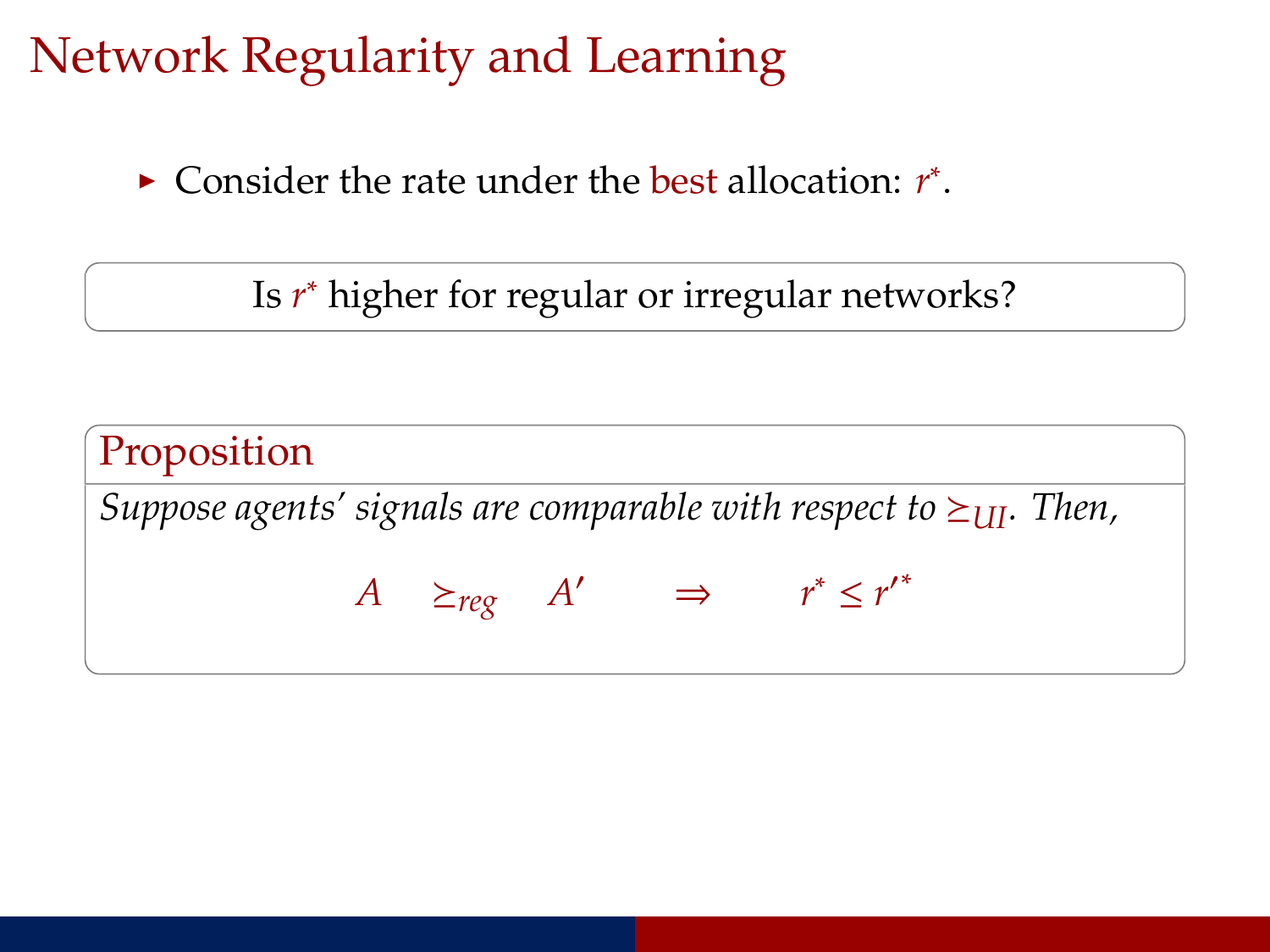# Network Regularity and Learning

► Consider the rate under the best allocation: *r*<sup>\*</sup>.

Is *r* <sup>∗</sup> higher for regular or irregular networks?

**Proposition**  
Suppose agents' signals are comparable with respect to 
$$
\geq_{UI}
$$
. Then,  
 $A \geq_{reg} A' \Rightarrow r^* \leq r'^*$ 

 $\blacktriangleright$  The gap can grow unboundedly in large networks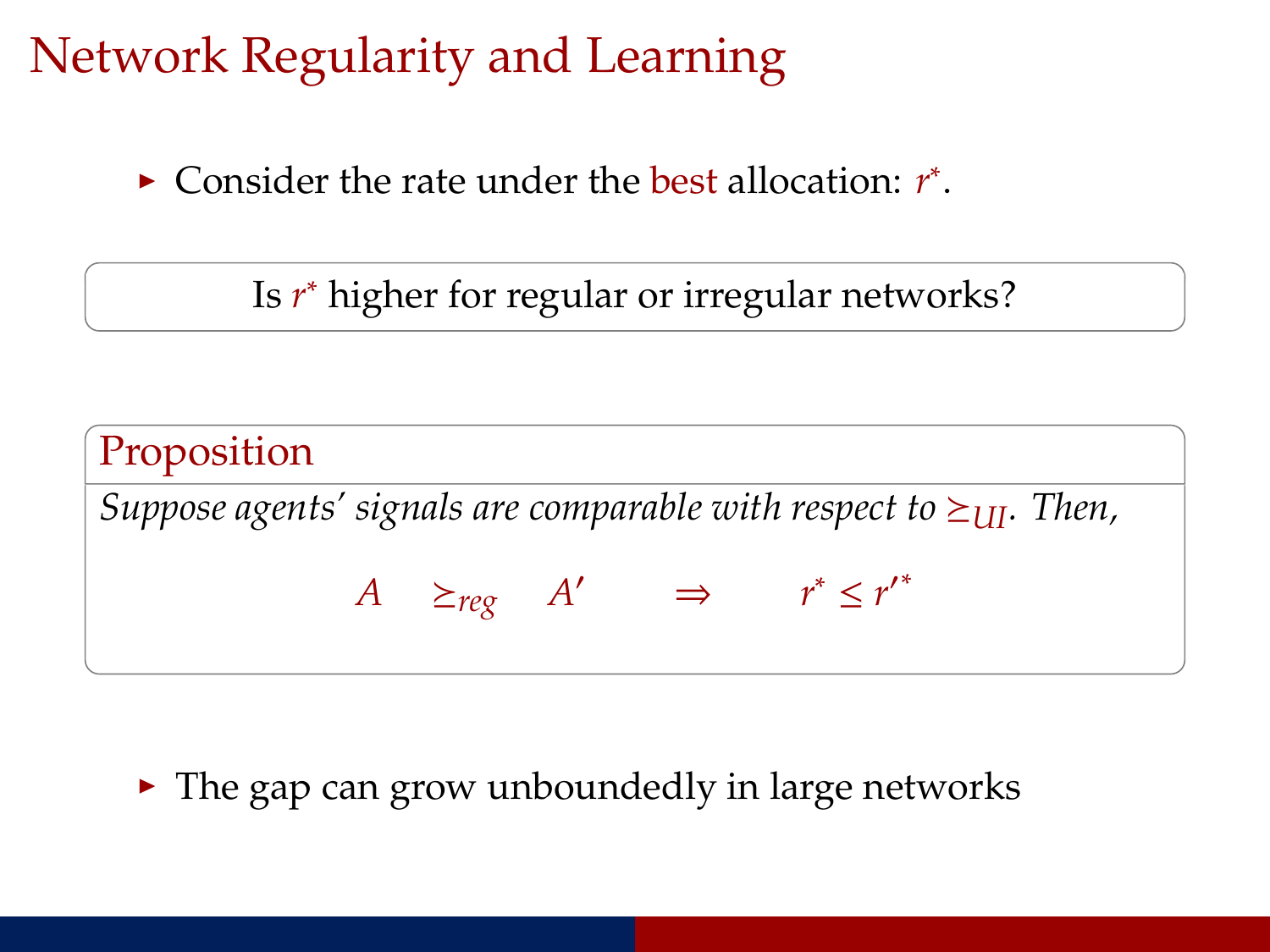

- $\triangleright$  Ordering of networks is reversed with expert agents!
- $\blacktriangleright$  The gap does not grow unboundedly.
	- ⇒ Rates of learning in all large networks are similar.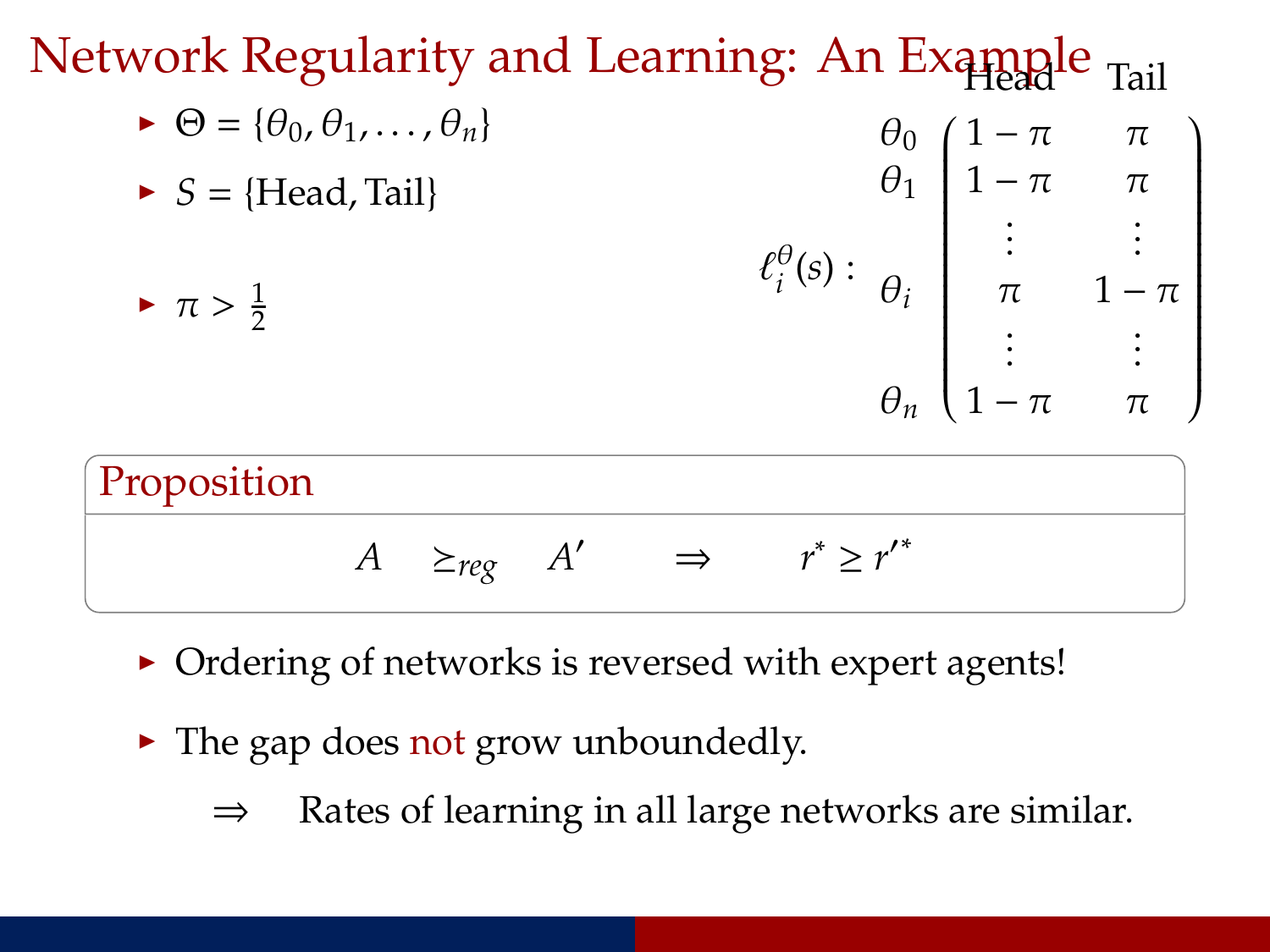# Conclusion

- $\triangleright$  Developed an axiomatic foundation for non-Bayesian learning
- $\blacktriangleright$  Key deviations: imperfect recall, IIA, and monotonicity
- $\triangleright$  Rather than postulate a functional form, derive them from axioms
- $\blacktriangleright$  The interplay of information and network structures determines information aggregation.
- $\triangleright$  When the information content fully ordered , optimal allocation of signals entails central agents to receive better signals.
- $\triangleright$  Using different notions of information ordering can result in significantly different conclusions.
- $\triangleright$  In the optimal allocation, the least central agents could make the best observations.
- $\triangleright$  Model generalizes to very general nonlinear updates

In the ti[m](#page-0-0)e  $\mathcal{L}_\text{max}$  and  $\mathcal{L}_\text{max}$  and  $\mathcal{L}_\text{max}$  and  $\mathcal{L}_\text{max}$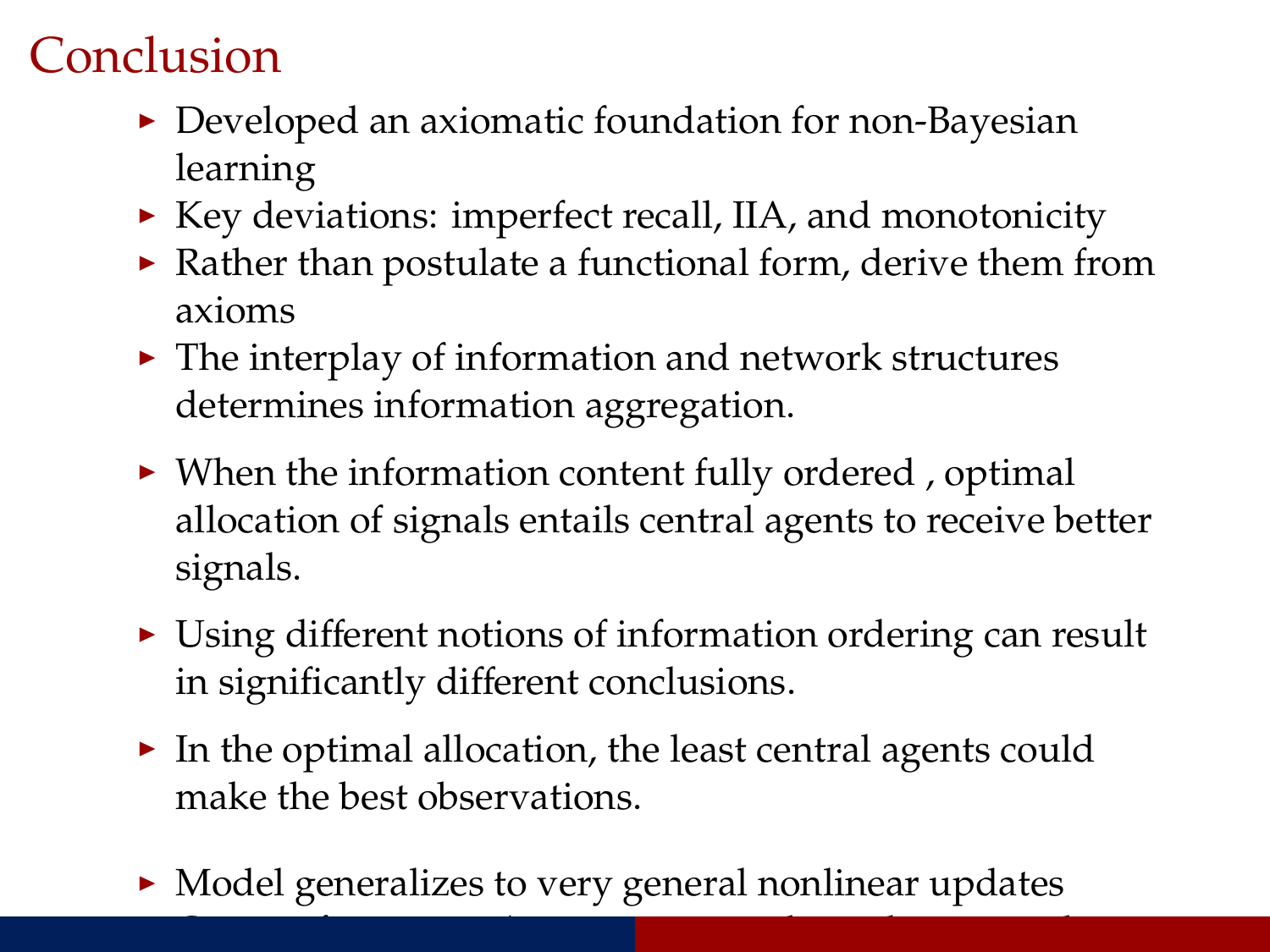- $\triangleright$  Developed a foundation for a general family of non-Bayesian models with
	- $\triangleright$  continuous flow of new information
	- $\blacktriangleright$  heterogenous observations
	- $\rightarrow$  asymptotic agreement with the Bayesian benchmark
	- $\rightarrow$  clear behavioral implications as compared to Bayesian learning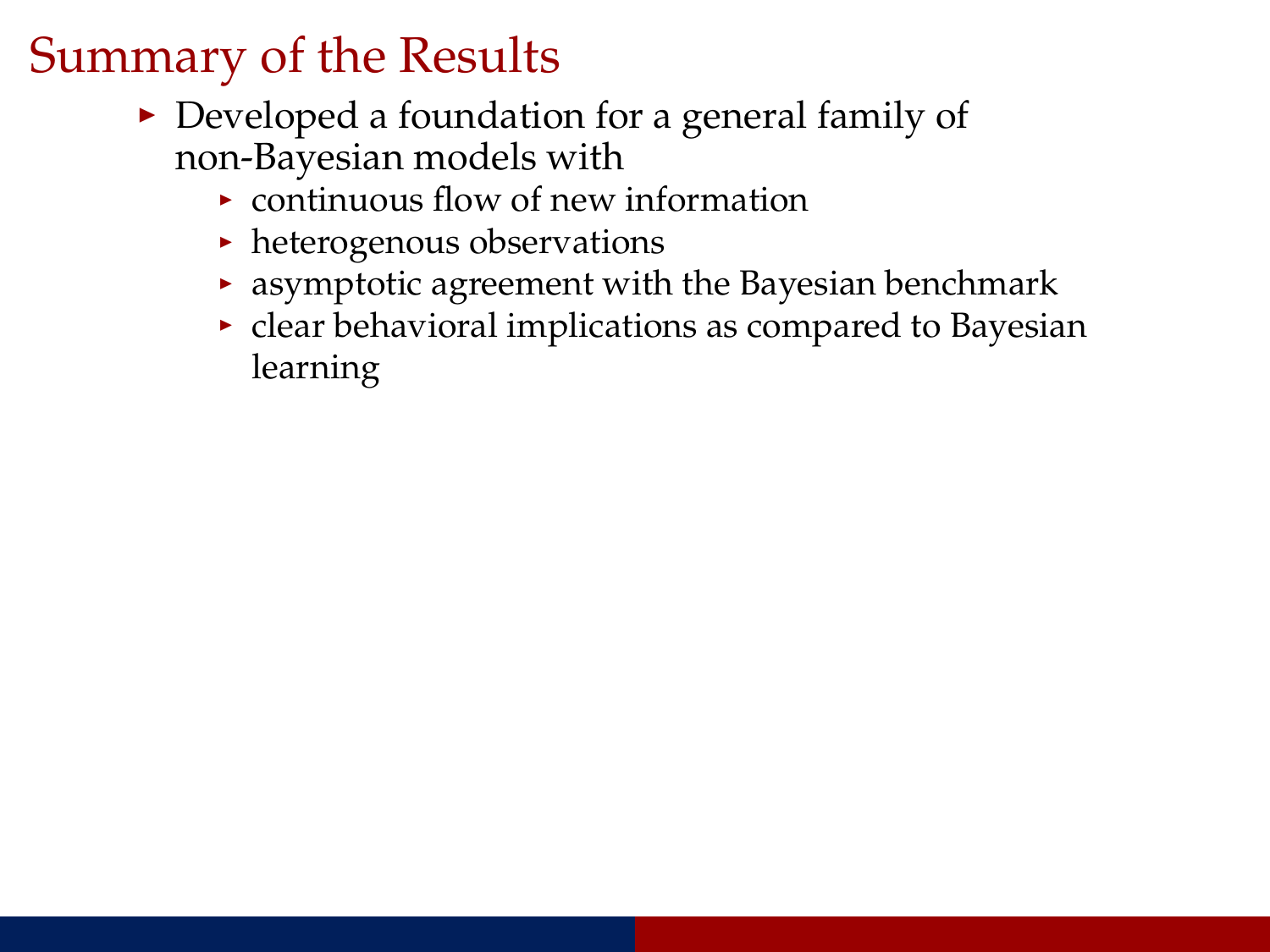- $\triangleright$  Developed a foundation for a general family of non-Bayesian models with
	- $\rightarrow$  continuous flow of new information
	- $\blacktriangleright$  heterogenous observations
	- $\rightarrow$  asymptotic agreement with the Bayesian benchmark
	- $\rightarrow$  clear behavioral implications as compared to Bayesian learning
- $\triangleright$  A characterization of the rate learning in terms of
	- $\rightarrow$  social network structure: eigenvector centrality
	- $\rightarrow$  agents' information endowments: relative entropy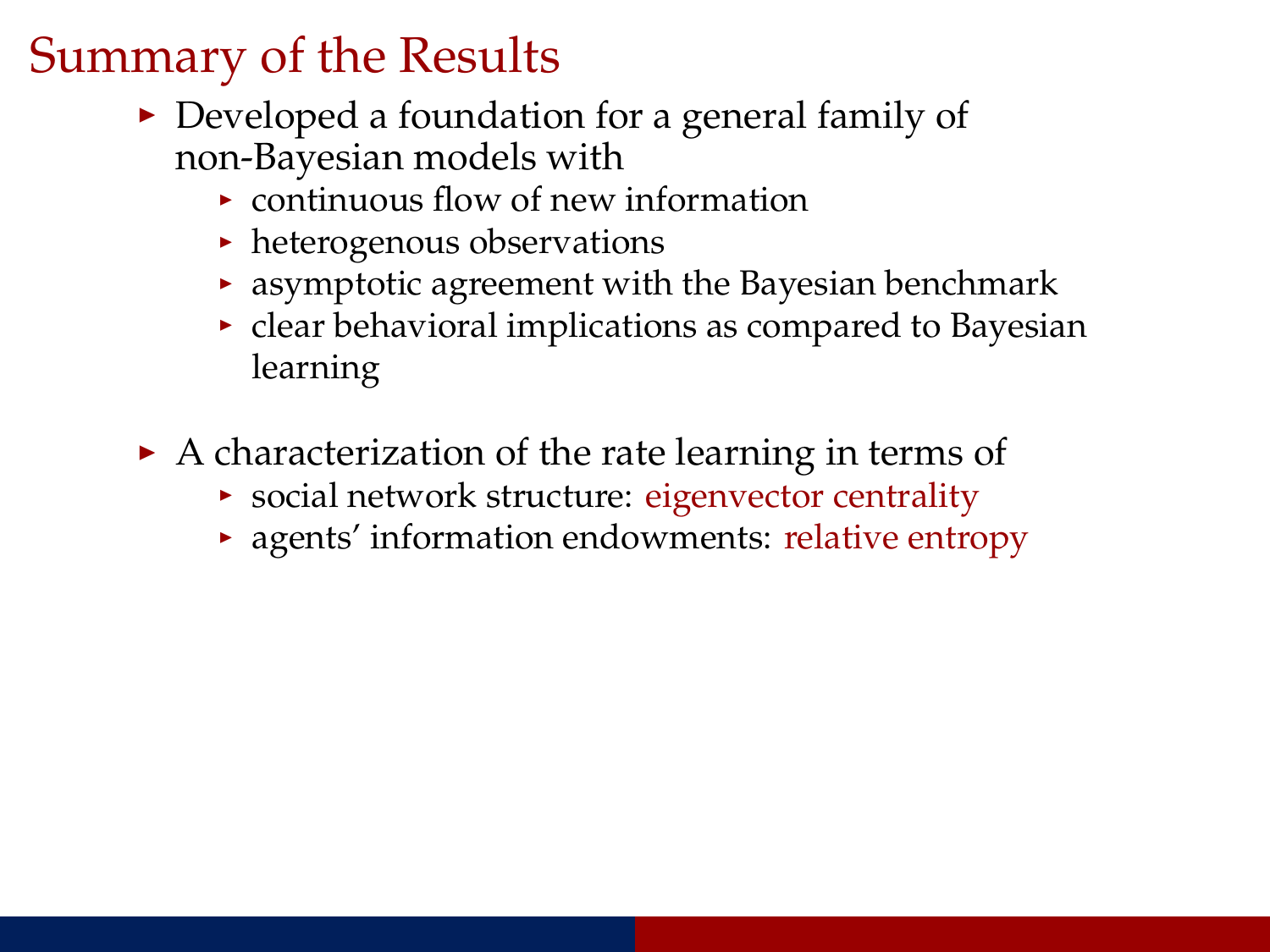- $\triangleright$  Developed a foundation for a general family of non-Bayesian models with
	- $\rightarrow$  continuous flow of new information
	- $\blacktriangleright$  heterogenous observations
	- $\rightarrow$  asymptotic agreement with the Bayesian benchmark
	- $\rightarrow$  clear behavioral implications as compared to Bayesian learning
- $\triangleright$  A characterization of the rate learning in terms of
	- $\rightarrow$  social network structure: eigenvector centrality
	- $\rightarrow$  agents' information endowments: relative entropy
- $\triangleright$  Under which information allocation learning is the fastest?
	- <sup>I</sup> comparable info endowments ⇒ positive assortative matching
	- <sup>I</sup> complimentary info endowments ⇒ negative assortative matching